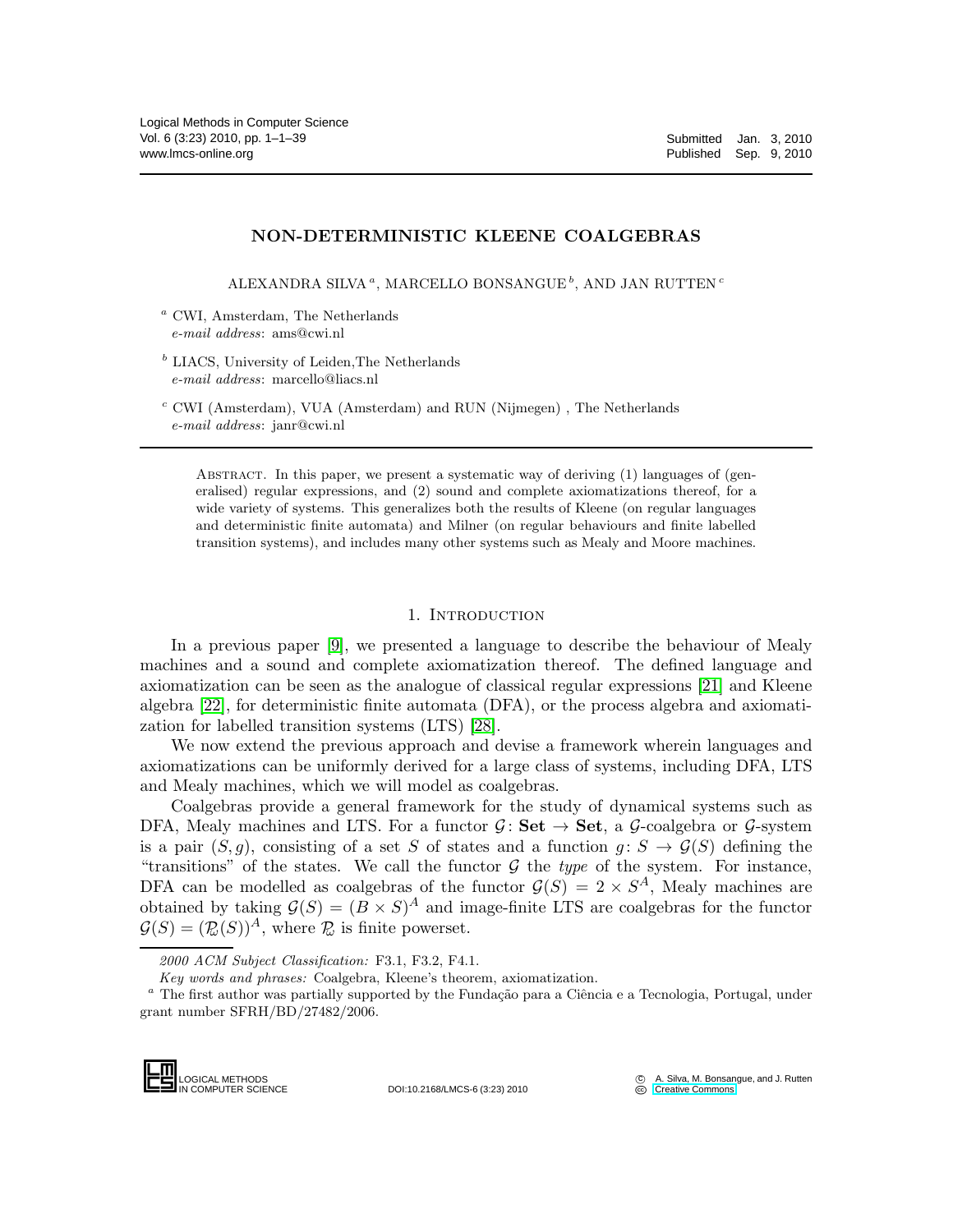Under mild conditions, functors  $\mathcal G$  have a *final coalgebra* (unique up to isomorphism) into which every G-coalgebra can be mapped via a unique so-called G-*homomorphism*. The final coalgebra can be viewed as the universe of all possible G-*behaviours*: the unique homomorphism into the final coalgebra maps every state of a coalgebra to a canonical representative of its behaviour. This provides a general notion of behavioural equivalence: two states are equivalent if and only if they are mapped to the same element of the final coalgebra. Instantiating the notion of final coalgebra for the aforementioned examples, the result is as expected: for DFA the final coalgebra is the set  $2^{A^*}$  of all languages over A; for Mealy machines it is the set of causal functions  $f: A^{\omega} \to B^{\omega}$ ; and for LTS it is the set of finitely branching trees with arcs labelled by  $a \in A$  modulo bisimilarity. The notion of equivalence also specializes to the familiar notions: for DFA, two states are equivalent when they accept the same language; for Mealy machines, if they realize (or compute) the same causal function; and for LTS if they are bisimilar.

It is the main aim of this paper to show how the type of a system, given by the functor  $G$ , is not only enough to determine a notion of behaviour and behavioural equivalence, but also allows for a uniform derivation of both a set of expressions describing behaviour and a corresponding axiomatization. The theory of universal coalgebra [\[31\]](#page-38-3) provides a standard equivalence and a universal domain of behaviours, uniquely based on the functor G. The main contributions of this paper are (1) the definition of a set of expressions  $Exp<sub>G</sub>$ describing G-behaviours, (2) the proof of the correspondence between behaviours described by  $Exp_G$  and locally finite G-coalgebras (this is the analogue of Kleene's theorem), and (3) a corresponding sound and complete axiomatization, with respect to bisimulation, of  $Exp<sub>G</sub>$ (this is the analogue of Kleene algebra). All these results are solely based on the type of the system, given by the functor  $\mathcal{G}$ .

In a nutshell, we combine the work of Kleene with coalgebra, considering the class of non-deterministic functors. Hence, the title of the paper: non-deterministic Kleene coalgebras.

Organization of the paper. In Section [2](#page-1-0) we introduce the class of non-deterministic functors and coalgebras. In Section [3](#page-4-0) we associate with each non-deterministic functor  $\mathcal G$ a generalized language  $Exp_{G}$  of regular expressions and we present an analogue of Kleene's theorem, which makes precise the connection between  $Exp<sub>G</sub>$  and  $G$ -coalgebras. A sound and complete axiomatization of  $\text{Exp}_{\mathcal{G}}$  is presented in Section [4.](#page-19-0) Section [5](#page-29-0) contains two more examples of application of the framework and Section [6](#page-31-0) shows a language and axiomatization for the class of polynomial and finitary coalgebras. Section [7](#page-34-0) presents concluding remarks, directions for future work and discusses related work. This paper is an extended version of [\[11,](#page-37-1) [10\]](#page-37-2): it includes all the proofs, more examples and explanations, new material about polynomial and finitary functors and an extended discussion section.

#### 2. Preliminaries

<span id="page-1-0"></span>We give the basic definitions on non-deterministic functors and coalgebras and introduce the notion of bisimulation.

First we fix notation on sets and operations on them. Let **Set** be the category of sets and functions. Sets are denoted by capital letters  $X, Y, \ldots$  and functions by lower case f, g,.... We write  $\emptyset$  for the empty set and the collection of all *finite* subsets of a set X is defined as  $\mathcal{R}(X) = \{ Y \subseteq X \mid Y \text{ finite} \}.$  The collection of functions from a set X to a set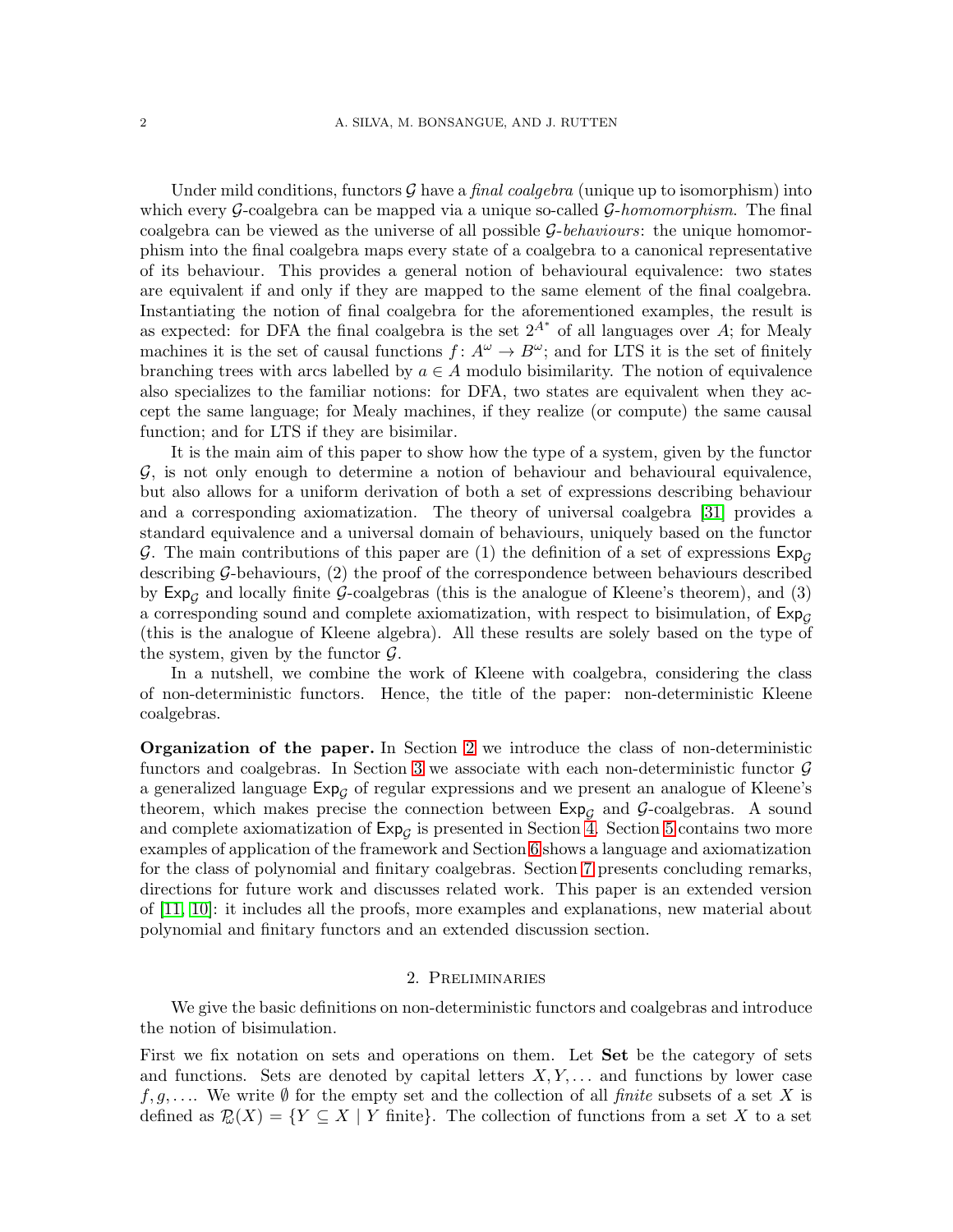Y is denoted by  $Y^X$ . We write  $id_X$  for the identity function on set X. Given functions  $f: X \to Y$  and  $g: Y \to Z$  we write their composition as  $g \circ f$ . The product of two sets X, Y is written as  $X \times Y$ , with projection functions  $X \xleftarrow{\pi_1} X \times Y \xrightarrow{\pi_2} Y$ . The set 1 is a singleton set typically written as  $1 = \{*\}$  and it can be regarded as the empty product. We define  $X \oplus Y$  as the set  $X \oplus Y \oplus {\perp, \top}$ , where  $\oplus$  is the disjoint union of sets, with injections  $X \xrightarrow{\kappa_1} X \oplus Y \xleftarrow{\kappa_2} Y$ . Note that the set  $X \oplus Y$  is different from the classical coproduct of X and Y (which we shall denote by  $X + Y$ ), because of the two extra elements  $\perp$  and  $\top$ . These extra elements will later be used to represent, respectively, underspecification and inconsistency in the specification of some systems. The intuition behind the need of these extra elements will become clear when we present our language of expressions and concrete examples, in Section [3.3.1,](#page-18-0) of systems whose type involves  $\oplus$ . Note that  $X \oplus X \ncong 2 \times X \cong X + X$ .

For each of the operations defined above on sets, there are analogous ones on functions. Let  $f: X \to Y$ ,  $f_1: X \to Y$  and  $f_2: Z \to W$ . We define the following operations:

$$
f_1 \times f_2 \colon X \times Z \to Y \times W
$$
  
\n
$$
(f_1 \times f_2)(\langle x, z \rangle) = \langle f_1(x), f_2(z) \rangle
$$
  
\n
$$
f_1 \oplus f_2 \colon X \oplus Z \to Y \oplus W
$$
  
\n
$$
(f_1 \oplus f_2)(c) = c, c \in \{\bot, \top\}
$$
  
\n
$$
(f_1 \oplus f_2)(c) = c, c \in \{\bot, \top\}
$$
  
\n
$$
(f_1 \oplus f_2)(c) = c, c \in \{\bot, \top\}
$$
  
\n
$$
(f_1 \oplus f_2)(c) = c, c \in \{\bot, \top\}
$$
  
\n
$$
(f_1 \oplus f_2)(c) = c, c \in \{\bot, \top\}
$$
  
\n
$$
(f_1 \oplus f_2)(c) = c, c \in \{\bot, \top\}
$$
  
\n
$$
(f_1 \oplus f_2)(c) = c, c \in \{\bot, \top\}
$$
  
\n
$$
(f_1 \oplus f_2)(c) = c, c \in \{\bot, \top\}
$$
  
\n
$$
(f_1 \oplus f_2)(c) = c, c \in \{\bot, \top\}
$$
  
\n
$$
(f_1 \oplus f_2)(c) = c, c \in \{\bot, \top\}
$$
  
\n
$$
(f_1 \oplus f_2)(c) = c, c \in \{\bot, \top\}
$$

Note that here we are using the same symbols that we defined above for the operations on sets. It will always be clear from the context which operation is being used.

In our definition of non-deterministic functors we will use constant sets equipped with an information order. In particular, we will use join-semilattices. A (bounded) join-semilattice is a set B equipped with a binary operation  $\vee_B$  and a constant  $\perp_B \in B$ , such that  $\vee_B$  is commutative, associative and idempotent. The element  $\perp_B$  is neutral with respect to  $\vee_B$ . As usual,  $\vee_B$  gives rise to a partial ordering  $\leq_B$  on the elements of B:

$$
b_1 \leq_\mathsf{B} b_2 \Leftrightarrow b_1 \vee_\mathsf{B} b_2 = b_2
$$

Every set  $S$  can be mapped into a join-semilattice by taking  $B$  to be the set of all finite subsets of S with union as join.

**Non-deterministic functors.** Non-deterministic functors are functors  $\mathcal{G}$ : Set  $\rightarrow$  Set, built inductively from the identity and constants, using  $\times$ ,  $\oplus$ ,  $(-)^A$  and  $\mathcal{D}$ .

Definition 2.1. The class *NDF* of *non-deterministic functors* on Set is inductively defined by putting:

$$
NDF \ni \mathcal{G} ::= \mathsf{Id} \mid \mathsf{B} \mid \mathcal{G} \oplus \mathcal{G} \mid \mathcal{G} \times \mathcal{G} \mid \mathcal{G}^A \mid \mathcal{RG}
$$

where B is a finite (non-empty) join-semilattice and A is a finite set.  $\clubsuit$ 

Since we only consider finite exponents  $A = \{a_1, \ldots, a_n\}$ , the functor  $(-)^A$  is not really needed, since it is subsumed by a product with  $n$  components. However, to simplify the presentation, we decided to include it.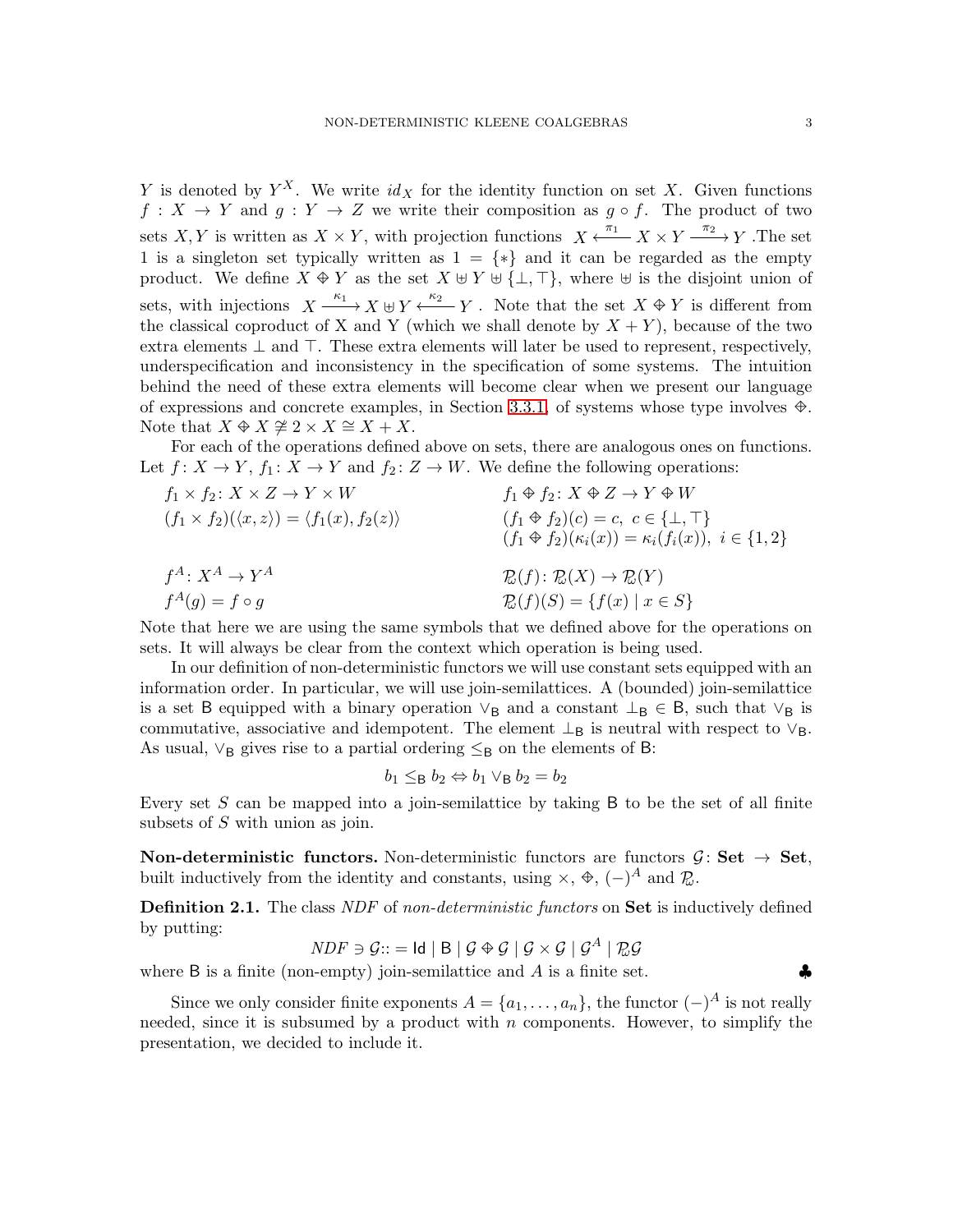Next, we show the explicit definition of the functors above on a set  $X$  and on a morphism  $f: X \to Y$  (note that  $\mathcal{G}(f): \mathcal{G}(X) \to \mathcal{G}(Y)$ ).

$$
d(A) = X
$$
\n
$$
d(A) = f
$$
\n
$$
d(A) = f
$$
\n
$$
d(A) = f
$$
\n
$$
d(A) = f
$$
\n
$$
d(A) = f
$$
\n
$$
d(A) = f
$$
\n
$$
d(A) = f
$$
\n
$$
d(A) = f
$$
\n
$$
d(A) = f
$$
\n
$$
d(A) = f
$$
\n
$$
d(A) = f
$$
\n
$$
d(A) = f
$$
\n
$$
d(A) = f
$$
\n
$$
d(A) = f
$$
\n
$$
d(A) = f
$$
\n
$$
d(A) = f
$$
\n
$$
d(A) = f
$$
\n
$$
d(A) = f
$$
\n
$$
d(A) = f
$$
\n
$$
d(A) = f
$$
\n
$$
d(A) = f
$$
\n
$$
d(A) = f
$$
\n
$$
d(A) = f
$$
\n
$$
d(A) = f
$$
\n
$$
d(A) = f
$$
\n
$$
d(A) = f
$$
\n
$$
d(A) = f
$$
\n
$$
d(A) = f
$$
\n
$$
d(A) = f
$$
\n
$$
d(A) = f
$$
\n
$$
d(A) = f
$$
\n
$$
d(A) = f
$$
\n
$$
d(A) = f
$$
\n
$$
d(A) = f
$$
\n
$$
d(A) = f
$$
\n
$$
d(A) = f
$$
\n
$$
d(A) = f
$$
\n
$$
d(A) = f
$$
\n
$$
d(A) = f
$$
\n
$$
d(A) = f
$$
\n
$$
d(A) = f
$$
\n
$$
d(A) = f
$$
\n
$$
d(A) = f
$$
\n
$$
d(A) = f
$$
\n
$$
d(A) = f
$$
\n
$$
d(A) = f
$$
\n
$$
d(A) = f
$$
\n
$$
d(A) = f
$$
\n
$$
d(A) = f
$$
\n
$$
d(A) = f
$$
\n

Typical examples of non-deterministic functors include  $\mathcal{M} = (\mathsf{B} \times \mathsf{Id})^A$ ,  $\mathcal{D} = 2 \times \mathsf{Id}^A$ ,  $\mathcal{Q} = (1 \oplus \text{Id})^A$  and  $\mathcal{N} = 2 \times (\mathcal{Q} \text{Id})^A$ , where  $2 = \{0, 1\}$  is a two-element join semilattice with 0 as bottom element  $(1 \vee 0 = 1)$  and  $1 = \{*\}$  is a one element join-semilattice. These functors represent, respectively, the type of Mealy, deterministic, partial deterministic and non-deterministic automata. In this paper, we will use the last three as running examples. In [\[9\]](#page-37-0), we have studied in detail regular expressions for Mealy automata. Similarly to what happened there, we impose a join-semilattice structure on the constant functor. The product, exponentiation and powerset functors preserve the join-semilattice structure and thus do not need to be changed. This is not the case for the classical coproduct and thus we use  $\hat{\Phi}$  instead, which also guarantees that the join semilattice structure is preserved.

Next, we give the definition of the ingredient relation, which relates a non-deterministic functor G with its *ingredients*, *i.e.* the functors used in its inductive construction. We shall use this relation later for typing our expressions.

**Definition 2.2.** Let  $\triangleleft \subseteq NDF \times NDF$  be the least reflexive and transitive relation on nondeterministic functors such that

$$
\mathcal{G}_1 \triangleleft \mathcal{G}_1 \times \mathcal{G}_2, \quad \mathcal{G}_2 \triangleleft \mathcal{G}_1 \times \mathcal{G}_2, \quad \mathcal{G}_1 \triangleleft \mathcal{G}_1 \oplus \mathcal{G}_2, \quad \mathcal{G}_2 \triangleleft \mathcal{G}_1 \oplus \mathcal{G}_2, \quad \mathcal{G} \triangleleft \mathcal{G}^A, \quad \mathcal{G} \triangleleft \mathbb{R} \mathcal{G}
$$

♣

Here and throughout this document we use  $\mathcal{F} \lhd \mathcal{G}$  as a shorthand for  $\langle \mathcal{F}, \mathcal{G} \rangle \in \lhd$ . If  $\mathcal{F} \lhd \mathcal{G}$ , then  $\mathcal F$  is said to be an *ingredient* of  $\mathcal G$ . For example, 2, 1d, 1d<sup>A</sup> and  $\mathcal D$  itself are all the ingredients of the deterministic automata functor  $\mathcal{D} = 2 \times \mathsf{Id}^A$ .

**Non-deterministic coalgebras.** A non-deterministic coalgebra is a pair  $(S, f : S \to \mathcal{G}(S))$ , where S is a set of states and G is a non-deterministic functor. The functor  $\mathcal{G}$ , together with the function f, determines the *transition structure* (or dynamics) of the G-coalgebra [\[31\]](#page-38-3). Mealy, deterministic, partial deterministic and non-deterministic automata are, respectively, coalgebras for the functors  $\mathcal{M} = (\mathsf{B} \times \mathsf{Id})^A$ ,  $\mathcal{D} = 2 \times \mathsf{Id}^A$ ,  $\mathcal{Q} = (1 \oplus \mathsf{Id})^A$  and  $\mathcal{N} = 2 \times (\mathcal{R} \mathsf{Id})^A$ .

A  $\mathcal G$ -homomorphism from a  $\mathcal G$ -coalgebra  $(S, f)$  to a  $\mathcal G$ -coalgebra  $(T, q)$  is a function  $h: S \to T$  preserving the transition structure, *i.e.* such that  $g \circ h = \mathcal{G}(h) \circ f$ .

**Definition 2.3.** A G-coalgebra  $(\Omega, \omega)$  is said to be *final* if for any G-coalgebra  $(S, f)$  there exists a unique G-homomorphism **beh**<sub>S</sub>:  $S \to \Omega$ . exists a unique G-homomorphism beh<sub>S</sub>:  $S \to \Omega$ .

For every non-deterministic functor G there exists a final G-coalgebra  $(\Omega_G, \omega_G)$  [\[31\]](#page-38-3). For instance, as we already mentioned in the introduction, the final coalgebra for the functor  $D$ is the set of languages  $2^{A^*}$  over A, together with a transition function  $d: 2^{A^*} \to 2 \times (2^{A^*})^A$ defined as  $d(\phi) = \langle \phi(\epsilon), \lambda a \lambda w \phi(aw) \rangle$ . Here  $\epsilon$  denotes the empty sequence and aw denotes the word resulting from prefixing w with the letter a. The notion of finality will play a key role later in providing a semantics to expressions.

Given a G-coalgebra  $(S, f)$  and a subset V of S with inclusion map  $i: V \to S$  we say that V is a subcoalgebra of S if there exists  $q: V \to \mathcal{G}(V)$  such that i is a homomorphism.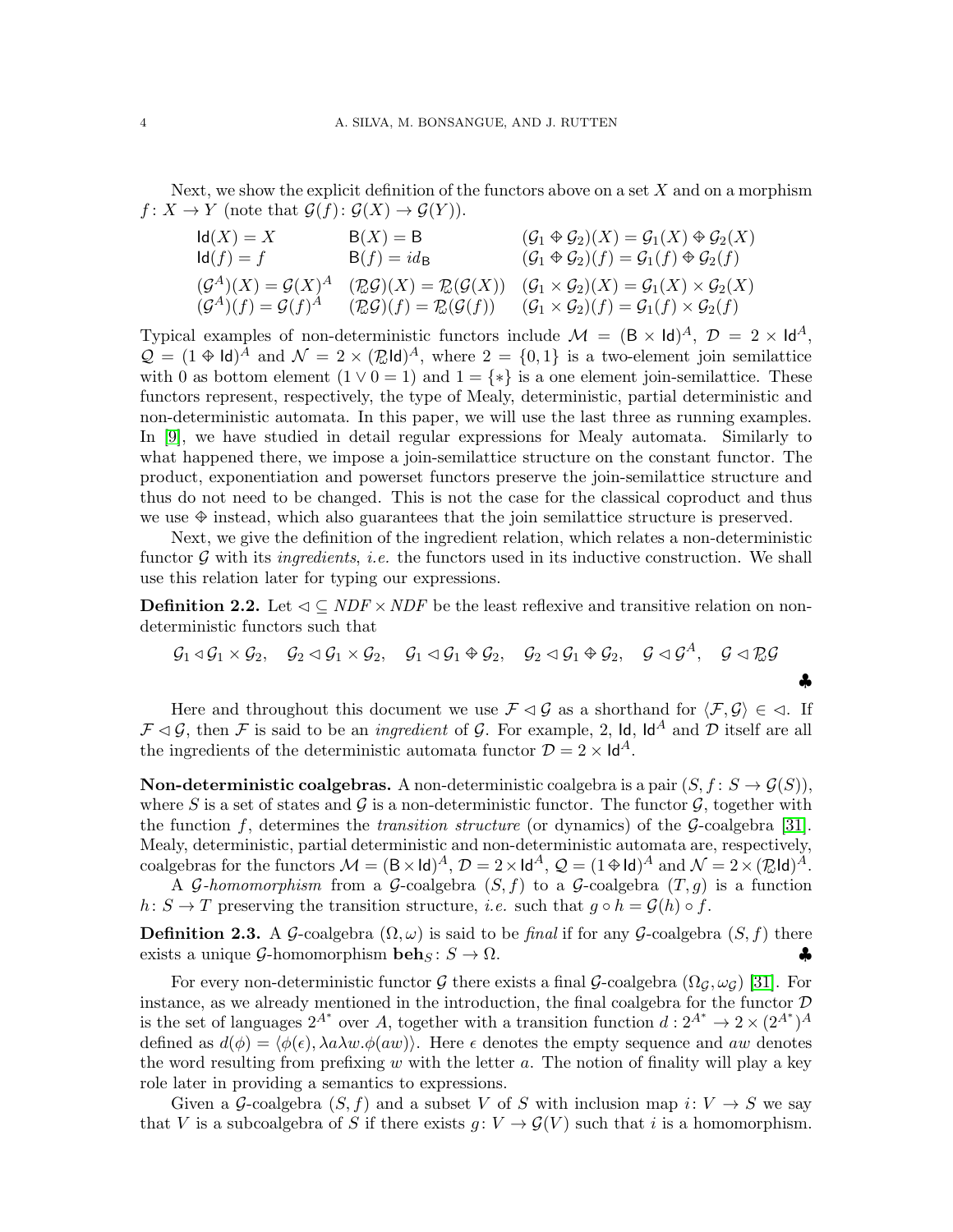Given  $s \in S$ ,  $\langle s \rangle = (T, t)$ , denotes the smallest subcoalgebra generated by s, with T given by

$$
T = \bigcap \{ V \mid V \text{ is a subcoalgebra of } S \text{ and } s \in V \}
$$

If the functor F preserves arbitrary intersections, then the subcoalgebra  $\langle s \rangle$  exists. This will be the case for every functor considered in this paper. Moreover, all the functors we will consider preserve monos and thus the transition structure  $t$  is unique [\[31,](#page-38-3) Proposition 6.1].

We will write  $Coalg(\mathcal{G})$  for the category of  $\mathcal{G}\text{-coalgebras together with coalgebra homo-}$ morphisms. We also write  $Coalg_{LF}(\mathcal{G})$  for the category of  $\mathcal{G}$ -coalgebras that are *locally finite*. Objects are G-coalgebras  $(S, f)$  such that for each state  $s \in S$  the generated subcoalgebra  $\langle s \rangle$  is finite. Maps are the usual homomorphisms of coalgebras.

Let  $(S, f)$  and  $(T, g)$  be two G-coalgebras. We call a relation  $R \subseteq S \times T$  a *bisimulation* [\[18\]](#page-38-4) iff

$$
\langle s, t \rangle \in R \Rightarrow \langle f(s), g(t) \rangle \in \overline{\mathcal{G}}(R)
$$

where  $\overline{\mathcal{G}}(R)$  is defined as  $\overline{\mathcal{G}}(R) = {\{\langle \mathcal{G}(\pi_1)(x), \mathcal{G}(\pi_2)(x) \rangle | x \in \mathcal{G}(R)\}}$ . We write  $s \sim_{\mathcal{G}} t$ whenever there exists a bisimulation relation containing  $(s, t)$  and we call  $\sim_G$  the bisimilarity relation. We shall drop the subscript  $\mathcal G$  whenever the functor  $\mathcal G$  is clear from the context. For all non-deterministic G-coalgebras  $(S, f)$  and  $(T, g)$  and  $s \in S, t \in T$ , it holds that  $s \sim t \iff \textbf{beh}_{S}(s) = \textbf{beh}_{T}(t)$  (the left to right implication always holds, whereas the right to left implication only holds for certain classes of functors, which include the ones we consider in this paper [\[31,](#page-38-3) [35\]](#page-38-5)).

#### 3. A language of expressions for non-deterministic coalgebras

<span id="page-4-0"></span>In this section, we generalize the classical notion of regular expressions to non-deterministic coalgebras. We start by introducing an untyped language of expressions and then we single out the well-typed ones via an appropriate typing system, thereby associating expressions to non-deterministic functors.

**Definition 3.1** (Expressions). Let A be a finite set, B a finite join-semilattice and X a set of fixed point variables. The set Exp of all *expressions* is given by the following grammar, where  $a \in A$ ,  $b \in B$  and  $x \in X$ :

$$
\varepsilon \quad ::= \quad \underline{\emptyset} \mid x \mid \varepsilon \oplus \varepsilon \mid \mu x. \gamma \mid b \mid l \langle \varepsilon \rangle \mid r \langle \varepsilon \rangle \mid l[\varepsilon] \mid r[\varepsilon] \mid a(\varepsilon) \mid \{\varepsilon\}
$$

where  $\gamma$  is a *guarded expression* given by:

$$
\gamma \ :: = \ \underline{\emptyset} \mid \gamma \oplus \gamma \mid \mu x. \gamma \mid b \mid l \langle \varepsilon \rangle \mid r \langle \varepsilon \rangle \mid l [\varepsilon] \mid r[\varepsilon] \mid a(\varepsilon) \mid \{\varepsilon\}
$$

The only difference between the BNF of  $\gamma$  and  $\varepsilon$  is the occurrence of x.

In the expression  $\mu x.\gamma$ ,  $\mu$  is a binder for all the free occurrences of x in  $\gamma$ . Variables that are not bound are free. A *closed expression* is an expression without free occurrences of fixed point variables  $x$ . We denote the set of closed expressions by  $Exp<sup>c</sup>$ .

Intuitively, expressions denote elements of the final coalgebra. The expressions  $\emptyset$ ,  $\varepsilon_1 \oplus$  $\varepsilon_2$  and  $\mu x \in \mathcal{E}$  will play a similar role to, respectively, the empty language, the union of languages and the Kleene star in classical regular expressions for deterministic automata. The expressions  $l\langle \varepsilon \rangle$  and  $r\langle \varepsilon \rangle$  refer to the left and right hand-side of products. Similarly,  $l[\varepsilon]$ and  $r[\varepsilon]$  refer to the left and right hand-side of sums. The expressions  $a(\varepsilon)$  and  $\{\varepsilon\}$  denote function application and a singleton set, respectively. We shall soon illustrate, by means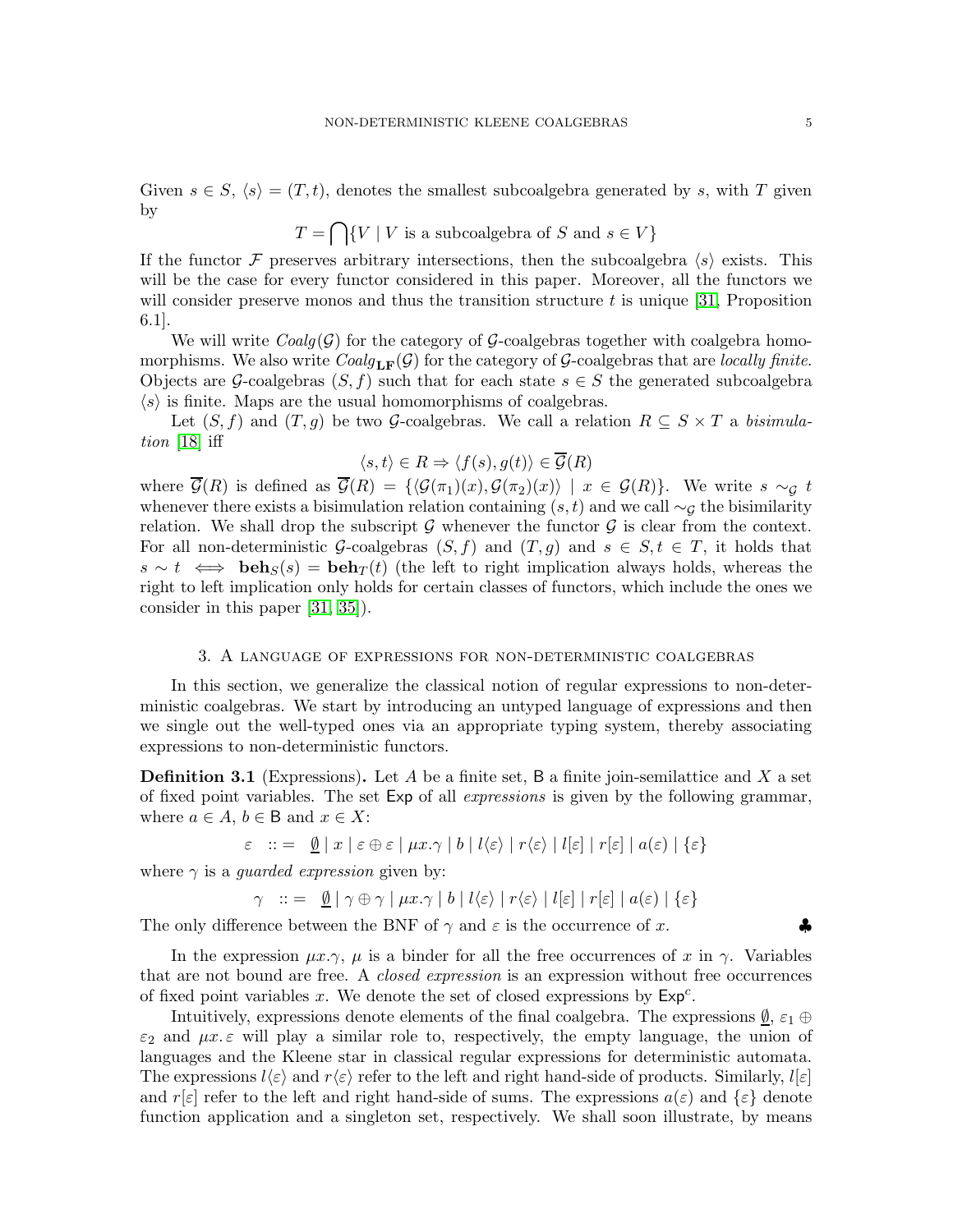of examples, the role of these expressions. Here, it is already visible that our approach (to define a language) for the powerset functor differs from classical modal logic where  $\Box$ and  $\Diamond$  are used. This is a choice, justified by the fact that our goal is to have a "process" algebra" like language instead of a modal logic one. It also explains why we only consider finite powerset: every finite set can be written as the finite union of its singletons.

Our language does not have any operator denoting intersection or complement (it only includes the sum operator  $\oplus$ ). This is a natural restriction, very much in the spirit of Kleene's regular expressions for deterministic finite automata. We will prove that this simple language is expressive enough to denote exactly all locally finite coalgebras.

Next, we present a typing assignment system for associating expressions to non-deterministic functors. This will allow us to associate with each functor  $\mathcal G$  the expressions  $\varepsilon \in \text{Exp}^c$  that are valid specifications of G-coalgebras. The typing proceeds following the structure of the expressions and the ingredients of the functors.

**Definition 3.2** (Type system). We define a typing relation  $\vdash ⊆$  Exp  $\times$  *NDF*  $\times$  *NDF* that will associate an expression  $\varepsilon$  with two non-deterministic functors  $\mathcal F$  and  $\mathcal G$ , which are related by the ingredient relation (F is an ingredient of G). We shall write  $\vdash \varepsilon : \mathcal{F} \triangleleft \mathcal{G}$  for  $\langle \varepsilon, \mathcal{F}, \mathcal{G} \rangle \in \vdash$ . The rules that define ⊢ are the following:

$$
\frac{\vdash \varrho_{\vdash} \mathcal{F} \triangleleft \mathcal{G}}{\vdash \varepsilon_{1} : \mathcal{F} \triangleleft \mathcal{G} \qquad \vdash \varepsilon_{2} : \mathcal{F} \triangleleft \mathcal{G}} \qquad \frac{\vdash \varepsilon : \mathcal{G} \triangleleft \mathcal{G}}{\vdash \varepsilon_{1} \oplus \varepsilon_{2} : \mathcal{F} \triangleleft \mathcal{G}} \qquad \frac{\vdash \varepsilon : \mathcal{G} \triangleleft \mathcal{G}}{\vdash \varepsilon : \mathsf{Id} \triangleleft \mathcal{G}} \qquad \frac{\vdash \varepsilon : \mathcal{G} \triangleleft \mathcal{G}}{\vdash \{\varepsilon\} : \mathcal{R} \mathcal{F} \triangleleft \mathcal{G}} \qquad \frac{\vdash \varepsilon : \mathcal{F} \triangleleft \mathcal{G}}{\vdash \mathsf{Id} \{\varepsilon\} : \mathcal{R} \mathcal{F} \triangleleft \mathcal{G}} \qquad \frac{\vdash \varepsilon : \mathcal{F} \triangleleft \mathcal{G}}{\vdash \mathsf{Id} \{\varepsilon\} : \mathcal{R} \mathcal{F} \triangleleft \mathcal{G}} \qquad \frac{\vdash \varepsilon : \mathcal{F} \triangleleft \mathcal{G}}{\vdash \mathsf{Id} \{\varepsilon\} : \mathcal{F} \triangleleft \mathcal{G}} \qquad \frac{\vdash \varepsilon : \mathcal{F} \triangleleft \mathcal{G}}{\vdash \mathsf{Id} \{\varepsilon\} : \mathcal{F} \triangleleft \mathcal{G}} \qquad \frac{\vdash \varepsilon : \mathcal{F}_1 \triangleleft \mathcal{G}}{\vdash \mathsf{Id} \{\varepsilon\} : \mathcal{F}_1 \triangleleft \mathcal{G}} \qquad \frac{\vdash \varepsilon : \mathcal{F}_1 \triangleleft \mathcal{G}}{\vdash \mathsf{Id} \{\varepsilon\} : \mathcal{F}_1 \triangleleft \mathcal{G}} \qquad \frac{\vdash \varepsilon : \mathcal{F}_1 \triangleleft \mathcal{G}}{\vdash \mathsf{Id} \{\varepsilon\} : \mathcal{F}_1 \triangleleft \mathcal{G}} \qquad \frac{\vdash \varepsilon : \mathcal{F}_1 \triangleleft \mathcal{G}}{\vdash \mathsf{Id} \{\varepsilon\} : \mathcal{F}_1 \triangleleft \mathcal{G}} \q
$$

Intuitively,  $\vdash \varepsilon : \mathcal{F} \lhd \mathcal{G}$  (for a closed expression  $\varepsilon$ ) means that  $\varepsilon$  denotes an element of  $\mathcal{F}(\Omega_{G})$ , where  $\Omega_{G}$  is the final coalgebra of G. As expected, there is a rule for each expression construct. The extra rule involving  $\mathsf{Id} \lhd \mathcal{G}$  reflects the isomorphism between the final coalgebra  $\Omega_{\mathcal{G}}$  and  $\mathcal{G}(\Omega_{\mathcal{G}})$  (Lambek's lemma, cf. [\[31\]](#page-38-3)). Only fixed points at the outermost level of the functor are allowed. This does not mean however that we disallow nested fixed points. For instance,  $\mu x \cdot a(x \oplus \mu y \cdot a(y))$  would be a well-typed expression for the functor  $\mathcal D$  of deterministic automata, as it will become clear below, when we will present more examples of well-typed and non-well-typed expressions. The presented type system is decidable (expressions are of finite length and the system is inductive on the structure of  $\varepsilon \in \text{Exp}$ . Note that the rules above are meant to be read as an inductive definition rather than as an algorithm. In an eventual implementation, extra care is needed in the case  $\mathcal{G} = \mathsf{Id}$ , to avoid looping in the rule for  $\mathsf{Id} \triangleleft \mathcal{G}$ .

We can formally define the set of G-expressions: (closed and guarded) well-typed expressions associated with a non-deterministic functor  $\mathcal{G}$ .

**Definition 3.3** (G-expressions). Let G be a non-deterministic functor and F an ingredient of G. We define  $Exp_{\mathcal{F}\triangleleft\mathcal{G}}$  by:

$$
\text{Exp}_{\mathcal{F}\triangleleft\mathcal{G}}=\left\{\varepsilon\in\text{Exp}^c\mid\;\vdash\varepsilon\colon\mathcal{F}\lhd\mathcal{G}\right\}.
$$

We define the set  $Exp_G$  of well-typed  $\mathcal{G}$ -expressions by  $Exp_{G \lhd G}$ .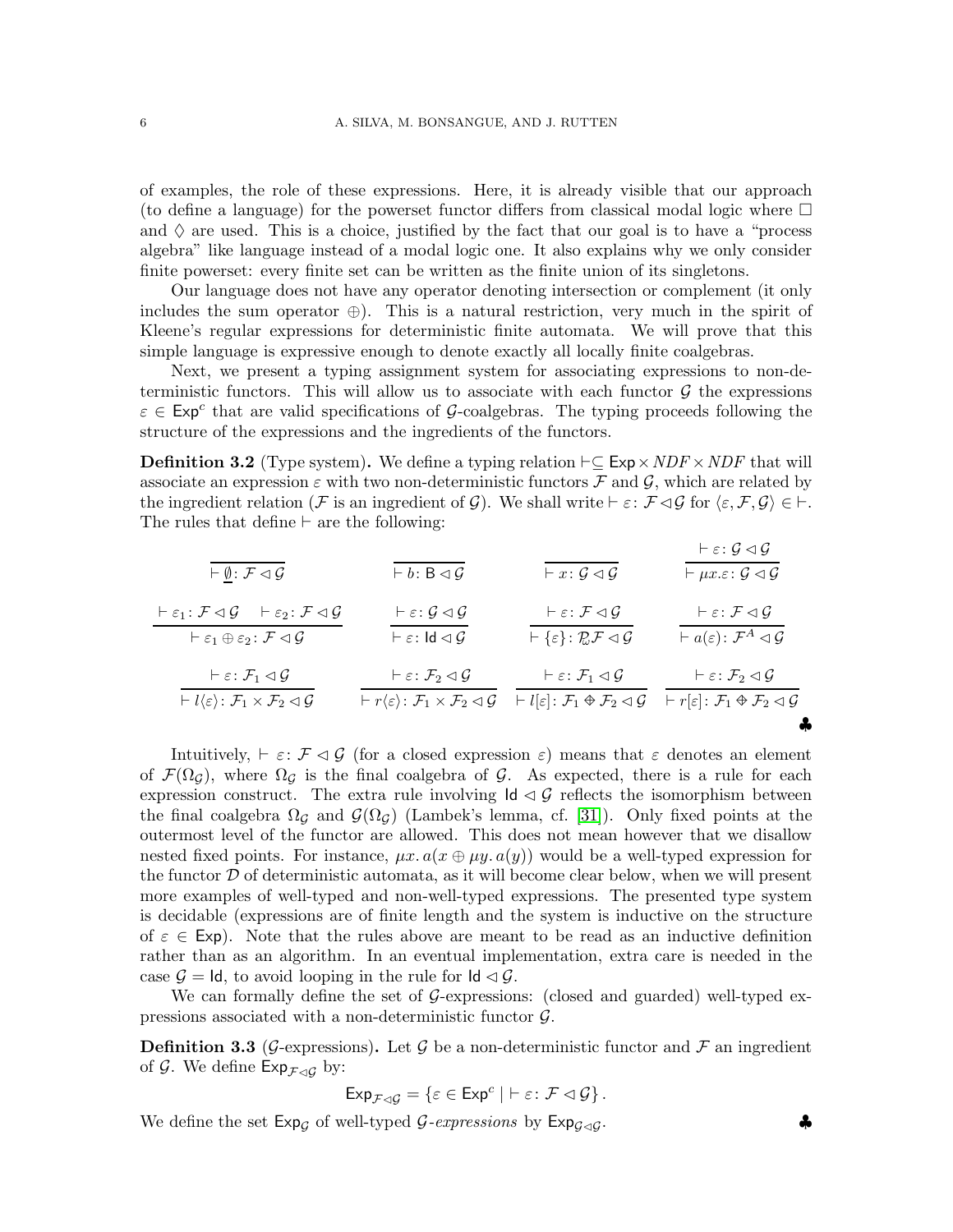Let us instantiate the definition of  $G$ -expressions to the functors of deterministic automata  $\mathcal{D} = 2 \times \mathsf{Id}^A$ .

**Example 3.4** (Deterministic expressions). Let A be a finite set of input actions and let X be a set of (recursion or) fixed point variables. The set  $Exp_{\mathcal{D}}$  of *deterministic expressions* is given by the set of closed and guarded (each variable occurs in the scope of  $a(-)$ ) expressions generated by the following BNF grammar. For  $a \in A$  and  $x \in X$ :

$$
\begin{aligned} \mathsf{Exp}_{\mathcal{D}} \ni \varepsilon &:: = \underline{\emptyset} \mid \varepsilon \oplus \varepsilon \mid \mu x. \varepsilon \mid x \mid l \langle \varepsilon_1 \rangle \mid r \langle \varepsilon_2 \rangle \\ \varepsilon_1 &:: = \underline{\emptyset} \mid 0 \mid 1 \mid \varepsilon_1 \oplus \varepsilon_1 \\ \varepsilon_2 &:: = \underline{\emptyset} \mid a(\varepsilon) \mid \varepsilon_2 \oplus \varepsilon_2 \end{aligned}
$$

Examples of well-typed expressions for the functor  $\mathcal{D} = 2 \times \mathsf{Id}^A$  (with  $2 = \{0, 1\}$  a two-element join-semilattice with 0 as bottom element; recall that the ingredients of  $D$  are 2, Id<sup>A</sup> and D itself) include  $r\langle a(\emptyset)\rangle$ ,  $l\langle 1\rangle \oplus r\langle a(l\langle 0\rangle)\rangle$  and  $\mu x.r\langle a(x)\rangle \oplus l\langle 1\rangle$ . The expressions l[1],  $l(1) \oplus 1$  and  $\mu x.1$  are examples of non well-typed expressions for  $\mathcal{D}$ , because the functor  $\mathcal D$  does not involve  $\oplus$ , the subexpressions in the sum have different type, and recursion is not at the outermost level (1 has type  $2 \triangleleft \mathcal{D}$ ), respectively.

It is easy to see that the closed (and guarded) expressions generated by the grammar presented above are exactly the elements of  $Exp_{\mathcal{D}}$ . The most interesting case to check is the expression  $r\langle a(\varepsilon)\rangle$ . Note that  $a(\varepsilon)$  has type  $\mathsf{Id}^A \lhd \mathcal{D}$  as long as  $\varepsilon$  has type  $\mathsf{Id} \lhd \mathcal{D}$ . And the crucial remark here is that, by definition of  $\vdash$ ,  $\text{Exp}_{\mathsf{Id}\lhd\mathcal{G}}\subseteq \text{Exp}_{\mathcal{G}}$ . Therefore,  $\varepsilon$  has type Id $\triangleleft\mathcal{D}$  if it is of type  $\mathcal{D}\triangleleft\mathcal{D}$ , or more precisely, if  $\varepsilon \in \text{Exp}_{\mathcal{D}}$ , which explains why the grammar above is correct.

At this point, we should remark that the syntax of our expressions differs from the classical regular expressions in the use of  $\mu$  and action prefixing  $a(\varepsilon)$  instead of star and full concatenation. We shall prove later that these two syntactically different formalisms are equally expressive (Theorems [3.12](#page-10-0) and [3.14\)](#page-16-0), but, to increase the intuition behind our expressions, let us present the syntactic translation from classical regular expressions to  $Exp_{\mathcal{D}}$  (this translation is inspired by [\[28\]](#page-38-2)) and back.

<span id="page-6-0"></span>Definition 3.5. The set of regular expressions is given by the following syntax

$$
RE \ni r::={\underline{0}} \mid {\underline{1}} \mid a \mid r+r \mid r\cdot r \mid r^*
$$

where  $a \in A$  and  $\cdot$  denotes sequential composition. We define the following translations between regular expressions and deterministic expressions:

$$
(\begin{array}{cccc}\n(-)^{\dagger}: RE \rightarrow Exp_{\mathcal{D}} & (-)^{\dagger}: Exp_{\mathcal{D}} \rightarrow RE \\
(\underline{0})^{\dagger} & = \underline{\emptyset} & (\underline{\emptyset})^{\dagger} & = \underline{0} \\
(\underline{1})^{\dagger} & = l \langle 1 \rangle & (l \langle \underline{\emptyset} \rangle)^{\dagger} & = \underline{0} \\
(a)^{\dagger} & = r \langle a(l \langle 1 \rangle) \rangle & (l \langle 1 \rangle)^{\dagger} & = \underline{1} \\
(r_1 + r_2)^{\dagger} & = (r_1)^{\dagger} \oplus (r_2)^{\dagger} & (l \langle \varepsilon_1 \oplus \varepsilon_2 \rangle)^{\dagger} & = (l \langle \varepsilon_1 \rangle)^{\dagger} + (l \langle \varepsilon_2 \rangle)^{\dagger} \\
(r_1 \cdot r_2)^{\dagger} & = (r_1)^{\dagger} [(r_2)^{\dagger} / l \langle 1 \rangle] & (r \langle a(\varepsilon) \rangle)^{\dagger} & = a \cdot (\varepsilon)^{\dagger} \\
(r^*)^{\dagger} & = \mu x.(r)^{\dagger} [x/l \langle 1 \rangle] \oplus l \langle 1 \rangle & (r \langle \varepsilon_1 \oplus \varepsilon_2 \rangle)^{\dagger} & = (r \langle \varepsilon_1 \rangle)^{\dagger} + (r \langle \varepsilon_2 \rangle)^{\dagger} \\
(r^*)^{\dagger} & = \mu x.(r)^{\dagger} [x/l \langle 1 \rangle] \oplus l \langle 1 \rangle & (r \langle \varepsilon_1 \oplus \varepsilon_2 \rangle)^{\dagger} & = (r \langle \varepsilon_1 \rangle)^{\dagger} + (r \langle \varepsilon_2 \rangle)^{\dagger} \\
(r \langle \varepsilon_1 \oplus \varepsilon_2 \rangle)^{\dagger} & = (r \langle \varepsilon_1 \rangle)^{\dagger} + (r \langle \varepsilon_2 \rangle)^{\dagger} \\
(r \langle \varepsilon_1 \oplus \varepsilon_2 \rangle)^{\dagger} & = \text{sol}(\text{eq}(\mu x. \varepsilon))\n\end{array}
$$

The function eqs translates  $\mu x \in \mathcal{E}$  into a system of equations in the following way. Let  $\mu x_1 \in \mathcal{E}_1, \ldots, \mu x_n \in \mathcal{E}_n$  be all the fixed point subexpressions of  $\mu x \in \mathcal{E}$ , with  $x_1 = x$  and  $\varepsilon_1 = \varepsilon$ . We

♠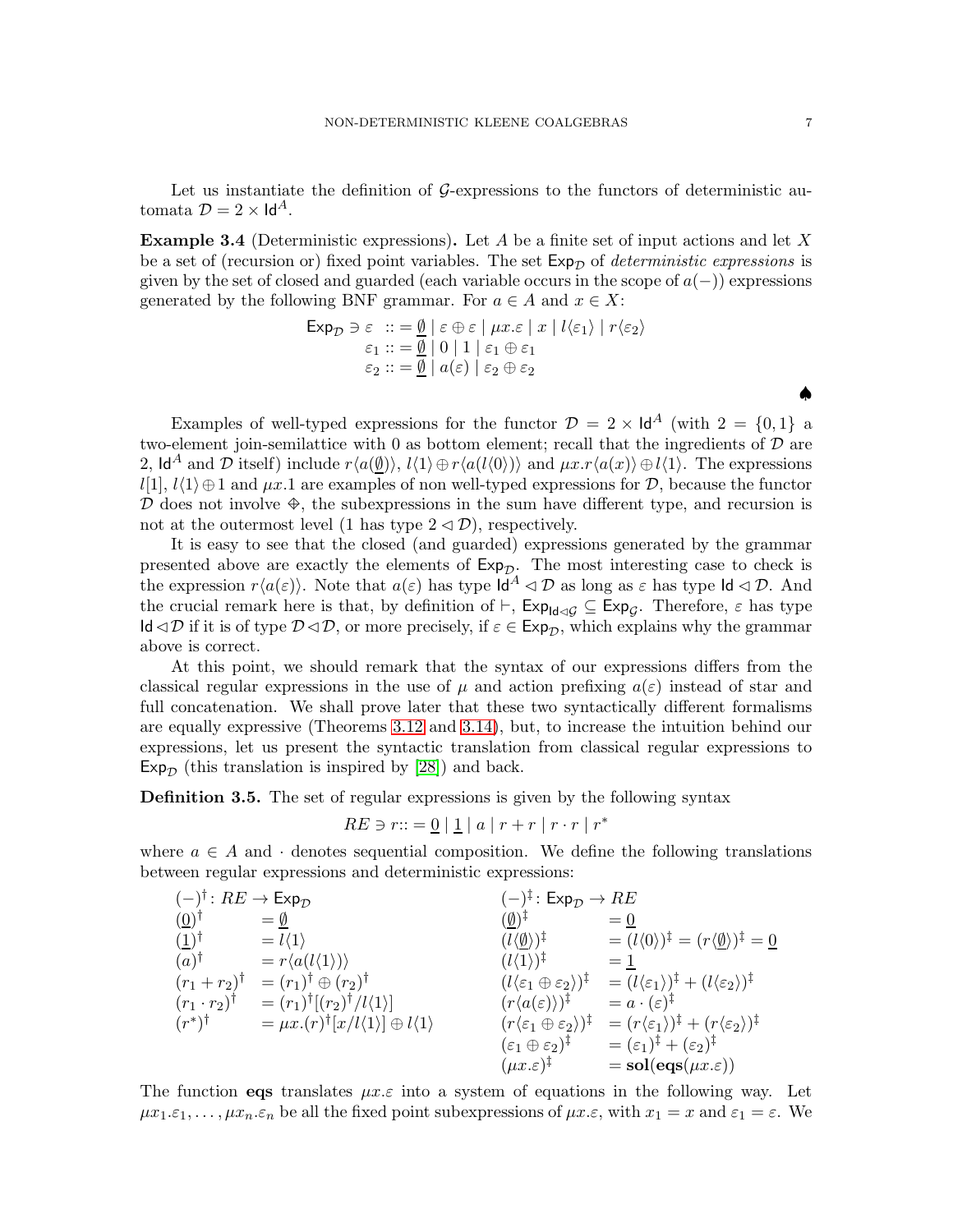define *n* equations  $x_i = (\bar{\varepsilon}_i)^{\dagger}$ , where  $\bar{\varepsilon}_i$  is obtained from  $\varepsilon_i$  by replacing each subexpression  $\mu x_i.\varepsilon_i$  by  $x_i$ , for all  $i = 1, \ldots n$ . The solution of the system,  $sol(\text{eqs}(\mu x.\varepsilon))$ , is then computed in the usual way (the solution of an equation of shape  $x = rx + t$  is  $r^*t$ ).

In [\[32\]](#page-38-6), regular expressions were given a coalgebraic structure, using Brzozowski deriva-tives [\[13\]](#page-37-3). Later in this paper, we will provide a coalgebra structure to  $Exp_{\mathcal{D}}$ , after which the soundness of the above translations can be stated and proved:  $r \sim r^{\dagger}$  and  $\varepsilon \sim \varepsilon^{\ddagger}$ , where  $\sim$  will coincide with language equivalence.

Thus, the regular expression  $aa^*$  is translated to  $r\langle a(\mu x.r\langle a(x)\rangle \oplus l\langle 1\rangle)\rangle$ , whereas the expression  $\mu x.r\langle a(r\langle a(x)\rangle)\rangle \oplus l\langle 1\rangle$  is transformed into  $(aa)^*$ .

We present next the syntax for the expressions in  $Exp_{\mathcal{O}}$  and in  $Exp_{\mathcal{N}}$  (recall that  $\mathcal{Q} =$  $(1 \oplus \mathsf{Id})^A$  and  $\mathcal{N} = 2 \times (\mathbb{Z} \mathsf{Id})^A$ ).

**Example 3.6** (Partial expressions). Let A be a finite set of input actions and X be a set of (recursion or) fixed point variables. The set Exp<sup>Q</sup> of *partial expressions* is given by the set of closed and guarded expressions generated by the following BNF grammar. For  $a \in A$ and  $x \in X$ :

$$
\begin{aligned} \text{Exp}_{\mathcal{Q}} &\ni \varepsilon \; \dots = \frac{\emptyset}{\mathcal{Q}} \mid \varepsilon \oplus \varepsilon \mid \mu x. \varepsilon \mid x \mid a(\varepsilon_1) \\ \varepsilon_1 &\,: := \frac{\emptyset}{\mathcal{Q}} \mid \varepsilon_1 \oplus \varepsilon_1 \mid l[\varepsilon_2] \mid r[\varepsilon] \\ \varepsilon_2 &\,: := \frac{\emptyset}{\mathcal{Q}} \mid \varepsilon_2 \oplus \varepsilon_2 \mid * \end{aligned}
$$

Intuitively, the expressions  $a(l[*])$  and  $a(r[\varepsilon])$  specify, respectively, a state which has no defined transition for input a and a state with an outgoing transition to another one specified by  $\varepsilon$ .

**Example 3.7** (Non-deterministic expressions). Let  $A$  be a finite set of input actions and X be a set of (recursion or) fixed point variables. The set  $Exp_{\mathcal{N}}$  of *non-deterministic expressions* is given by the set of closed and guarded expressions generated by the following BNF grammar. For  $a \in A$  and  $x \in X$ :

$$
\begin{array}{ll}\n\mathsf{Exp}_{\mathcal{N}} \ni \varepsilon &:: = \underline{\emptyset} \mid x \mid r \langle \varepsilon_2 \rangle \mid l \langle \varepsilon_1 \rangle \mid \varepsilon \oplus \varepsilon \mid \mu x. \varepsilon \\
& \varepsilon_1 :: = \underline{\emptyset} \mid \varepsilon_1 \oplus \varepsilon_1 \mid 1 \mid 0 \\
& \varepsilon_2 :: = \underline{\emptyset} \mid \varepsilon_2 \oplus \varepsilon_2 \mid a(\varepsilon') \\
& \varepsilon' :: = \underline{\emptyset} \mid \varepsilon' \oplus \varepsilon' \mid \{\varepsilon\}\n\end{array}
$$

Intuitively, the expression  $r\langle a({\{\varepsilon_1\}\oplus {\{\varepsilon_2\}}})\rangle$  specifies a state which has two outgoing transitions labelled with the input letter a, one to a state specified by  $\varepsilon_1$  and another to a state specified by  $\varepsilon_2$ .

We have defined a language of expressions which gives us an algebraic description of systems. We should also remark at this point that in the examples we strictly follow the type system to derive the syntax of the expressions. However, it is obvious that many simplifications can be made in order to obtain a more polished language. In particular, after the axiomatization we will be able to decrease the number of levels in the above grammars, since will we have axioms of the shape  $a(\varepsilon) \oplus a(\varepsilon') \equiv a(\varepsilon \oplus \varepsilon')$ . In Section [5,](#page-29-0) we will sketch two examples where we apply some simplification to the syntax.

The goal is now to present a generalization of Kleene's theorem for non-deterministic coalgebras (Theorems [3.12](#page-10-0) and [3.14\)](#page-16-0). Recall that, for regular languages, the theorem states that a language is regular if and only if it is recognized by a finite automaton. In order to achieve our goal we will first show that the set  $Exp<sub>G</sub>$  of G-expressions carries a G-coalgebra structure.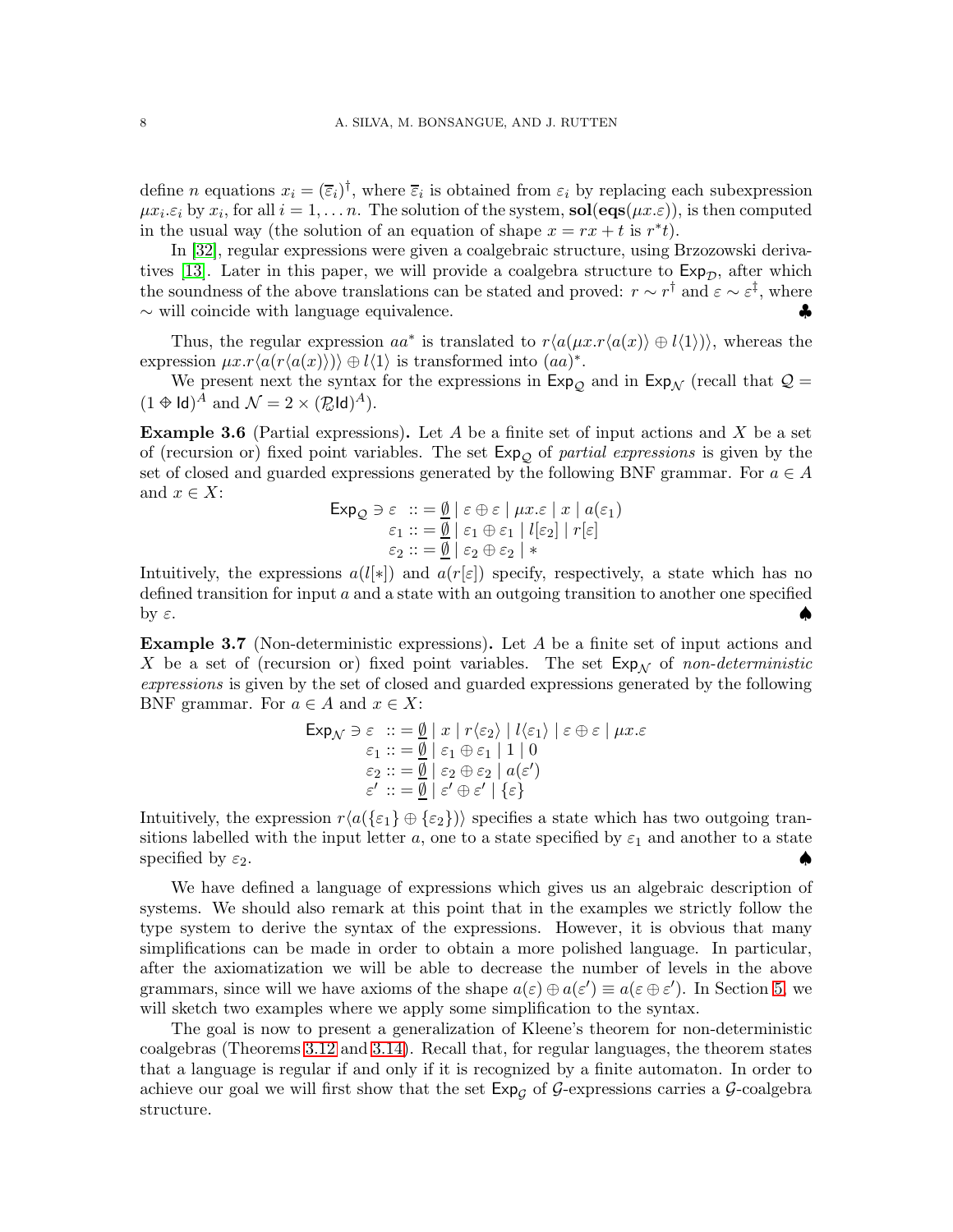<span id="page-8-0"></span>3.1. Expressions are coalgebras. In this section, we show that the set of  $\mathcal{G}$ -expressions for a given non-deterministic functor  $G$  has a coalgebraic structure  $\delta_G : \mathsf{Exp}_G \to \mathcal{G}(\mathsf{Exp}_G)$ . More precisely, we are going to define a function

$$
\delta_{\mathcal{F}\lhd\mathcal{G}}:\mathsf{Exp}_{\mathcal{F}\lhd\mathcal{G}}\to\mathcal{F}(\mathsf{Exp}_\mathcal{G})
$$

for every ingredient F of G, and then set  $\delta_{\mathcal{G}} = \delta_{\mathcal{G}\lhd\mathcal{G}}$ . Our definition of the function  $\delta_{\mathcal{F}\lhd\mathcal{G}}$ will make use of the following.

**Definition 3.8.** For every  $\mathcal{G} \in \text{NDF}$  and for every  $\mathcal{F}$  with  $\mathcal{F} \lhd \mathcal{G}$ :

(i) we define a constant  $\text{Empty}_{\mathcal{F}\lhd\mathcal{G}} \in \mathcal{F}(\text{Exp}_{\mathcal{G}})$  by induction on the syntactic structure of  $\mathcal{F}$ :

 $\mathsf{Empty}_{\mathsf{Id}\lhd\mathcal{G}} = \emptyset$  $\begin{array}{ccc} \text{Empty}_{B\lhd}G & = & \perp_B \\ - & \end{array}$  $\mathsf{Empty}_{\mathcal{F}_1 \times \mathcal{F}_2 \lhd \mathcal{G}} \;\; = \;\; \langle \mathsf{Empty}_{\mathcal{F}_1 \lhd \mathcal{G}}, \mathsf{Empty}_{\mathcal{F}_2 \lhd \mathcal{G}} \rangle$  $\mathsf{Empty}_{\mathcal{F}_1 \oplus \mathcal{F}_2 \lhd \mathcal{G}} = \perp$  $\mathsf{Empty}_{\mathcal{F}^A\lhd\mathcal{G}}\qquad=\quad \lambda a.\mathsf{Empty}_{\mathcal{F}\lhd\mathcal{G}}$  $\mathsf{Empty}_{\mathcal{RF}\lhd\mathcal{G}} \qquad \equiv \; \emptyset$ 

(ii) we define a function  $\text{Plus}_{\mathcal{F}\lhd\mathcal{G}}\colon \mathcal{F}(\text{Exp}_{\mathcal{G}}) \times \mathcal{F}(\text{Exp}_{\mathcal{G}}) \to \mathcal{F}(\text{Exp}_{\mathcal{G}})$  by induction on the syntactic structure of  $\mathcal{F}$ :

$$
\begin{array}{lllllll} \mathsf{Plus}_{\mathsf{Id}\lhd\mathcal{G}}(\varepsilon_1,\varepsilon_2) & = & \varepsilon_1\oplus\varepsilon_2\\ \mathsf{Plus}_{\mathsf{Eq}\lhd\mathcal{G}}(b_1,b_2) & = & b_1\vee_\mathsf{B}b_2\\ \mathsf{Plus}_{\mathcal{F}_1\times\mathcal{F}_2\lhd\mathcal{G}}(\langle\varepsilon_1,\varepsilon_2\rangle,\langle\varepsilon_3,\varepsilon_4\rangle) & = & \langle \mathsf{Plus}_{\mathcal{F}_1\lhd\mathcal{G}}(\varepsilon_1,\varepsilon_3),\mathsf{Plus}_{\mathcal{F}_2\lhd\mathcal{G}}(\varepsilon_2,\varepsilon_4)\rangle\\ \mathsf{Plus}_{\mathcal{F}_1\biguplus\mathcal{F}_2\lhd\mathcal{G}}(\kappa_i(\varepsilon_1),\kappa_i(\varepsilon_2)) & = & \kappa_i(\mathsf{Plus}_{\mathcal{F}_i\lhd\mathcal{G}}(\varepsilon_1,\varepsilon_2)), & i\in\{1,2\}\\ \mathsf{Plus}_{\mathcal{F}_1\biguplus\mathcal{F}_2\lhd\mathcal{G}}(\kappa_i(\varepsilon_1),\kappa_j(\varepsilon_2)) & = & \top & i,j\in\{1,2\} \ \ \text{and} \ \ i\neq j\\ \mathsf{Plus}_{\mathcal{F}_1\biguplus\mathcal{F}_2\lhd\mathcal{G}}(\kappa,\top) & = & \mathsf{Plus}_{\mathcal{F}_1\biguplus\mathcal{F}_2\lhd\mathcal{G}}(\top,x) = \top\\ \mathsf{Plus}_{\mathcal{F}_1\biguplus\mathcal{F}_2\lhd\mathcal{G}}(x,\bot) & = & \mathsf{Plus}_{\mathcal{F}_1\biguplus\mathcal{F}_2\lhd\mathcal{G}}(\bot,x) = x\\ \mathsf{Plus}_{\mathcal{F}\lhd\mathcal{G}}(f,g) & = & \lambda a. \ \mathsf{Plus}_{\mathcal{F}\lhd\mathcal{G}}(f(a),g(a))\\ \mathsf{Plus}_{\mathcal{E}\mathcal{F}\lhd\mathcal{G}}(s_1,s_2) & = & s_1\cup s_2 \end{array}
$$

Intuitively, one can think of the constant  $\text{Empty}_{\mathcal{F}\lhd\mathcal{G}}$  and the function  $\text{Plus}_{\mathcal{F}\lhd\mathcal{G}}$  as liftings of  $\emptyset$  and  $\oplus$  to the level of  $\mathcal{F}(\text{Exp}_G)$ .  $\underline{\emptyset}$  and  $\oplus$  to the level of  $\mathcal{F}(\mathsf{Exp}_G)$ .  $\bullet$ 

We need two more things to define  $\delta_{\mathcal{F}\lhd G}$ . First, we define an order  $\preceq$  on the types of expressions. For  $\mathcal{F}_1, \mathcal{F}_2$  and G non-deterministic functors such that  $\mathcal{F}_1 \lhd \mathcal{G}$  and  $\mathcal{F}_2 \lhd \mathcal{G}$ , we define

$$
(\mathcal{F}_1 \lhd \mathcal{G}) \preceq (\mathcal{F}_2 \lhd \mathcal{G}) \Leftrightarrow \mathcal{F}_1 \lhd \mathcal{F}_2
$$

The order  $\leq$  is a partial order (structure inherited from  $\triangleleft$ ). Note also that  $(\mathcal{F}_1 \triangleleft \mathcal{G})$  $(\mathcal{F}_2 \triangleleft \mathcal{G}) \Leftrightarrow \mathcal{F}_1 = \mathcal{F}_2$ . Second, we define a measure  $N(\varepsilon)$  based on the maximum number of nested unguarded occurrences of  $\mu$ -expressions in  $\varepsilon$  and unguarded occurrences of  $\oplus$ . We say that a subexpression  $\mu x.\varepsilon_1$  of  $\varepsilon$  occurs unguarded if it is not in the scope of one of the operators  $l\langle -\rangle$ ,  $r\langle -\rangle$ ,  $l[-, r[-], a(-)$  or  $\{-\}.$ 

**Definition 3.9.** For every guarded expression  $\varepsilon$ , we define  $N(\varepsilon)$  as follows:

$$
N(\underline{\emptyset}) = N(b) = N(a(\varepsilon)) = N(l(\varepsilon)) = N(r(\varepsilon)) = N(l[\varepsilon]) = N(r[\varepsilon]) = N(\{\varepsilon\}) = 0
$$
  

$$
N(\varepsilon_1 \oplus \varepsilon_2) = 1 + \max\{N(\varepsilon_1), N(\varepsilon_2)\}
$$
  

$$
N(\mu x.\varepsilon) = 1 + N(\varepsilon)
$$

The measure N induces a partial order on the set of expressions:  $\varepsilon_1 \ll \varepsilon_2 \Leftrightarrow N(\varepsilon_1) \leq N(\varepsilon_2)$ , where  $\leq$  is just the ordinary inequality of natural numbers.

Now we have all we need to define  $\delta_{\mathcal{F}\lhd\mathcal{G}}\colon \mathsf{Exp}_{\mathcal{F}\lhd\mathcal{G}} \to \mathcal{F}(\mathsf{Exp}_\mathcal{G}).$ 

♣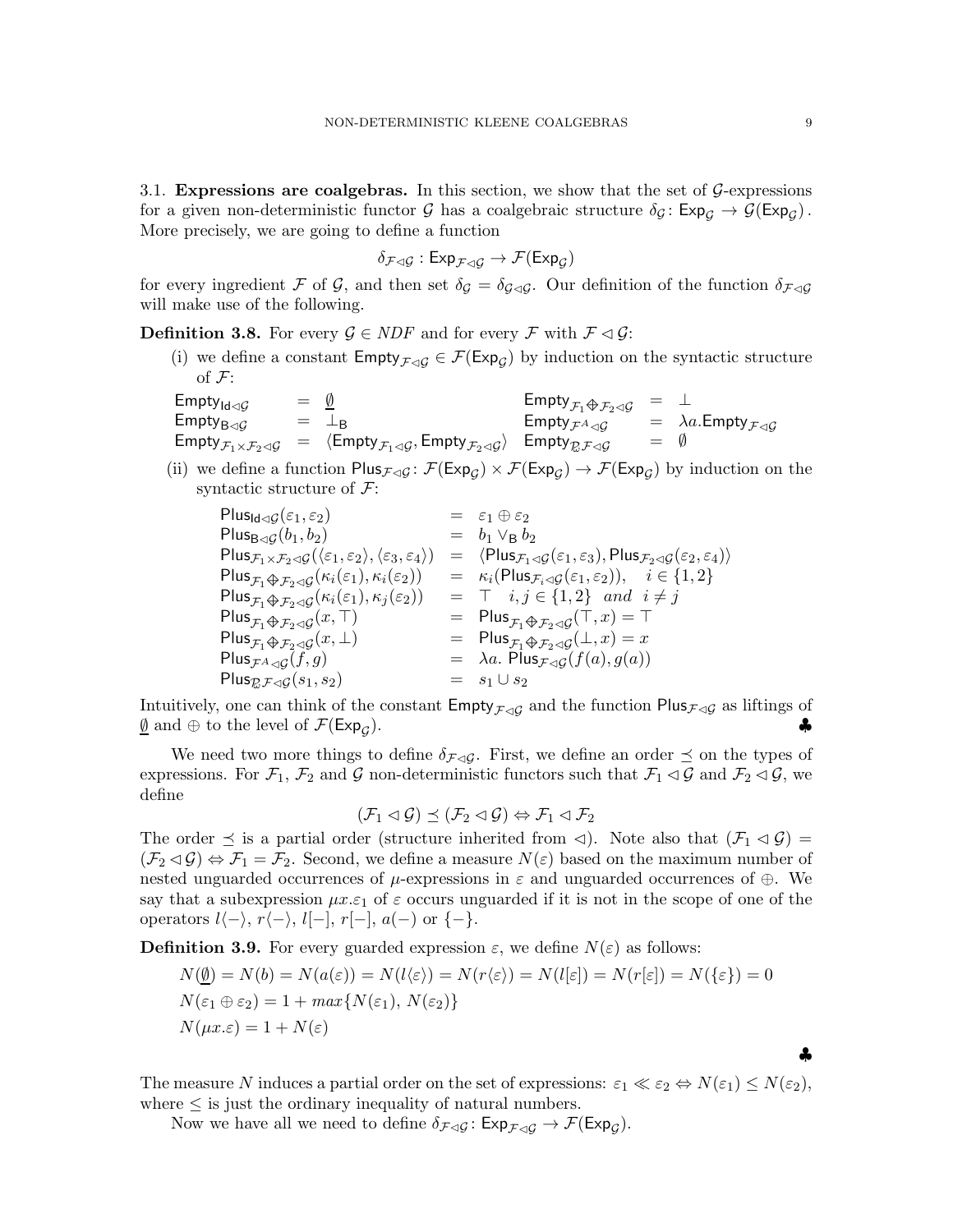**Definition 3.10.** For every ingredient  $\mathcal F$  of a non-deterministic functor  $\mathcal G$  and an expression  $\varepsilon \in \text{Exp}_{\mathcal{F} \lhd \mathcal{G}}$ , we define  $\delta_{\mathcal{F} \lhd \mathcal{G}}(\varepsilon)$  as follows:

$$
\delta_{\mathcal{F}\lhd\mathcal{G}}(\underline{\emptyset}) = \text{Empty}_{\mathcal{F}\lhd\mathcal{G}} \n\delta_{\mathcal{F}\lhd\mathcal{G}}(\varepsilon_1 \oplus \varepsilon_2) = \text{Plus}_{\mathcal{F}\lhd\mathcal{G}}(\delta_{\mathcal{F}\lhd\mathcal{G}}(\varepsilon_1), \delta_{\mathcal{F}\lhd\mathcal{G}}(\varepsilon_2)) \n\delta_{\mathcal{G}\lhd\mathcal{G}}(\mu x.\varepsilon) = \delta_{\mathcal{G}\lhd\mathcal{G}}(\varepsilon[\mu x.\varepsilon/x]) \n\delta_{\text{Id}\lhd\mathcal{G}}(\varepsilon) = \varepsilon \text{ for } \mathcal{G} \neq \text{Id} \n\delta_{\text{B}\lhd\mathcal{G}}(b) = b \n\delta_{\mathcal{F}_1 \times \mathcal{F}_2 \prec\mathcal{G}}(l\langle \varepsilon \rangle) = \langle \delta_{\mathcal{F}_1 \prec\mathcal{G}}(\varepsilon), \text{Empty}_{\mathcal{F}_2 \prec\mathcal{G}} \rangle \n\delta_{\mathcal{F}_1 \times \mathcal{F}_2 \prec\mathcal{G}}(r\langle \varepsilon \rangle) = \langle \text{Empty}_{\mathcal{F}_1 \prec\mathcal{G}} \delta_{\mathcal{F}_2 \prec\mathcal{G}}(\varepsilon) \rangle \n\delta_{\mathcal{F}_1 \Leftrightarrow \mathcal{F}_2 \prec\mathcal{G}}(l[\varepsilon]) = \kappa_1(\delta_{\mathcal{F}_1 \prec\mathcal{G}}(\varepsilon)) \n\delta_{\mathcal{F}_1 \Leftrightarrow \mathcal{F}_2 \prec\mathcal{G}}(r[\varepsilon]) = \kappa_2(\delta_{\mathcal{F}_2 \prec\mathcal{G}}(\varepsilon)) \n\delta_{\mathcal{F}^A \prec\mathcal{G}}(a(\varepsilon)) = \lambda a' \cdot \begin{cases} \delta_{\mathcal{F}\lhd\mathcal{G}}(\varepsilon) & \text{if } a = a' \\ \text{Empty}_{\mathcal{F}\lhd\mathcal{G}} & \text{otherwise} \end{cases} \n\delta_{\mathcal{R}\mathcal{F}\lhd\mathcal{G}}(\{\varepsilon\}) = \{\delta_{\mathcal{F}\lhd\mathcal{G}}(\
$$

Here,  $\varepsilon[\mu x.\varepsilon/x]$  denotes syntactic substitution, replacing every free occurrence of x in  $\varepsilon$  by  $\mu x.\varepsilon.$ 

In order to see that the definition of  $\delta_{\mathcal{F}\lhd G}$  is well-formed, we have to observe that  $\delta_{\mathcal{F}\lhd G}$ can be seen as a function having two arguments: the type  $\mathcal{F} \lhd \mathcal{G}$  and the expression  $\varepsilon$ . Then, we use induction on the Cartesian product of types and expressions with orders  $\preceq$ and ≪, respectively. More precisely, given two pairs  $\langle \mathcal{F}_1 \prec \mathcal{G}, \varepsilon_1 \rangle$  and  $\langle \mathcal{F}_2 \prec \mathcal{G}, \varepsilon_2 \rangle$  we have an order

<span id="page-9-0"></span>
$$
\langle \mathcal{F}_1 \triangleleft \mathcal{G}, \varepsilon_1 \rangle \leq \langle \mathcal{F}_2 \triangleleft \mathcal{G}, \varepsilon_2 \rangle \quad \Leftrightarrow \quad \text{(i) } (\mathcal{F}_1 \triangleleft \mathcal{G}) \preceq (\mathcal{F}_2 \triangleleft \mathcal{G})
$$
  
or (ii)  $(\mathcal{F}_1 \triangleleft \mathcal{G}) = (\mathcal{F}_2 \triangleleft \mathcal{G}) \text{ and } \varepsilon_1 \ll \varepsilon_2$  (3.1)

Observe that in the definition above it is always true that  $\langle \mathcal{F}' \prec \mathcal{G}, \varepsilon' \rangle \leq \langle \mathcal{F} \prec \mathcal{G}, \varepsilon \rangle$ , for all occurrences of  $\delta_{\mathcal{F}'\triangleleft\mathcal{G}}(\varepsilon')$  occurring in the right hand side of the equation defining  $\delta_{\mathcal{F}\triangleleft\mathcal{G}}(\varepsilon)$ . In all cases, but the ones that  $\varepsilon$  is a fixed point or a sum expression, the inequality comes from point (i) above. For the case of the sum, note that  $\langle \mathcal{F} \lhd \mathcal{G}, \varepsilon_1 \rangle \leq \langle \mathcal{F} \lhd \mathcal{G}, \varepsilon_1 \oplus \varepsilon_2 \rangle$  and  $\langle \mathcal{F} \triangleleft \mathcal{G}, \varepsilon_2 \rangle \leq \langle \mathcal{F} \triangleleft \mathcal{G}, \varepsilon_1 \oplus \varepsilon_2 \rangle$  by point (ii), since  $N(\varepsilon_1) < N(\varepsilon_1 \oplus \varepsilon_2)$  and  $N(\varepsilon_2) < N(\varepsilon_1 \oplus \varepsilon_2)$ . Similarly, in the case of  $\mu x.\varepsilon$  we have that  $N(\varepsilon) = N(\varepsilon[\mu x.\varepsilon/x])$ , which can easily be proved by (standard) induction on the syntactic structure of  $\varepsilon$ , since  $\varepsilon$  is guarded (in x), and this guarantees that  $N(\varepsilon[\mu x.\varepsilon/x]) < N(\mu x.\varepsilon)$ . Hence,  $\langle \mathcal{G} \triangleleft \mathcal{G}, \varepsilon \rangle \leq \langle \mathcal{G} \triangleleft \mathcal{G}, \mu x.\varepsilon \rangle$ . Also note that clause 4 of the above definition overlaps with clauses 1 and 2 (by taking  $\mathcal{F} = \mathsf{Id}$ ). However, they give the same result and thus the function  $\delta_{\mathcal{F}\lhd\mathcal{G}}$  is well-defined.

**Definition 3.11.** We define, for each non-deterministic functor  $\mathcal{G}$ , a  $\mathcal{G}$ -coalgebra

$$
\delta_{\mathcal{G}}\colon \mathsf{Exp}_{\mathcal{G}} \to \mathcal{G}(\mathsf{Exp}_{\mathcal{G}})
$$

by putting  $\delta_{\mathcal{G}} = \delta_{\mathcal{G}\lhd\mathcal{G}}$ .

The function  $\delta_{\mathcal{G}}$  can be thought of as the generalization of the well-known notion of Brzozowski derivative [\[13\]](#page-37-3) for regular expressions and, moreover, it provides an operational semantics for expressions, as we shall see in Section [3.2.](#page-10-1)

The observation that the set of expressions has a coalgebra structure will be crucial for the proof of the generalized Kleene theorem, as will be shown in the next two sections.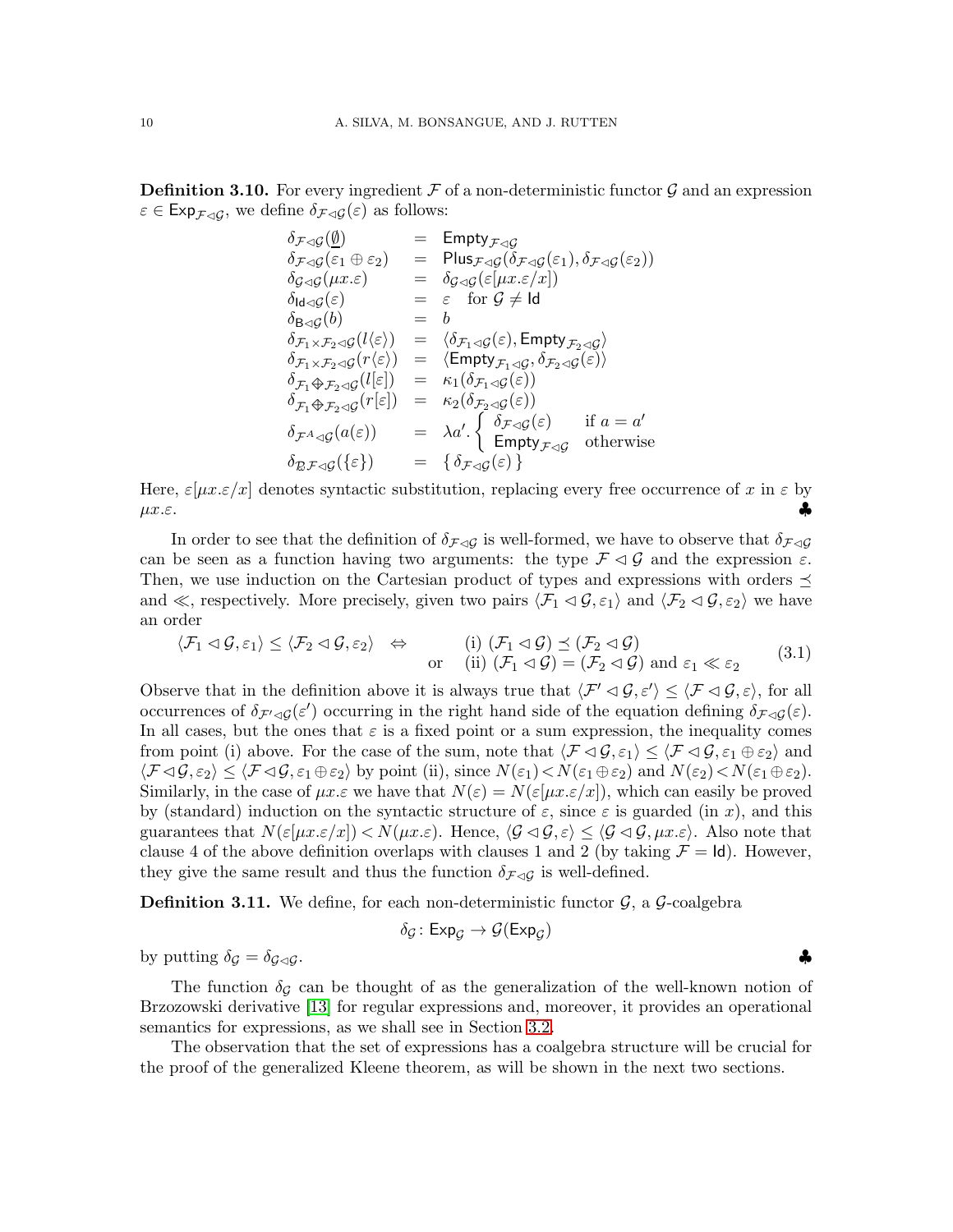<span id="page-10-1"></span>3.2. Expressions are expressive. Having a  $\mathcal{G}\text{-coalgebra structure on } \text{Exp}_\mathcal{G}$  has two advantages. First, it provides us, by finality, directly with a natural semantics because of the existence of a (unique) homomorphism **beh**:  $Exp<sub>G</sub> \rightarrow \Omega<sub>G</sub>$ , that assigns to every expression  $\varepsilon$  an element  $\mathbf{beh}(\varepsilon)$  of the final coalgebra  $\Omega_{\mathcal{G}}$ .

The second advantage of the coalgebra structure on  $Exp_{\mathcal{G}}$  is that it lets us use the notion of G-bisimulation to relate G-coalgebras  $(S, g)$  and expressions  $\varepsilon \in \text{Exp}_{\mathcal{G}}$ . If one can construct a bisimulation relation between an expression  $\varepsilon$  and a state s of a given coalgebra, then the behaviour represented by  $\varepsilon$  is equal to the behaviour of the state s. This is the analogue of computing the language  $L(r)$  represented by a given regular expression r and the language  $L(s)$  accepted by a state s of a finite state automaton and checking whether  $L(r) = L(s)$ .

The following theorem states that every state in a locally finite  $\mathcal{G}\text{-coalgebra}$  can be represented by an expression in our language. This generalizes *half* of Kleene's theorem for deterministic automata: if a language is accepted by a finite automaton then it is regular (*i.e.* it can be denoted by a regular expression). The generalization of the other *half* of the theorem (if a language is regular then it is accepted by a finite automaton) will be presented in Section [3.3.](#page-13-0) It is worth to remark that in the usual definition of deterministic automaton the initial state of the automaton is included and, thus, in the original Kleene's theorem, it was enough to consider finite automata. In the coalgebraic approach, the initial state is not explicitly modelled and thus we need to consider locally-finite coalgebras: coalgebras where each state will generate a finite subcoalgebra.

<span id="page-10-0"></span>**Theorem 3.12.** Let  $\mathcal G$  be a non-deterministic functor and let  $(S, g)$  be a locally-finite  $\mathcal G$ *coalgebra. Then, for any*  $s \in S$ *, there exists an expression*  $\langle \langle s \rangle \rangle \in \text{Exp}_S$  such that  $s \sim \langle \langle s \rangle \rangle$ *.* 

*Proof.* Let  $s \in S$  and let  $\langle s \rangle = \{s_1, \ldots, s_n\}$  with  $s_1 = s$ . We construct, for every state  $s_i \in \langle s \rangle$ , an expression  $\langle s_i \rangle$  such that  $s_i \sim \langle s_i \rangle$ .

If  $\mathcal{G} = \mathsf{Id}$ , we set, for every  $i, \langle\langle s_i \rangle\rangle = \underline{\emptyset}$ . It is easy to see that  $\{\langle s_i, \underline{\emptyset} \rangle \mid s_i \in \langle s \rangle\}$  is a bisimulation and, thus, we have that  $s \sim \langle \langle s \rangle \rangle$ .

For  $\mathcal{G} \neq \mathsf{Id}$ , we proceed in the following way. Let, for every i,  $A_i = \mu x_i \cdot \gamma_{g(s_i)}^{\mathcal{G}}$  where, for  $\mathcal{F} \triangleleft \mathcal{G}$  and  $c \in \mathcal{F}\langle s \rangle$ , the expression  $\gamma_c^{\mathcal{F}} \in \text{Exp}_{\mathcal{F} \triangleleft \mathcal{G}}$  is defined by induction on the structure of  $\mathcal{F}$ :

$$
\gamma_{s_i}^{\mathsf{Id}} = x_i \qquad \qquad \gamma_b^{\mathsf{B}} = b \qquad \qquad \gamma_{\langle c, c' \rangle}^{\mathcal{F}_1 \times \mathcal{F}_2} = l \langle \gamma_c^{\mathcal{F}_1} \rangle \oplus r \langle \gamma_{c'}^{\mathcal{F}_2} \rangle \quad \gamma_f^{\mathcal{F}^A} = \bigoplus_{a \in A} a(\gamma_{f(a)}^{\mathcal{F}})
$$
\n
$$
\gamma_{\kappa_1(c)}^{\mathcal{F}_1 \oplus \mathcal{F}_2} = l[\gamma_c^{\mathcal{F}_1}] \quad \gamma_{\kappa_2(c)}^{\mathcal{F}_1 \oplus \mathcal{F}_2} = r[\gamma_c^{\mathcal{F}_2}] \quad \gamma_{\perp}^{\mathcal{F}_1 \oplus \mathcal{F}_2} = \underbrace{\emptyset}_{\gamma_{\perp}^{\mathcal{F}_1 \oplus \mathcal{F}_2}} \qquad \qquad \gamma_{\perp}^{\mathcal{F}_1 \oplus \mathcal{F}_2} = l[\underbrace{\emptyset}_{\gamma_{\perp}^{\mathcal{F}_1 \oplus \mathcal{F}_2}} = l[\underbrace{\emptyset}_{\emptyset}] \oplus r[\underbrace{\emptyset}_{\emptyset}]
$$
\n
$$
\gamma_C^{\mathcal{F}_2 \oplus \mathcal{F}_2} = \begin{cases} \bigoplus_{c \in C} \{\gamma_c^{\mathcal{F}}\} & C \neq \emptyset \\ \underbrace{\emptyset}_{\emptyset} & \text{otherwise} \end{cases}
$$

Note that here the choice of  $l[\emptyset] \oplus r[\emptyset]$  to represent inconsistency is arbitrary but *canonical*, in the sense that any other expression involving sum of  $l[\epsilon_1]$  and  $r[\epsilon_2]$  will be bisimilar. Formally, the definition of  $\gamma$  above is parametrized by a function from  $\{s_1, \ldots, s_n\}$  to a fixed set of variables  $\{x_1, \ldots, x_n\}$ . It should also be noted that  $\bigoplus \varepsilon_i$  stands for  $\varepsilon_1 \oplus (\varepsilon_2 \oplus (\varepsilon_3 \oplus \ldots))$ i∈I

(this is a choice, since later we will axiomatize  $\oplus$  to be commutative and associative).

Let  $A_i^0 = A_i$ , define  $A_i^{k+1} = A_i^k \{A_{k+1}^k / x_{k+1}\}\$  and then set  $\langle \langle s_i \rangle \rangle = A_i^n$ . Here,  $A\{A'/x\}\$ denotes syntactic replacement (that is, substitution without renaming of bound variables in A which are also free variables in A'). The definition of  $\langle s_i \rangle$  does not depend in the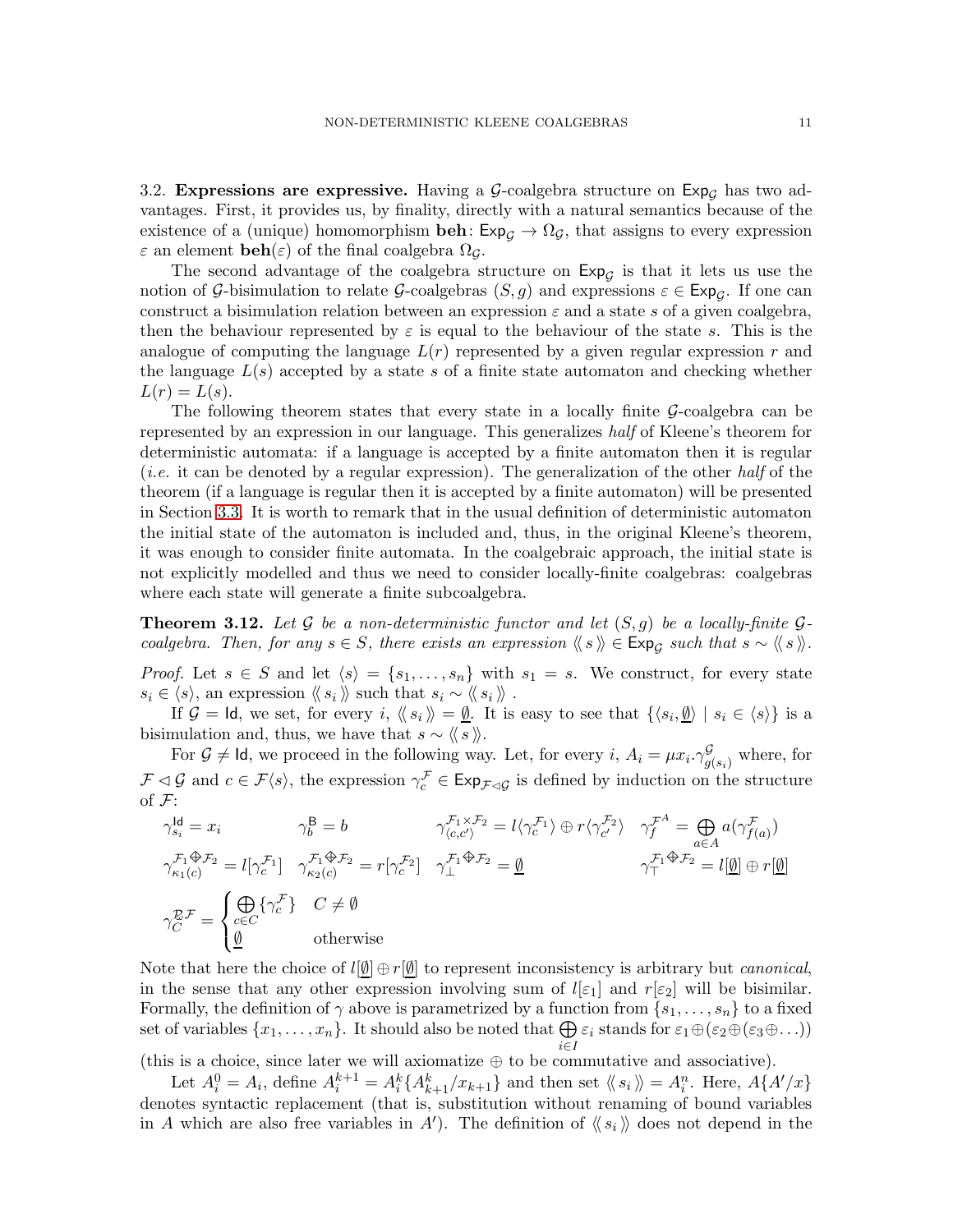chosen order of  $\{s_1, \ldots, s_n\}$ : the expressions obtained are just different modulo renaming of variables.

Observe that the term

$$
A_i^n = (\mu x_i \cdot \gamma_{g(s_i)}^{\mathcal{G}}) \{ A_1^0 / x_1 \} \dots \{ A_n^{n-1} / x_n \}
$$

is a closed term because, for every  $j = 1, \ldots, n$ , the term  $A_j^{j-1}$  $j^{j-1}$  contains at most  $n-j$  free variables in the set  $\{x_{j+1}, \ldots, x_n\}.$ 

It remains to prove that  $s_i \sim \langle\!\langle s_i \rangle\!\rangle$ . We show that  $R = {\langle\langle s_i, \langle\!\langle s_i \rangle\rangle\rangle | s_i \in \langle s \rangle\rangle}$  is a bisimulation. For that, we define, for  $\mathcal{F} \triangleleft \mathcal{G}$  and  $c \in \mathcal{F}\langle s \rangle$ ,  $\xi_c^{\mathcal{F}} = \gamma_c^{\mathcal{F}} \{A_1^0/x_1\} \dots \{A_n^{n-1}/x_n\}$ and the relation

$$
R_{\mathcal{F}\triangleleft\mathcal{G}} = \{ \langle c, \delta_{\mathcal{F}\triangleleft\mathcal{G}}(\xi_c^{\mathcal{F}}) \rangle \mid c \in \mathcal{F}\langle s \rangle \}.
$$

Then, we prove that  $( \text{I}) R_{\mathcal{F}\lhd \mathcal{G}} = \overline{\mathcal{F}}(R)$  and  $( \text{I}) \langle g(s_i), \delta_{\mathcal{G}}(\langle \langle s_i \rangle \rangle) \rangle \in R_{\mathcal{G}\lhd \mathcal{G}}$ .

(1) By induction on the structure of  $\mathcal{F}$ .

 $\overline{\mathcal{F}} = \text{Id}$  Note that  $R_{\text{Id}\lhd\mathcal{G}} = \{ \langle s_i, \xi_{s_i}^{\text{Id}} \rangle \mid s_i \in \langle s \rangle \}$  which is equal to  $\text{Id}(R) = R$ provided that  $\xi_{s_i}^{\mathsf{Id}} = \langle \n \langle s_i \rangle \rangle$ . The latter is indeed the case:

$$
\xi_{s_i}^{\mathsf{ld}} = \gamma_{s_i}^{\mathsf{ld}} \{ A_1^0 / x_1 \} \dots \{ A_n^{n-1} / x_n \} \qquad (\text{def. } \xi_{s_i}^{\mathsf{ld}})
$$
\n
$$
= x_i \{ A_1^0 / x_1 \} \dots \{ A_n^{n-1} / x_n \} \qquad (\text{def. } \gamma_{s_i}^{\mathsf{ld}})
$$
\n
$$
= A_i^{i-1} \{ A_{i+1}^i / x_{i+1} \} \dots \{ A_n^{n-1} / x_n \} \qquad (\{ A_i^{i-1} / x_i \})
$$
\n
$$
= A_i^0 \{ A_1^0 / x_1 \} \dots \{ A_n^{n-1} / x_n \} \qquad (\text{def. } A_i^{i-1})
$$
\n
$$
= \langle \langle s_i \rangle \rangle \qquad (\text{def. } \langle \langle s_i \rangle \rangle)
$$

 $\overline{\mathcal{F}} = \mathsf{B}$  Note that, for  $b \in \mathsf{B}$ ,  $\xi_b^{\mathsf{B}} = \gamma_b^{\mathsf{B}} \{A_1^0/x_1\} \dots \{A_n^{n-1}/x_n\} = b$ . Thus, we have that  $R_{\mathbf{B}\triangleleft\mathcal{G}} = \{ \langle s_i, \xi_{s_i}^{\mathbf{B}} \rangle \mid s_i \in \mathbf{B}\langle s \rangle \} = \{ \langle b, b \rangle \mid b \in \mathbf{B} \} = \overline{\mathbf{B}}(R).$ 

$$
\mathcal{F} = \mathcal{F}_1 \times \mathcal{F}_2
$$
\n
$$
\langle \langle u, v \rangle, \langle e, f \rangle \rangle \in \overline{\mathcal{F}_1 \times \mathcal{F}_2}(R)
$$
\n
$$
\iff \langle u, e \rangle \in \overline{\mathcal{F}_1}(R) \text{ and } \langle v, f \rangle \in \overline{\mathcal{F}_2}(R)
$$
\n
$$
\iff \langle u, e \rangle \in R_{\mathcal{F}_1 \lhd \mathcal{G}} \text{ and } \langle v, f \rangle \in R_{\mathcal{F}_2 \lhd \mathcal{G}} \qquad \text{(ind. hyp.)}
$$
\n
$$
\iff \langle u, e \rangle = \langle c, \delta_{\mathcal{F}_1 \lhd \mathcal{G}}(\xi_c^{\mathcal{F}_1}) \rangle \text{ and } \langle v, f \rangle = \langle c', \delta_{\mathcal{F}_2 \lhd \mathcal{G}}(\xi_c^{\mathcal{F}_2}) \rangle \quad \text{(def. } R_{\mathcal{F}_i \lhd \mathcal{G}})
$$
\n
$$
\iff \langle u, v \rangle = \langle c, c' \rangle \text{ and } \langle e, f \rangle = \delta_{\mathcal{F}_1 \times \mathcal{F}_2 \lhd \mathcal{G}}(l(\xi_c^{\mathcal{F}_1}) \oplus r(\xi_c^{\mathcal{F}_2})) \quad \text{(def. } \delta_{\mathcal{F} \lhd \mathcal{G}})
$$
\n
$$
\iff \langle u, v \rangle = \langle c, c' \rangle \text{ and } \langle e, f \rangle = \delta_{\mathcal{F}_1 \times \mathcal{F}_2 \lhd \mathcal{G}}(\xi_{\langle c, c'}^{\mathcal{F}_1 \times \mathcal{F}_2}) \qquad \text{(def. } \xi^{\mathcal{F}})
$$
\n
$$
\iff \langle \langle u, v \rangle, \langle e, f \rangle \rangle \in R_{\mathcal{F}_1 \times \mathcal{F}_2 \lhd \mathcal{G}}
$$
\n
$$
\mathcal{F} = \mathcal{F}_1 \oplus \mathcal{F}_2, \mathcal{F} = \mathcal{F}_1^A \text{ and } \mathcal{F} = \mathcal{F}_2^A, \mathcal{F}_1^B \text{ is similar to } \mathcal{F}_1 \times \mathcal{F}_2.
$$

2 We want to prove that  $\langle g(s_i), \delta_{\mathcal{G}}(\langle \langle s_i \rangle \rangle) \rangle \in R_{\mathcal{G} \lhd \mathcal{G}}$ . For that, we must show that  $g(s_i) \in \mathcal{G}\langle s \rangle$  and  $\delta_{\mathcal{G}}(\langle\!\langle s_i \rangle\!\rangle) = \delta_{\mathcal{G}}(\xi_{gi}^{\mathcal{G}})$  $g(s_i)$ . The former follows by definition of  $\langle s \rangle$ , whereas for the latter we observe that:

$$
\delta_{\mathcal{G}}(\langle \langle s_i \rangle \rangle) \n= \delta_{\mathcal{G}}((\mu x_i, \gamma^{\mathcal{G}}_{g(s_i)}) \{ A_1^0 / x_1 \} \dots \{ A_n^{n-1} / x_n \})
$$
\n
$$
= \delta_{\mathcal{G}}(\mu x_i, \gamma^{\mathcal{G}}_{g(s_i)} \{ A_1^0 / x_1 \} \dots \{ A_{i-1}^{i-2} / x_{i-1} \} \{ A_{i+1}^i / x_{i+1} \} \dots \{ A_n^{n-1} / x_n \})
$$
\n(def. of  $\langle \langle s_i \rangle \rangle$ )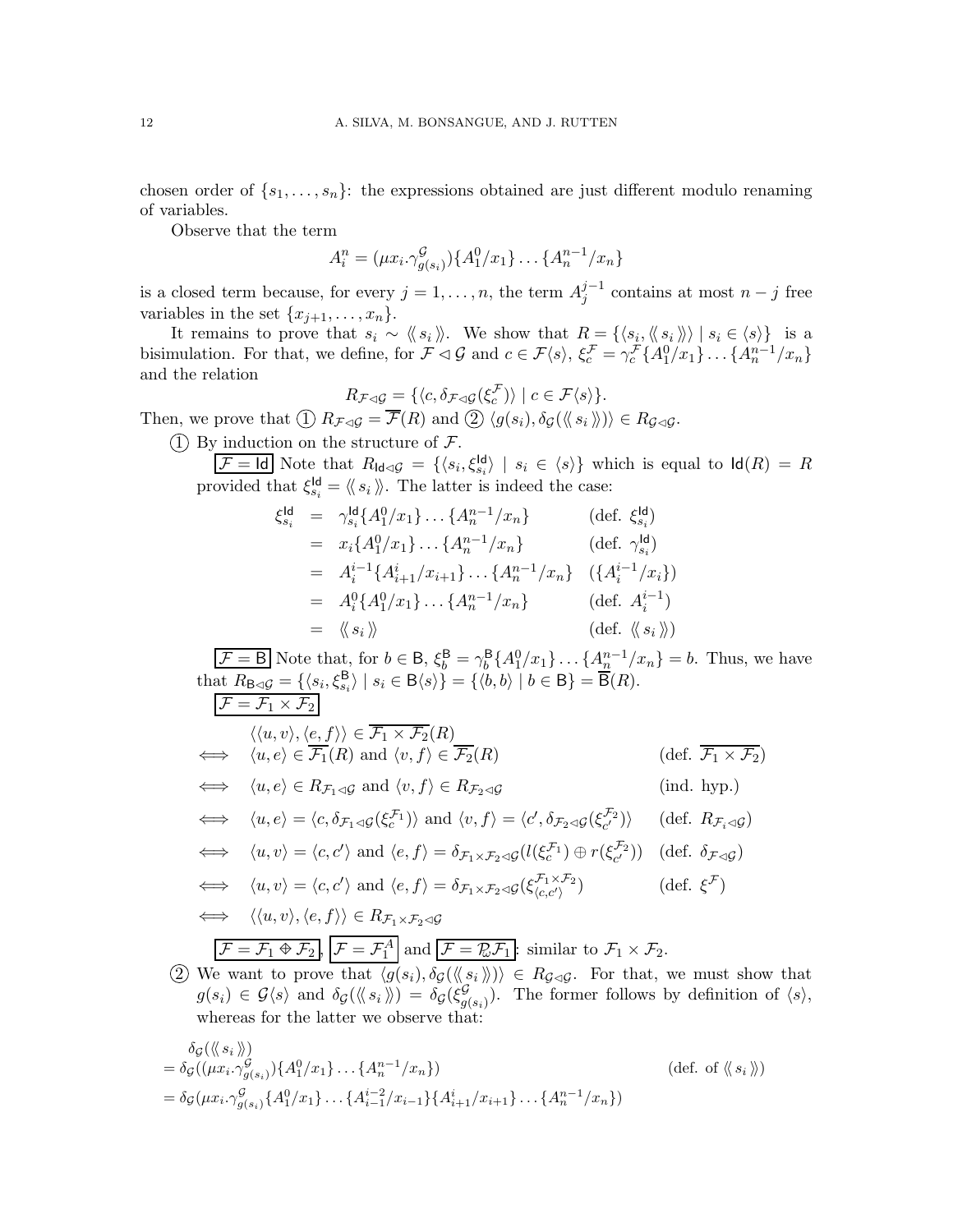$$
= \delta_{\mathcal{G}}(\gamma^{\mathcal{G}}_{g(s_i)}\{A^0_1/x_1\} \dots \{A^{i-2}_{i-1}/x_{i-1}\}\{A^{i}_{i+1}/x_{i+1}\} \dots \{A^{n-1}_n/x_n\}\{A^n_i/x_i]\} \quad \text{(def. of } \delta_{\mathcal{G}}\)
$$
  
\n
$$
= \delta_{\mathcal{G}}(\gamma^{\mathcal{G}}_{g(s_i)}\{A^0_1/x_1\} \dots \{A^{i-2}_{i-1}/x_{i-1}\}\{A^{i}_{i+1}/x_{i+1}\} \dots \{A^{n-1}_n/x_n\}\{A^n_i/x_i\} \} \quad \text{(}[A^n_i/x_i] = \{A^n_i/x_i\}\)
$$
  
\n
$$
= \delta_{\mathcal{G}}(\gamma^{\mathcal{G}}_{g(s_i)}\{A^0_1/x_1\} \dots \{A^{i-2}_{i-1}/x_{i-1}\}\{A^n_i/x_i\}\{A^{i}_{i+1}/x_{i+1}\} \dots \{A^{n-1}_n/x_n\} \} \quad \text{([} \delta_{g(s_i)}^{\mathcal{G}}\{A^0_1/x_i\} \dots \{A^{n-2}_n/x_{n-1}\}\{A^n_i/x_i\}\{A^{i}_{i+1}/x_{i+1}\} \dots \{A^{n-1}_n/x_n\} \} \quad \text{([} \delta_{g(s_i)}^{\mathcal{G}}\{A^0_1/x_i\} \dots \{A^{n-2}_n/x_n\}\{A^n_i/x_i\}\{A^n_i/x_i\} \} \quad \text{([} \delta_{g(s_i)}^{\mathcal{G}}\{A^0_1/x_i\} \dots \{A^{n-2}_n/x_n\}\{A^n_i/x_i\} \} \quad \text{([} \delta_{g(s_i)}^{\mathcal{G}}\{A^0_1/x_i\} \dots \{A^{n-2}_n/x_n\}\{A^n_i/x_i\} \} \quad \text{([} \delta_{g(s_i)}^{\mathcal{G}}\{A^0_1/x_i\} \dots \{A^{n-2}_n/x_n\}\{A^n_i/x_i\} \} \quad \text{([} \delta_{g(s_i)}^{\mathcal{G}}\{A^0_1/x_i\} \dots \{A^{n-2}_n/x_i\}\{A^n_i/x_i\} \} \quad \text{([} \delta_{g(s_i)}^{\mathcal
$$

Here, note that  $[A_i^n/x_i] = \{A_i^n/x_i\}$ , because  $A_i^n$  has no free variables. The last two steps follow, respectively, because  $x_i$  is not free in  $A_{i+1}^i, \ldots, A_n^{n-1}$  and:

<span id="page-12-0"></span>
$$
\{A_i^n/x_i\}\{A_{i+1}^i/x_{i+1}\}\dots\{A_n^{n-1}/x_n\}
$$
\n
$$
= \{A_i^{i-1}\{A_{i+1}^i/x_{i+1}\}\dots\{A_n^{n-1}/x_n\}/x_i\}\{A_{i+1}^i/x_{i+1}\}\dots\{A_n^{n-1}/x_n\}
$$
\n
$$
= \{A_i^{i-1}/x_i\}\{A_{i+1}^i/x_{i+1}\}\dots\{A_n^{n-1}/x_n\}
$$
\n(3.2)

Equation [\(3.2\)](#page-12-0) uses the syntactic identity

<span id="page-12-1"></span>
$$
A{B{C/y}/x}{C/y} = A{B/x}{C/y}, \quad y \text{ not free in } C
$$
\n(3.3)

Let us illustrate the construction appearing in the proof of Theorem [3.12](#page-10-0) by some examples. These examples will illustrate the similarity with the proof of Kleene's Theorem presented in most textbooks, where a regular expression denoting the language recognized by a state of a deterministic automaton is built using a system of equations.

Consider the following deterministic automaton over  $A = \{a, b\}$ , whose transition function g is given by the following picture  $(\circled{s})$  represents that the state s is final):

$$
\begin{pmatrix} & & & a & b \\ & & & & c \\ & & & & & c \end{pmatrix}
$$

We define  $A_1 = \mu x_1 \cdot \gamma_{g(s_1)}^{\mathcal{D}}$  and  $A_2 = \mu x_2 \cdot \gamma_{g(s_2)}^{\mathcal{D}}$  where

$$
\gamma_{g(s_1)}^{\mathcal{D}} = l \langle 0 \rangle \oplus r \langle b(x_1) \oplus a(x_2) \rangle \qquad \gamma_{g(s_2)}^{\mathcal{D}} = l \langle 1 \rangle \oplus r \langle a(x_2) \oplus b(x_2) \rangle
$$

We have  $A_1^2 = A_1 \{A_2^1/x_2\}$  and  $A_2^2 = A_2 \{A_1^0/x_1\}$ . Thus,  $\langle \langle s_2 \rangle \rangle = A_2$  and, since  $A_2^1 = A_2$ ,  $\langle \langle s_1 \rangle \rangle$  is the expression

$$
\mu x_1.\,l\langle 0\rangle \oplus r\langle b(x_1)\oplus a(\mu x_2.\,l\langle 1\rangle \oplus r\langle a(x_2)\oplus b(x_2)\rangle)\rangle
$$

By construction we have  $s_1 \sim \langle \langle s_1 \rangle \rangle$  and  $s_2 \sim \langle \langle s_2 \rangle \rangle$ .

For another example, take the following partial automaton, also over a two letter alphabet  $A = \{a, b\}$ :



In the graphical representation of a partial automaton  $(S, p)$  we omit transitions for which  $p(s)(a) = \kappa_1(*)$ . In this case, this happens in  $q_1$  for the input letter b and in  $q_2$  for a.

We will have the equations

$$
A_1 = A_1^0 = A_1^1 = \mu x_1.b(l[*]) \oplus a(r[x_2])
$$
  

$$
A_2 = A_2^0 = A_2^1 = \mu x_2.a(l[*]) \oplus b(r[x_2])
$$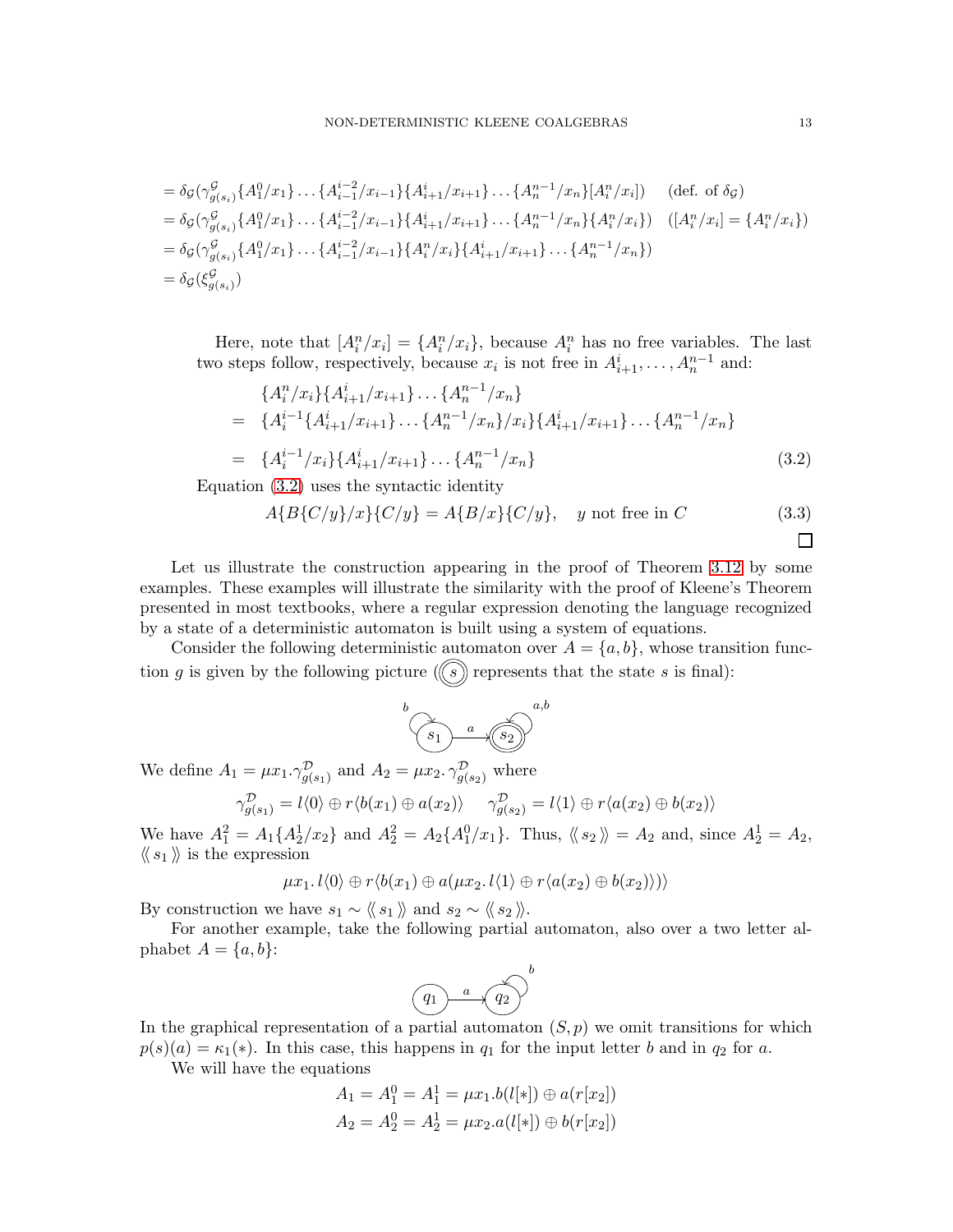Thus:

$$
\langle \langle s_1 \rangle \rangle = A_1^2 = \mu x_1 \cdot b(l[\ast]) \oplus a(r[\mu x_2, a(l[\ast]) \oplus b(r[x_2])])
$$
  

$$
\langle \langle s_2 \rangle \rangle = \mu x_2 \cdot a(l[\ast]) \oplus b(r[x_2])
$$

Again we have  $s_1 \sim \langle \langle s_1 \rangle \rangle$  and  $s_2 \sim \langle \langle s_2 \rangle \rangle$ .

As a last example, let us consider the following non-deterministic automaton, over a one letter alphabet  $A = \{a\}$ :



We start with the equations:

$$
A_1 = \mu x_1.l \langle 0 \rangle \oplus r \langle a(\{x_1\} \oplus \{x_2\} \oplus \{x_3\}) \rangle A_2 = \mu x_2.l \langle 0 \rangle \oplus r \langle a(\{x_2\} \oplus \{x_3\}) \rangle A_3 = \mu x_3.l \langle 1 \rangle \oplus r \langle a(\{x_1\} \oplus \{x_3\}) \rangle
$$

Then we have the following iterations:

$$
A_1^1 = A_1
$$
  
\n
$$
A_1^2 = A_1 \{ A_2^1 / x_2 \} = \mu x_1 . l \langle 0 \rangle \oplus r \langle a(\{x_1\} \oplus \{A_2\} \oplus \{x_3\}) \rangle
$$
  
\n
$$
A_1^3 = A_1 \{ A_2^1 / x_2 \} \{ A_3^2 / x_3 \} = \mu x_1 . l \langle 0 \rangle \oplus r \langle a(\{x_1\} \oplus \{ (A_2 \{ A_3^2 / x_3 \}) \} \oplus \{ A_3^2 \}) \rangle
$$
  
\n
$$
A_2^1 = A_2 \{ A_1 / x_1 \} = A_2
$$
  
\n
$$
A_2^2 = A_2 \{ A_1 / x_1 \} = A_2
$$
  
\n
$$
A_2^3 = A_2 \{ A_1 / x_1 \} \{ A_3^2 / x_3 \} = \mu x_2 . l \langle 0 \rangle \oplus r \langle a(\{ x_2 \} \oplus \{ A_3^2 \}) \rangle
$$
  
\n
$$
A_3^1 = A_3 \{ A_1 / x_1 \} = \mu x_3 . l \langle 1 \rangle \oplus r \langle a(\{ A_1 \} \oplus \{ x_3 \}) \rangle
$$
  
\n
$$
A_3^2 = A_3 \{ A_1 / x_1 \} \{ A_2^1 / x_2 \} = \mu x_3 . l \langle 1 \rangle \oplus r \langle a(\{ (A_1 \{ A_2^1 / x_2 \}) \} \oplus \{ x_3 \}) \rangle
$$
  
\n
$$
A_3^3 = A_3^2
$$

This yields the following expressions:

 $\langle\!\langle s_1 \rangle\!\rangle = \mu x_1 \cdot l \langle 0 \rangle \oplus r \langle a(\lbrace x_1 \rbrace \oplus \lbrace \langle \langle s_2 \rangle \rangle \rbrace \oplus \lbrace \langle \langle s_3 \rangle \rangle \rbrace \rangle)$  $\langle\!\langle s_2\rangle\!\rangle = \mu x_2.l \langle 0 \rangle \oplus r \langle a(\lbrace x_2 \rbrace \oplus \lbrace \langle\!\langle s_3 \rangle\!\rangle \rbrace)) \rangle$  $\langle \langle s_3 \rangle \rangle = \mu x_3.l(1) \oplus r \langle a({\mu x_1.l(0) \oplus r \langle a({x_1} \} \oplus {\mu x_2.l(0) \oplus r \langle a({x_2} \} \oplus {\{x_3}\}) \rangle} \oplus {\{x_3\}}) \rangle \oplus {\{x_3\}})$ 

<span id="page-13-0"></span>3.3. Finite systems for expressions. Next, we prove the converse of Theorem [3.12,](#page-10-0) that is, we show how to construct a *finite*  $G$ -coalgebra  $(S, q)$  from an arbitrary expression  $\varepsilon \in \text{Exp}_{\mathcal{G}}$ , such that there exists a state  $s \in S$  with  $\varepsilon \sim_{\mathcal{G}} s$ .

The immediate way of obtaining a coalgebra from an expression  $\varepsilon \in \text{Exp}_{\mathcal{G}}$  is to compute the subcoalgebra  $\langle \varepsilon \rangle$ , since we have provided the set  $Exp<sub>G</sub>$  with a coalgebra structure  $\delta_{\mathcal{G}}: \mathsf{Exp}_{\mathcal{G}} \to \mathcal{G}(\mathsf{Exp}_{\mathcal{G}})$ . However, the subcoalgebra generated by an expression  $\varepsilon \in \mathsf{Exp}_{\mathcal{G}}$  by repeatedly applying  $\delta_{\mathcal{G}}$  is, in general, infinite. Take for instance the deterministic expression  $\varepsilon_1 = \mu x. r\langle a(x \oplus \mu y. r\langle a(y)\rangle)\rangle$  (for simplicity, we consider  $A = \{a\}$  and below we will write,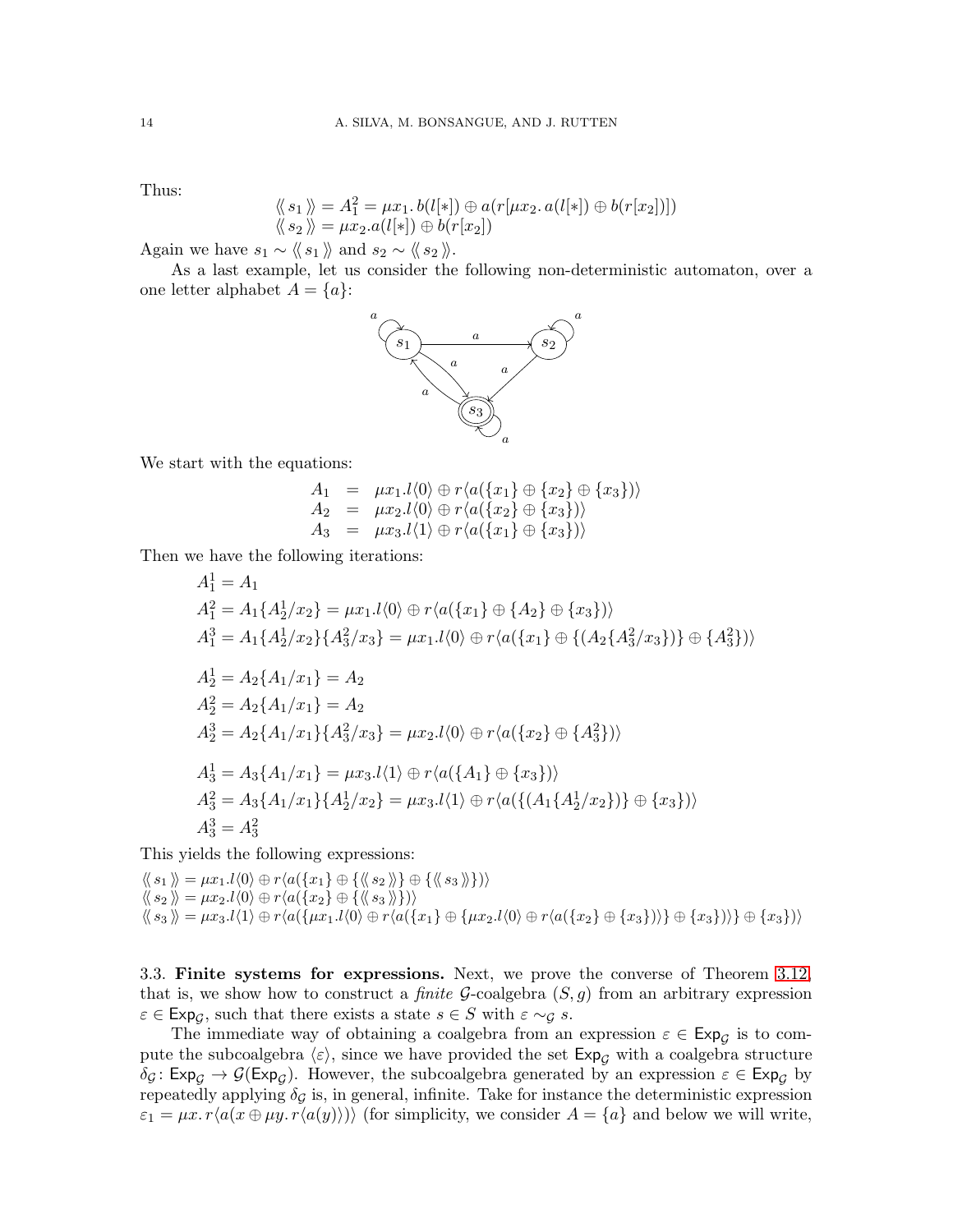in the second component of  $\delta_{\mathcal{D}}$ , an expression  $\varepsilon$  instead of the function mapping a to  $\varepsilon$ ) and observe that:

$$
\delta_{\mathcal{D}}(\varepsilon_{1}) = \langle 0, \varepsilon_{1} \oplus \mu y. r \langle a(y) \rangle \rangle \n\delta_{\mathcal{D}}(\varepsilon_{1} \oplus \mu y. r \langle a(y) \rangle) = \langle 0, \varepsilon_{1} \oplus \mu y. r \langle a(y) \rangle \oplus \mu y. r \langle a(y) \rangle \rangle \n\delta_{\mathcal{D}}(\varepsilon_{1} \oplus \mu y. r \langle a(y) \rangle \oplus \mu y. r \langle a(y) \rangle) = \langle 0, \varepsilon_{1} \oplus \mu y. r \langle a(y) \rangle \oplus \mu y. r \langle a(y) \rangle \oplus \mu y. r \langle a(y) \rangle \rangle \n\vdots
$$

As one would expect, all the new states are equivalent and will be identified by beh (the morphism into the final coalgebra). However, the function  $\delta_{\mathcal{D}}$  does not make any state identification and thus yields an infinite coalgebra.

This phenomenon occurs also in classical regular expressions. It was shown in [\[13\]](#page-37-3) that normalizing the expressions using the axioms for associativity, commutativity and idempotency was enough to guarantee finiteness<sup>[1](#page-14-0)</sup>. We will show in this section that this also holds in our setting.

Consider the following axioms (only the first three are essential, but we include the fourth to obtain smaller coalgebras):

| (Associativity) | $\varepsilon_1 \oplus (\varepsilon_2 \oplus \varepsilon_3) \equiv (\varepsilon_1 \oplus \varepsilon_2) \oplus \varepsilon_3$ |
|-----------------|------------------------------------------------------------------------------------------------------------------------------|
| (Commutativity) | $\varepsilon_1 \oplus \varepsilon_2 \equiv \varepsilon_2 \oplus \varepsilon_1$                                               |
| (Idempotency)   | $\varepsilon \oplus \varepsilon \equiv \varepsilon$                                                                          |
| (Empty)         | $\emptyset \oplus \varepsilon \equiv \varepsilon$                                                                            |

We define the relation  $\equiv_{ACIE} \subseteq \text{Exp}_{\mathcal{F}\triangleleft\mathcal{G}} \times \text{Exp}_{\mathcal{F}\triangleleft\mathcal{G}}$ , written infix, as the least equivalence relation containing the four identities above. The relation  $\equiv_{ACIE}$  gives rise to the (surjective) equivalence map  $[\varepsilon]_{ACIE} = {\varepsilon' | \varepsilon \equiv_{ACIE} \varepsilon'}.$  The following diagram shows the maps defined so far:

$$
\begin{aligned}\n\text{Exp}_{\mathcal{F}\triangleleft\mathcal{G}} & \xrightarrow{\begin{bmatrix} -\end{bmatrix}_{ACIE} \end{aligned}} \text{Exp}_{\mathcal{F}\triangleleft\mathcal{G}}/\text{Exp}_{G}
$$
\n
$$
\mathcal{F}(\text{Exp}_{\mathcal{G}}) & \xrightarrow{\mathcal{F}(\begin{bmatrix} -\end{bmatrix}_{ACIE})} \mathcal{F}(\text{Exp}_{\mathcal{G}}/\text{Exp}_{G})\text{Exp}_{\mathcal{G}} \\
\text{Exp}_{\mathcal{G}} & \xrightarrow{\mathcal{F}(\begin{bmatrix} -\end{bmatrix}_{ACIE})} \text{Exp}_{\mathcal{G}}\text{Exp}_{\mathcal{G}} \\
\text{Exp}_{\mathcal{G}} & \xrightarrow{\mathcal{F}(\begin{bmatrix} -\end{bmatrix}_{ACIE})}\n\end{aligned}
$$

In order to complete the diagram, we next prove that  $\equiv_{ACIE}$  is contained in the kernel of  $\mathcal{F}([-\rceil_{ACIE}) \circ \delta_{\mathcal{F}\lhd\mathcal{G}}^2.$  $\mathcal{F}([-\rceil_{ACIE}) \circ \delta_{\mathcal{F}\lhd\mathcal{G}}^2.$  $\mathcal{F}([-\rceil_{ACIE}) \circ \delta_{\mathcal{F}\lhd\mathcal{G}}^2.$ 

This will guarantee the existence of a function

$$
\overline{\delta}_{\mathcal{F}\lhd\mathcal{G}}\colon \mathsf{Exp}_{\mathcal{F}\lhd\mathcal{G}}/_{\equiv_{ACIE}} \to \mathcal{F}(\mathsf{Exp}_{\mathcal{G}}/_{\equiv_{ACIE}})
$$

which, when  $\mathcal{F} = \mathcal{G}$ , provides  $Exp_{\mathcal{G}}/E$  with a coalgebraic structure

$$
\overline{\delta}_{\mathcal{G}}\colon \mathsf{Exp}_{\mathcal{G}}/_{\equiv_{ACIE}} \to \mathcal{G}(\mathsf{Exp}_{\mathcal{G}}/_{\equiv_{ACIE}})
$$

(as before we write  $\overline{\delta}_{\mathcal{G}}$  for  $\overline{\delta}_{\mathcal{G}\lhd\mathcal{G}}$ ) and which makes  $[-]_{ACIE}$  a homomorphism of coalgebras.

<span id="page-14-0"></span><sup>1</sup>Actually, to guarantee finiteness, similar to classical regular expressions, it is enough to eliminate double occurrences of expressions  $\varepsilon$  at the outermost level of an expression  $\cdots \oplus \varepsilon \oplus \cdots \oplus \varepsilon \oplus \cdots$  (and to do this one needs the ACI axioms). Note that this is weaker than taking expressions modulo the ACI axioms: for instance, the expressions  $\varepsilon_1 \oplus \varepsilon_2$  and  $\varepsilon_2 \oplus \varepsilon_1$ , for  $\varepsilon_1 \neq \varepsilon_2$ , would not be identified in the process above.

<span id="page-14-1"></span><sup>&</sup>lt;sup>2</sup>This is equivalent to prove that  $Exp_{\mathcal{F}\triangleleft\mathcal{G}}/_{\equiv_{ACIE}}$ , together with  $[-]_{ACIE}$ , is the coequalizer of the projection morphisms from  $\equiv_{ACIE}$  to  $Exp_{\mathcal{F}\lhd\mathcal{G}}$ .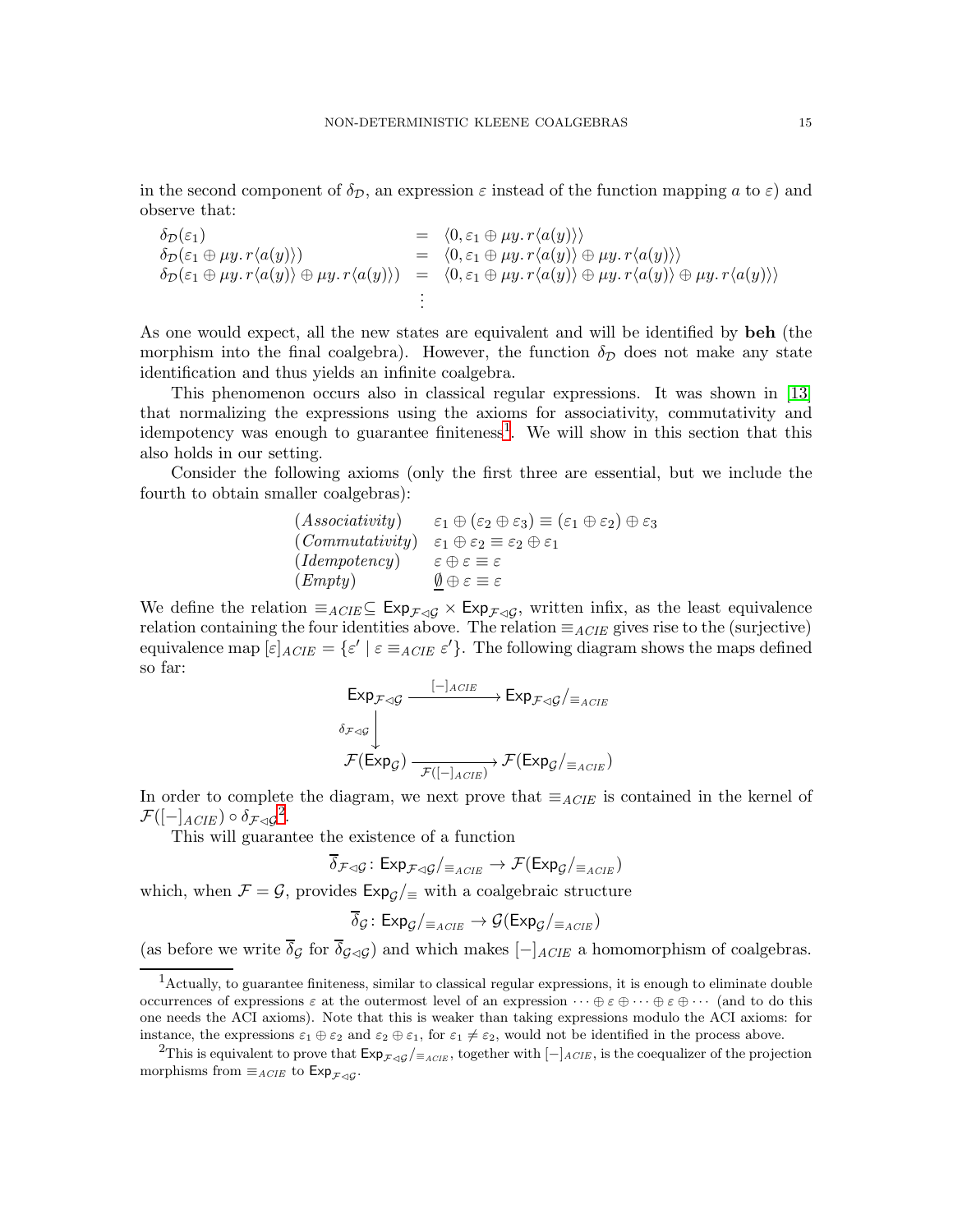<span id="page-15-0"></span>**Lemma 3.13.** Let G and F be non-deterministic functors, with  $\mathcal{F} \triangleleft \mathcal{G}$ . For all  $\varepsilon_1, \varepsilon_2 \in$  $\mathsf{Exp}_{\mathcal{F}\lhd\mathcal{G}},$ 

$$
\varepsilon_1 \equiv_{ACIE} \varepsilon_2 \Rightarrow (\mathcal{F}([-]_{ACIE}))(\delta_{\mathcal{F}\triangleleft\mathcal{G}}(\varepsilon_1)) = (\mathcal{F}([-]_{ACIE}))(\delta_{\mathcal{F}\triangleleft\mathcal{G}}(\varepsilon_2))
$$

*Proof.* In order to improve readability, in this proof we will use  $[-]$  to denote  $[-]$ ACIE. It is enough to prove that for all  $x_1, x_2, x_3 \in \mathcal{F}(\text{Exp}_\mathcal{G})$ :

$$
\begin{array}{llll} & \text{(1)} \ \mathcal{F}([-])(\mathsf{Plus}_{\mathcal{F}\lhd\mathcal{G}}(\mathsf{Plus}_{\mathcal{F}\lhd\mathcal{G}}(x_1,x_2),x_3)) = \mathcal{F}([-])(\mathsf{Plus}_{\mathcal{F}\lhd\mathcal{G}}(x_1,\mathsf{Plus}_{\mathcal{F}\lhd\mathcal{G}}(x_2,x_3))) \\ & \text{(2)} \ \mathcal{F}([-])(\mathsf{Plus}_{\mathcal{F}\lhd\mathcal{G}}(x_1,x_2)) = \mathcal{F}([-])(\mathsf{Plus}_{\mathcal{F}\lhd\mathcal{G}}(x_2,x_1)) \\ & \text{(3)} \ \mathcal{F}([-])(\mathsf{Plus}_{\mathcal{F}\lhd\mathcal{G}}(x_1,x_1)) = \mathcal{F}([-])(x_1) \\ & \text{(4)} \ \mathcal{F}([-])(\mathsf{Plus}_{\mathcal{F}\lhd\mathcal{G}}(\mathsf{Empty}_{\mathcal{F}\lhd\mathcal{G}},x_1)) = \mathcal{F}([-])(x_1) \end{array}
$$

By induction on the structure of  $\mathcal F$ . We illustrate a few cases, the omitted ones are proved in a similar way.

$$
\begin{aligned}\n[\mathcal{F} &= \text{Id} \mid x_1, x_2, x_3 \in \text{Exp}_{\mathcal{G}} \\
\text{(I)} \quad [\text{Plus}_{\text{Id} \triangle \mathcal{G}}(\text{Plus}_{\text{Id} \triangle \mathcal{G}}(x_1, x_2), x_3)] \\
&= [(x_1 \oplus x_2) \oplus x_3] \\
&= [P \text{Us}_{\text{Id} \triangle \mathcal{G}}(x_1, \text{Plus}_{\text{Id} \triangle \mathcal{G}}(x_2, x_3))] \quad (\text{dof. Plus}) \\
\text{(Associativity)} \\
&= [\text{Plus}_{\text{Id} \triangle \mathcal{G}}(\text{Empty}_{\text{Id} \triangle \mathcal{G}}(x_2, x_3))] \quad (\text{def. Plus and Empty}) \\
&= [p \text{lus}_{\text{Id} \triangle \mathcal{G}}(\text{Empty}_{\text{Id} \triangle \mathcal{G}}(x_2, x_3))] \quad (\text{def. Plus and Empty}) \\
&= [x_1] \quad (\text{Empty}) \\
[\mathcal{F} &= \mathcal{F}_1 \times \mathcal{F}_2] x_1 = \langle u_1, v_1 \rangle, x_2 = \langle u_2, v_2 \rangle \in (\mathcal{F}_1 \times \mathcal{F}_2)(\text{Exp}_{\mathcal{G}}) \\
&= \langle \mathcal{F}_1([-)] (\text{Plus}_{\mathcal{F}_1 \times \mathcal{F}_2 \triangle \mathcal{G}}(\langle u_1, v_1 \rangle, \langle u_2, v_2 \rangle)) \\
&= \langle \mathcal{F}_1([-)] (\text{Plus}_{\mathcal{F}_1 \triangle \mathcal{G}}(u_2, u_1)), \mathcal{F}_2([-)] (\text{Plus}_{\mathcal{F}_2 \triangle \mathcal{G}}(v_1, v_2)) \rangle \quad (\text{def. Plus}) \\
&= (\mathcal{F}_1 \times \mathcal{F}_2)([-]) (\text{Plus}_{\mathcal{F}_1 \times \mathcal{F}_2 \triangle \mathcal{G}}(\langle u_2, v_2 \rangle, \langle u_1, v_1 \rangle)) \quad (\text{ind. hyp.}) \\
&= (\mathcal{F}_1 \times \mathcal{F}_2)([-]) (\text{Plus}_{\mathcal{F}_1 \times \mathcal{F}_2 \triangle \mathcal{G}}(\langle u_1, v_1 \rangle, \langle u_1, v_1 \rangle)) \quad (\text{def. Plus}) \\
&= \langle \mathcal{F}_1([-)]
$$

In the last but one step, we use the fact that, for any set  $X, (\mathcal{D}(X), \cup, \emptyset)$  is a join-semilattice (hence,  $x_1 \cup (x_2 \cup x_3) = (x_1 \cup x_2) \cup x_3$ ). Due to this fact, in the case  $\mathcal{F} = \mathcal{D}\mathcal{F}_1$ , in this particular proof, the induction hypothesis will not be used. particular proof, the induction hypothesis will not be used.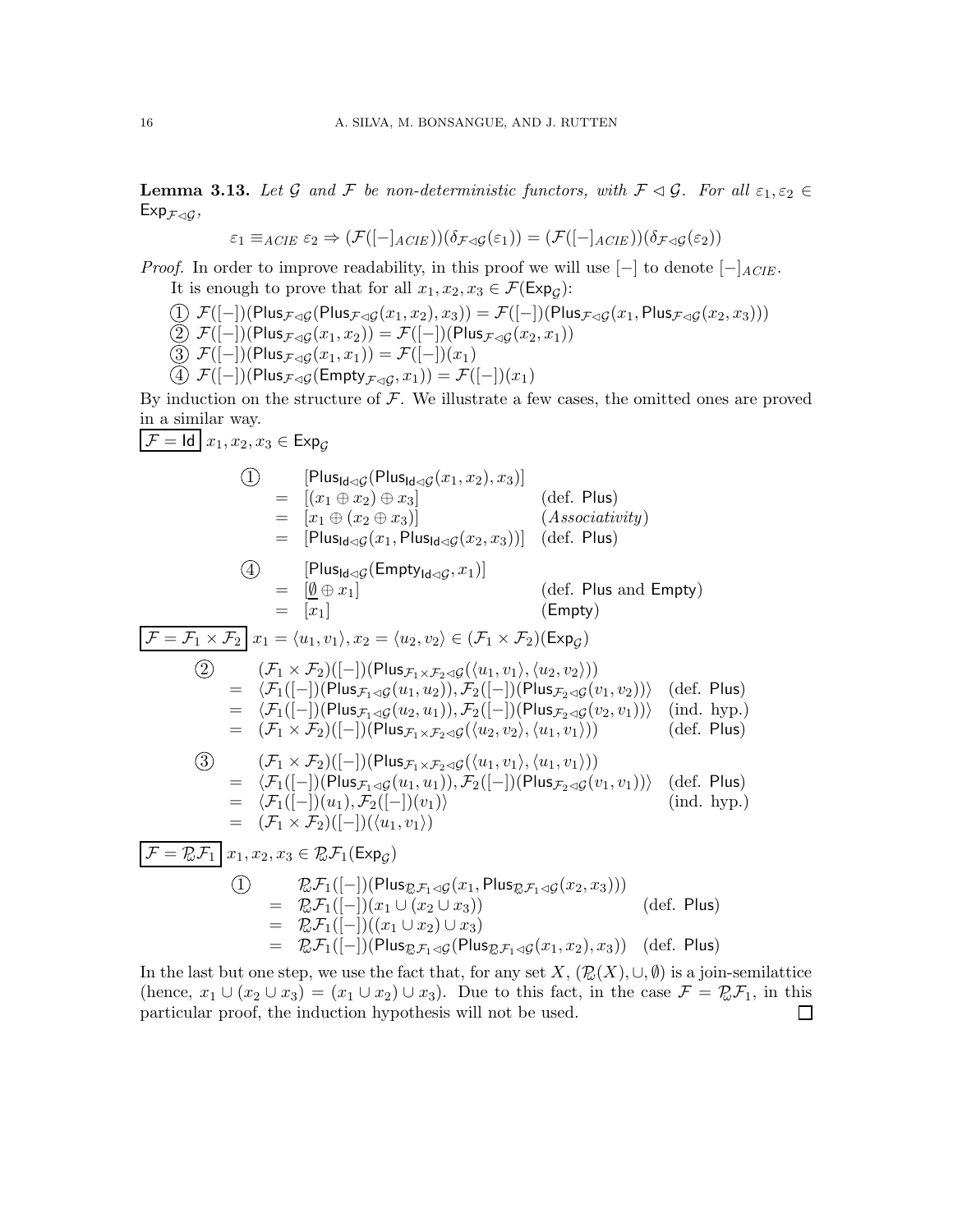Thus, we have a well-defined function

$$
\overline{\delta}_{\mathcal{F}\lhd\mathcal{G}}\colon \mathsf{Exp}_{\mathcal{F}\lhd\mathcal{G}}/_{\equiv_{ACIE}}\to \mathcal{F}(\mathsf{Exp}_{\mathcal{G}}/_{\equiv_{ACIE}})
$$

such that  $\overline{\delta}_{\mathcal{F}\lhd\mathcal{G}}([\varepsilon]_{ACIE}) = (\mathcal{F}[-]_{ACIE})(\delta_{\mathcal{F}\lhd\mathcal{G}}(\varepsilon)).$ 

We are ready to state and prove the second half of Kleene's theorem.

<span id="page-16-0"></span>**Theorem 3.14.** Let G be a non-deterministic functor. For every  $\varepsilon \in \text{Exp}_\mathcal{G}$ , there exists  $\Delta_{\mathcal{G}}(\varepsilon) = (S, q)$  *such that* S *is finite and there exists*  $s \in S$  *with*  $\varepsilon \sim s$ *.* 

*Proof.* For every  $\varepsilon \in \text{Exp}_{\mathcal{G}}$ , we set  $\Delta_{\mathcal{G}}(\varepsilon) = \langle [\varepsilon]_{ACIE} \rangle$  (recall that  $\langle s \rangle$  denotes the smallest subcoalgebra generated by s). First note that, by Lemma [3.13,](#page-15-0) the map  $[-]_{ACIE}$  is a homomorphism and thus  $\varepsilon \sim [\varepsilon]_{ACIE}$ . We prove, for every  $\varepsilon \in \text{Exp}_{\mathcal{G}}$ , that the subcoalgebra  $\langle \epsilon |_{ACIE} \rangle = (V, \overline{\delta}_{\mathcal{G}})$  has a finite state space V (here,  $\overline{\delta}_{\mathcal{G}}$  actually stands for the restriction of  $\overline{\delta}_{\mathcal{G}}$  to V). Again, in order to improve readability, below we will use  $[-]$  to denote  $[-]$ <sub>ACIE</sub>.

More precisely, we prove, for all  $\varepsilon \in \text{Exp}_{\mathcal{F} \lhd \mathcal{G}}$ , the following inclusion

<span id="page-16-1"></span>
$$
V \subseteq V = \{[\varepsilon_1 \oplus \ldots \oplus \varepsilon_k] \mid \varepsilon_1, \ldots, \varepsilon_k \in cl(\varepsilon) \text{ all distinct}, \varepsilon_1, \ldots, \varepsilon_k \in \text{Exp}_{\mathcal{G}}\}\
$$
 (3.4)

Here, if  $k = 0$  we take the sum above to be  $\emptyset$  and  $cl(\varepsilon)$  denotes the smallest set containing all subformulas of  $\varepsilon$  and the unfoldings of  $\mu$  (sub)formulas, that is, the smallest subset satisfying:

$$
cl(\underline{\emptyset}) = {\underline{\emptyset}} \quad cl(l[\varepsilon_1]) = {l[\varepsilon_1] \cup cl(\varepsilon_1)}\ncl(\varepsilon_1 \oplus \varepsilon_2) = {\varepsilon_1 \oplus \varepsilon_2} \cup cl(\varepsilon_1) \cup cl(\varepsilon_2) \quad cl(r[\varepsilon_1]) = {r[\varepsilon_1]} \cup cl(\varepsilon_1) \ncl(\mu x.\varepsilon_1) = {\mu x.\varepsilon_1} \cup cl(\varepsilon_1[\mu x.\varepsilon_1/x]) \quad cl(a(\varepsilon_1)) = {a(\varepsilon_1)} \cup cl(\varepsilon_1) \ncl(l(\varepsilon_1)) = {l(\varepsilon_1)} \cup cl(\varepsilon_1) \quad cl(\{\varepsilon_1\}) = {\varepsilon(\varepsilon_1)} \cup cl(\varepsilon_1) \ncl(r(\varepsilon_1)) = {r(\varepsilon_1)} \cup cl(\varepsilon_1)
$$

Note that the set  $cl(\varepsilon)$  is finite (the number of different unfoldings is finite) and has the property  $\varepsilon \in cl(\varepsilon)$ .

We prove the inclusion in equation [\(3.4\)](#page-16-1) in the following way. First, we observe that  $[\varepsilon] \in \overline{V}$ , because  $\varepsilon \in cl(\varepsilon)$ . Then, we prove that  $(\overline{V}, \overline{\delta}_{\mathcal{G}})$  (again,  $\overline{\delta}_{\mathcal{G}}$  actually stands for the restriction of  $\delta_{\mathcal{G}}$  to  $\overline{V}$ ) is a subcoalgebra of  $(\text{Exp}_{\mathcal{G}}, \delta_{\mathcal{G}})$ . Thus,  $V \subseteq \overline{V}$ , since V, the state space of  $\langle \epsilon | \epsilon \rangle$  is equal to the intersection of all subcoalgebras of  $(\text{Exp}_g, \delta_g)$  containing  $[\epsilon]$ .

To prove that  $(V, \delta_{\mathcal{G}})$  is a subcoalgebra we prove that, for  $\varepsilon_1, \ldots, \varepsilon_k \in \text{Exp}_{\mathcal{F}\lhd\mathcal{G}}$ ,

<span id="page-16-2"></span>
$$
\varepsilon_1, \dots, \varepsilon_k \in cl(\varepsilon) \text{ all distinct } \Rightarrow \delta_{\mathcal{F} \lhd \mathcal{G}}([\varepsilon_1 \oplus \dots \oplus \varepsilon_k]) \in \mathcal{F}(\overline{V}) \tag{3.5}
$$

The intended result then follows by taking  $\mathcal{F} = \mathcal{G}$ .

We first prove two auxiliary results, by induction on the structure of  $\mathcal{F}$ :

$$
(1) \quad (\mathcal{F}[-])(\mathsf{Empty}_{\mathcal{F}\lhd\mathcal{G}}) \in \mathcal{F}(V)
$$
\n
$$
(2) \quad (\mathcal{F}[-])(\mathsf{Plus}_{\mathcal{F}\lhd\mathcal{G}}(u,v)) \in \mathcal{F}(\overline{V}) \Leftrightarrow (\mathcal{F}[-])(u) \in \mathcal{F}(\overline{V}) \text{ and } (\mathcal{F}[-])(v) \in \mathcal{F}(\overline{V})
$$
\nfor  $u, v \in \mathcal{F}(\mathsf{Exp}_{\mathcal{G}}).$ \n
$$
\boxed{\mathcal{F} = \text{Id}}
$$
\n
$$
(1) \quad (\mathcal{F}[-])(\mathsf{Empty}_{\mathcal{F}\lhd\mathcal{G}}) = [\underline{\emptyset}] \in \overline{V}
$$
\n
$$
(2) \quad (\mathcal{F}[-])(\mathsf{Plus}_{\mathcal{F}\lhd\mathcal{G}}(u,v)) = [u \oplus v] \in \overline{V} \Leftrightarrow [u] \in \overline{V} \text{ and } [v] \in \overline{V} \quad u, v \in \mathsf{Exp}_{\mathcal{G}}
$$

The right to left implication follows because, using the (*Associativity*), (*Commutativity*) and (*Idempotency*) axioms, we can rewrite  $u \oplus v$  as  $\varepsilon_1 \oplus \ldots \oplus \varepsilon_k$ , with all  $\varepsilon_1, \ldots, \varepsilon_k \in cl(\varepsilon)$ distinct.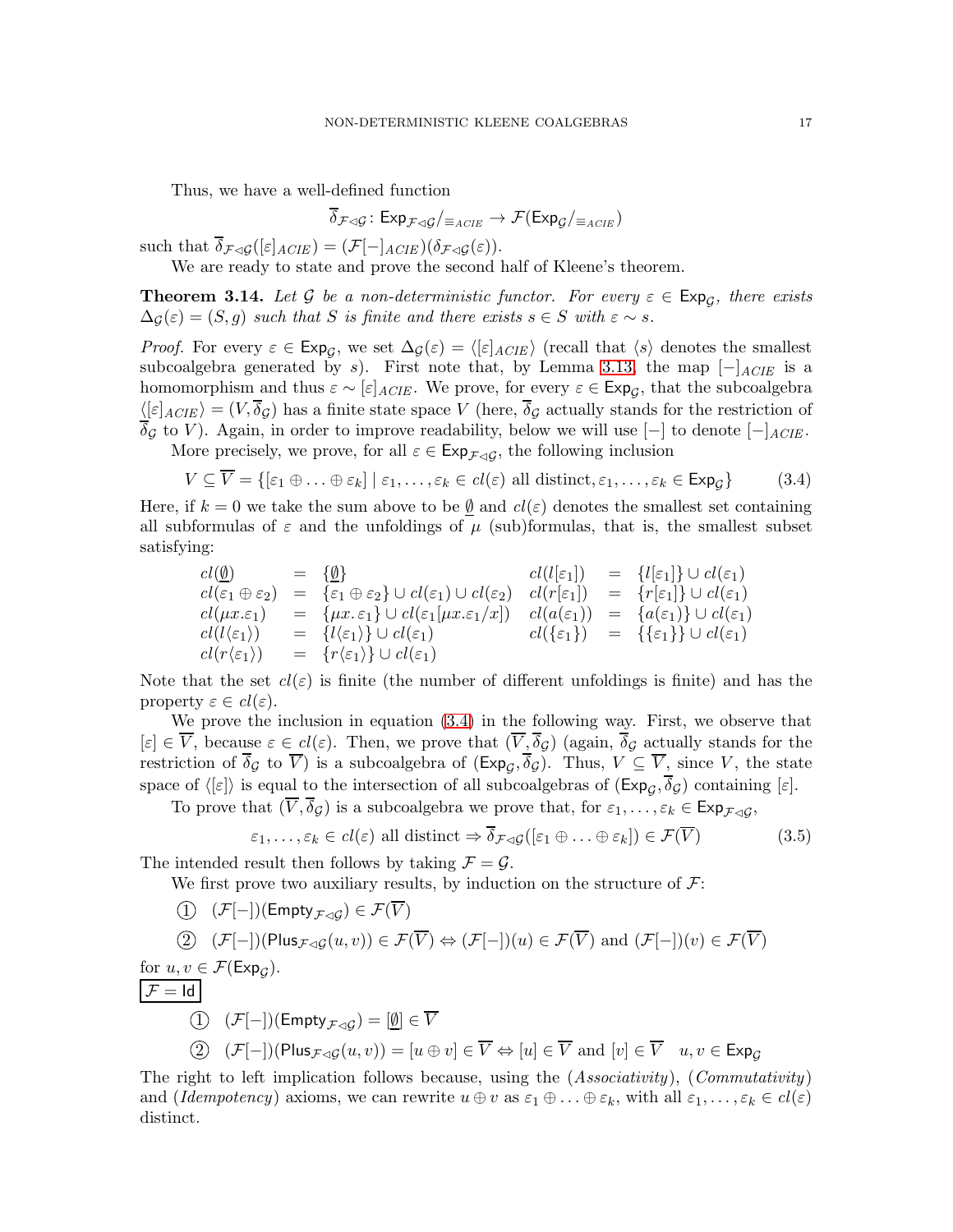| $F = B$                                                                           |                                                                                                                                                                                                      |                                   |
|-----------------------------------------------------------------------------------|------------------------------------------------------------------------------------------------------------------------------------------------------------------------------------------------------|-----------------------------------|
| (i)                                                                               | $(B[-])$ (Empty <sub>B<math>\triangleleft</math>g)</sub>                                                                                                                                             | $= \perp_{B} \in B(\overline{V})$ |
| (2)                                                                               | $(B[-])$ (Plus <sub>B<math>\triangleleft</math>g(u,v)) = u \vee v \in B(\overline{V}) \Leftrightarrow u \in B(\overline{V}) and <math>v \in B(\overline{V}) u, v \in B(\text{Expg}) = B</math></sub> |                                   |
| $F = \overline{F_1 \times F_2}$                                                   |                                                                                                                                                                                                      |                                   |
| (i)                                                                               | $(F_1 \times F_2[-])$ (Empty <sub><math>F_1 \times F_2 \triangleleft</math>)</sub>                                                                                                                   |                                   |
| $= \langle (F_1[-])$ (Empty <sub><math>F_1 \triangleleft</math>g)</sub>           |                                                                                                                                                                                                      |                                   |
| $(F_1 \vee F_2[-])$ (Plus <sub><math>F_1 \times F_2 \triangleleft</math>g]</sub>  |                                                                                                                                                                                                      |                                   |
| $= \langle (F_1[-])$ (Plus <sub><math>F_1 \triangleleft</math>g)</sub>            |                                                                                                                                                                                                      |                                   |
| $\langle (F_1[-])$ (Plus <sub><math>F_1 \triangleleft</math>g)</sub>              |                                                                                                                                                                                                      |                                   |
| $\langle (F_1[-])$ (Plus <sub><math>F_1 \triangleleft</math>g)</sub>              |                                                                                                                                                                                                      |                                   |
| $\langle (F_1[-])$ (Plus <sub><math>F_1 \triangleleft</math>g)</sub>              |                                                                                                                                                                                                      |                                   |
| $\langle (F_1[-])$ (Plus <sub><math>F_1 \triangleleft</math>g)</sub>              |                                                                                                                                                                                                      |                                   |
| $\langle (F_1[-])$ (Plus <sub><math>F_1 \triangleleft</math>g)</sub>              |                                                                                                                                                                                                      |                                   |
| $\langle (F_1[-])$ (Plus <sub><math>F_1 \triangleleft</math>g)</sub>              |                                                                                                                                                                                                      |                                   |
| $\langle (F_1[-])$ (Plus <sub><math>F_1 \triangleleft</math>g)</sub>              |                                                                                                                                                                                                      |                                   |
| $\langle (F_1[-])$ (Class <sub><math>F_1 \triangleleft</math>g)</sub>             |                                                                                                                                                                                                      |                                   |
| $\langle (F_1[-])$ (Class <sub><math>F_1 \triangleleft</math>g)<!--</sub--></sub> |                                                                                                                                                                                                      |                                   |

Next, using induction on the product of types of expressions and expressions (using the order in equation [\(3.1\)](#page-9-0)), (1) and (2), we prove that  $(\mathcal{F}[-])(\delta_{\mathcal{F}\lhd\mathcal{G}}(\varepsilon_i))\in\mathcal{F}(V)$ , for any  $\varepsilon_i\in cl(\varepsilon)$ .

$$
(\mathcal{F}[-])(\delta_{\mathcal{F}\lhd\mathcal{G}}(\underline{\emptyset})) = (\mathcal{F}[-])(\text{Empty}_{\mathcal{F}\lhd\mathcal{G}}) \in \mathcal{F}(\overline{V})
$$
\n
$$
(\mathcal{F}[-])(\overline{\delta}_{\mathcal{F}\lhd\mathcal{G}}(\varepsilon_{1} \oplus \varepsilon_{2})) = (\mathcal{F}[-])(\text{Plus}_{\mathcal{F}\lhd\mathcal{G}}(\delta_{\mathcal{F}\lhd\mathcal{G}}(\varepsilon_{1}), \delta_{\mathcal{F}\lhd\mathcal{G}}(\varepsilon_{2})) \in \mathcal{F}(\overline{V})
$$
\n
$$
(\text{If and } \underline{\emptyset})
$$
\n
$$
(\mathcal{G}[-])(\delta_{\mathcal{G}\lhd\mathcal{G}}(\mu x.\varepsilon)) = (\mathcal{G}[-])(\delta_{\mathcal{G}\lhd\mathcal{G}}(\varepsilon[\mu x.\varepsilon/x])) \in \mathcal{G}(\overline{V})
$$
\n
$$
(\text{If } \underline{\emptyset})
$$
\n
$$
(\text{Id}[-])(\delta_{\text{Id}\lhd\mathcal{G}}(\varepsilon_{i})) = [\varepsilon_{i}] \in \text{Id}(\overline{V}) \text{ for } \mathcal{G} \neq \text{Id} \qquad (\varepsilon_{i} \in \text{cl}(\varepsilon))
$$
\n
$$
(\text{B}[-])\delta_{\text{B}\lhd\mathcal{G}}(b) = b \in \text{B}(\overline{V})
$$
\n
$$
(\text{B}[-])(\delta_{\mathcal{F}_{1}\lhd\mathcal{F}_{2}\lhd\mathcal{G}}(\varepsilon_{i}))
$$
\n
$$
= \langle (\mathcal{F}_{1}[-])(\delta_{\mathcal{F}_{1}\lhd\mathcal{F}_{2}\lhd\mathcal{G}}(\varepsilon_{i})) \rangle
$$
\n
$$
= \langle (\mathcal{F}_{1}[-])(\delta_{\mathcal{F}_{1}\lhd\mathcal{F}_{2}\lhd\mathcal{G}}(\varepsilon_{i})) \in \mathcal{F}_{1} \times \mathcal{F}_{2}(\overline{V})
$$
\n
$$
= \langle (\mathcal{F}_{1}[-])(\delta_{\mathcal{F}_{1}\lhd\mathcal{G}}(\varepsilon_{i}))
$$

 $\Box$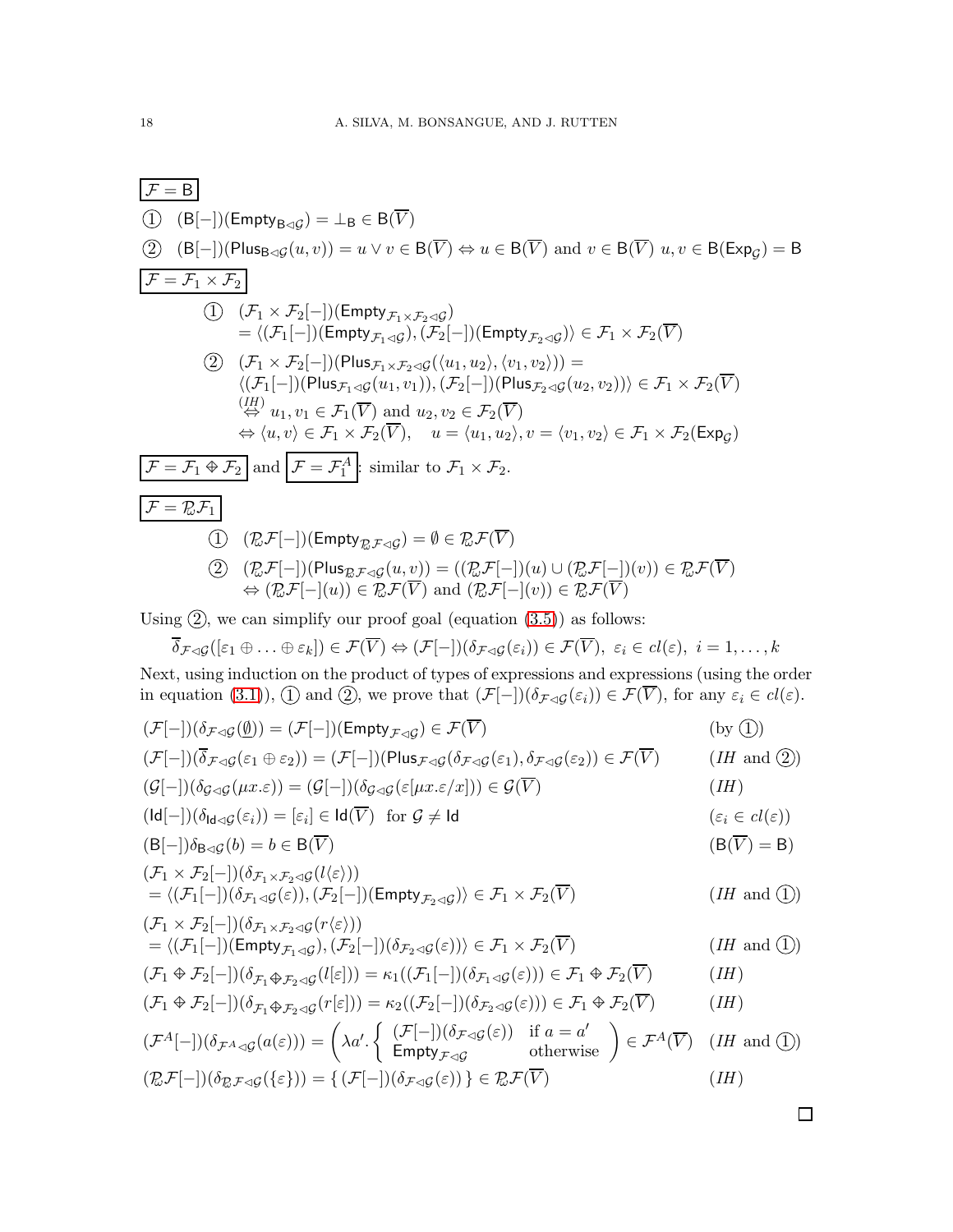<span id="page-18-0"></span>3.3.1. *Examples.* n this subsection we will illustrate the construction described in the proof of Theorem [3.14:](#page-16-0) given an expression  $\varepsilon \in \text{Exp}_{G}$  we construct a G-coalgebra  $(S, g)$  such that there is  $s \in S$  with  $s \sim \varepsilon$ . For simplicity, we will consider deterministic and partial automata expressions over  $A = \{a, b\}.$ 

Let us start by showing the synthesised automata for the most simple deterministic expressions –  $\underline{\emptyset}$ ,  $l\langle 0 \rangle$  and  $l\langle 1 \rangle$ .



The first two automata recognize the empty language  $\emptyset$  and the last the language  $\{\epsilon\}$ containing only the empty word.

We note that the generated automata are not minimal (for instance, the automata for  $l\langle 0\rangle$  and  $\emptyset$  are bisimilar). Our goal has been to generate a finite automaton from an expression. From this the minimal automaton can always be obtained by identifying bisimilar states.

The following automaton, generated from the expression  $r\langle a(l\langle 1 \rangle) \rangle$ , recognizes the language {a},



For an example of an expression containing fixed points, consider  $\varepsilon = \mu x. r\langle a(l\langle0\rangle \oplus l\langle1\rangle \oplus x)\rangle$ . One can easily compute the synthesised automaton:



and observe that it recognizes the language  $aa^*$ . Here, the role of the join-semilattice structure is also visible:  $l(0) \oplus l(1) \oplus \varepsilon$  specifies that this state is supposed to be non-final  $(l(0))$  and final  $(l(1))$ . The conflict of these two specifications is solved, when they are combined with  $\oplus$ , using the semilattice: because  $1 \vee 0 = 1$  the state is set to be final.

As a last example of deterministic expressions consider  $\varepsilon_1 = \mu x. r\langle a(x \oplus \mu y.r\langle a(y)\rangle)\rangle$ . Applying  $\delta_{\mathcal{D}}$  to  $\varepsilon_1$  one gets the following (partial) automaton:

$$
\underbrace{\left(\mu x.\, r\langle a(x\oplus \mu y.\, r\langle a(y)\rangle)\rangle\right)\, a\, \underbrace{\left\{\varepsilon_1\oplus \mu y.\, r\langle a(y)\rangle\right\}}_{b}\, \underbrace{\emptyset}
$$

Calculating  $\delta_{\mathcal{D}}(\varepsilon_1 \oplus \mu y. r\langle a(y)\rangle)$  yields

$$
\delta_{\mathcal{D}}(\varepsilon_1 \oplus \mu y. r \langle a(y) \rangle) = \langle 0, t \rangle
$$
  
where  $t(a) = \varepsilon_1 \oplus \mu y. r \langle a(y) \rangle \oplus \mu y. r \langle a(y) \rangle$   
 $t(b) = \underline{\emptyset}$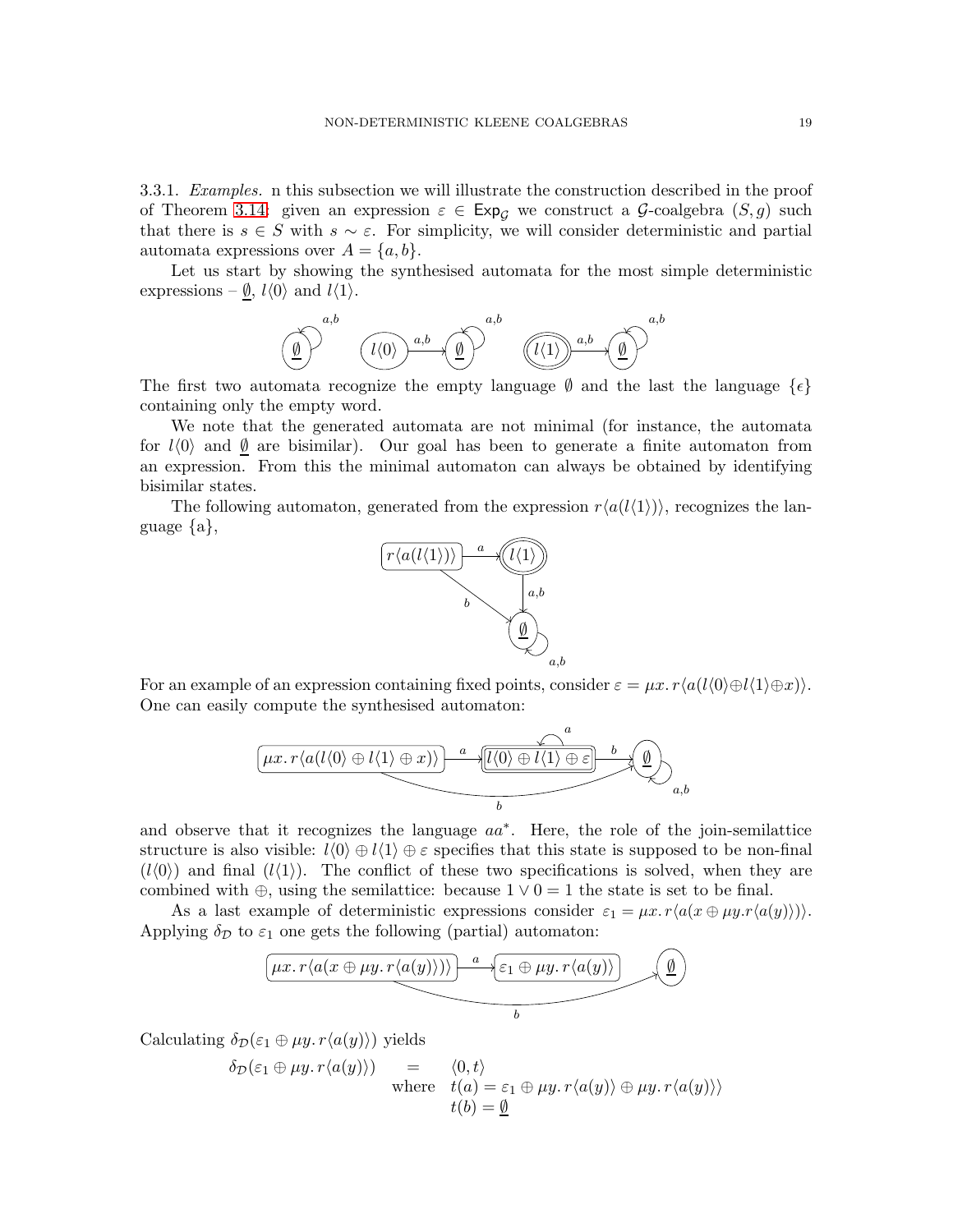Note that the expression  $\varepsilon_1 \oplus \mu y$ .  $r\langle a(y) \rangle \oplus \mu y$ .  $r\langle a(y) \rangle$  is in the same equivalence class as  $\varepsilon_1 \oplus \mu y$ .  $r\langle a(y) \rangle$ , which is a state that already exists. As we saw in the beginning of Section [3.1,](#page-8-0) by only applying  $\delta_{\mathcal{D}}$ , without *ACI*, one would always generate syntactically different states which instead of the automaton computed now:

$$
\underbrace{\left(\mu x.\, r\langle a(x\oplus \mu y.\, r\langle a(y)\rangle)\rangle\right)\, a\,}_{b}\,\underbrace{\downarrow}_{c_1\,\oplus\,\mu y.\,r\langle a(y)\rangle}\,\underbrace{b}_{a,b}
$$

would yield the following infinite automaton (with  $\varepsilon_2 = \mu y \cdot r \langle a(y) \rangle$ ):



Let us next see a few examples of synthesis for partial automata expressions, where we will illustrate the role of  $\perp$  and  $\top$ . In the graphical representation of a partial automaton  $(S, p)$ , we will omit transitions for inputs a with  $g(s)(a) = \kappa_1(*)$  and we will draw  $(s)$ a  $\Box \left\{ g(s)(a) \mid \text{whenever} \ g(s)(a) \in \{\bot, \top\}.$  Note however that  $\bot \notin S$  and  $\top \notin S$ and thus will have no defined transitions. As before, let us first present the corresponding automata for simple expressions –  $\underline{\emptyset}$ ,  $a(l[*])$ ,  $a(\underline{\emptyset})$  and  $a(l[*]) \oplus b(l[*])$ .

∅ a,b <sup>⊥</sup> <sup>a</sup>(l[∗]) <sup>b</sup> ⊥ a(∅) a b ∅ a,b ⊥ a(l[∗]) ⊕ b(l[∗])

Note how  $\perp$  is used to encode underspecification, working as a kind of deadlock state. In the first three expressions the behaviour for one or both of the inputs is missing, whereas in the last expression the specification is complete.

The element ⊤ is used to deal with inconsistent specifications. For instance, consider the expression  $a(l[*]) \oplus b(l[*]) \oplus a(r[a(l[*])) \oplus b(l[*)])$ . All inputs are specified, but note that at the outermost level input a appears in two different sub-expressions –  $a(l[*])$  and  $a(r[a(l[*)])\oplus b(l[*)])$  – specifying at the same time that input a leads to successful termination and that it leads to a state where  $a(l[*]) \oplus b(l[*])$  holds, which is contradictory, giving rise to the following automaton.



## 4. A sound and complete axiomatization

<span id="page-19-0"></span>In the previous section, we have shown how to derive from the type of a system, given by a functor  $G$ , a language  $Exp_G$  that allows for specification of  $G$ -behaviours. Analogously to Kleene's theorem, we have proved the correspondence between the behaviours denoted by  $Exp_G$  and locally finite G-coalgebras. In this section, we will show how to provide  $Exp_G$ with a sound and complete axiomatization. Again, the functor  $\mathcal G$  will serve as a main guide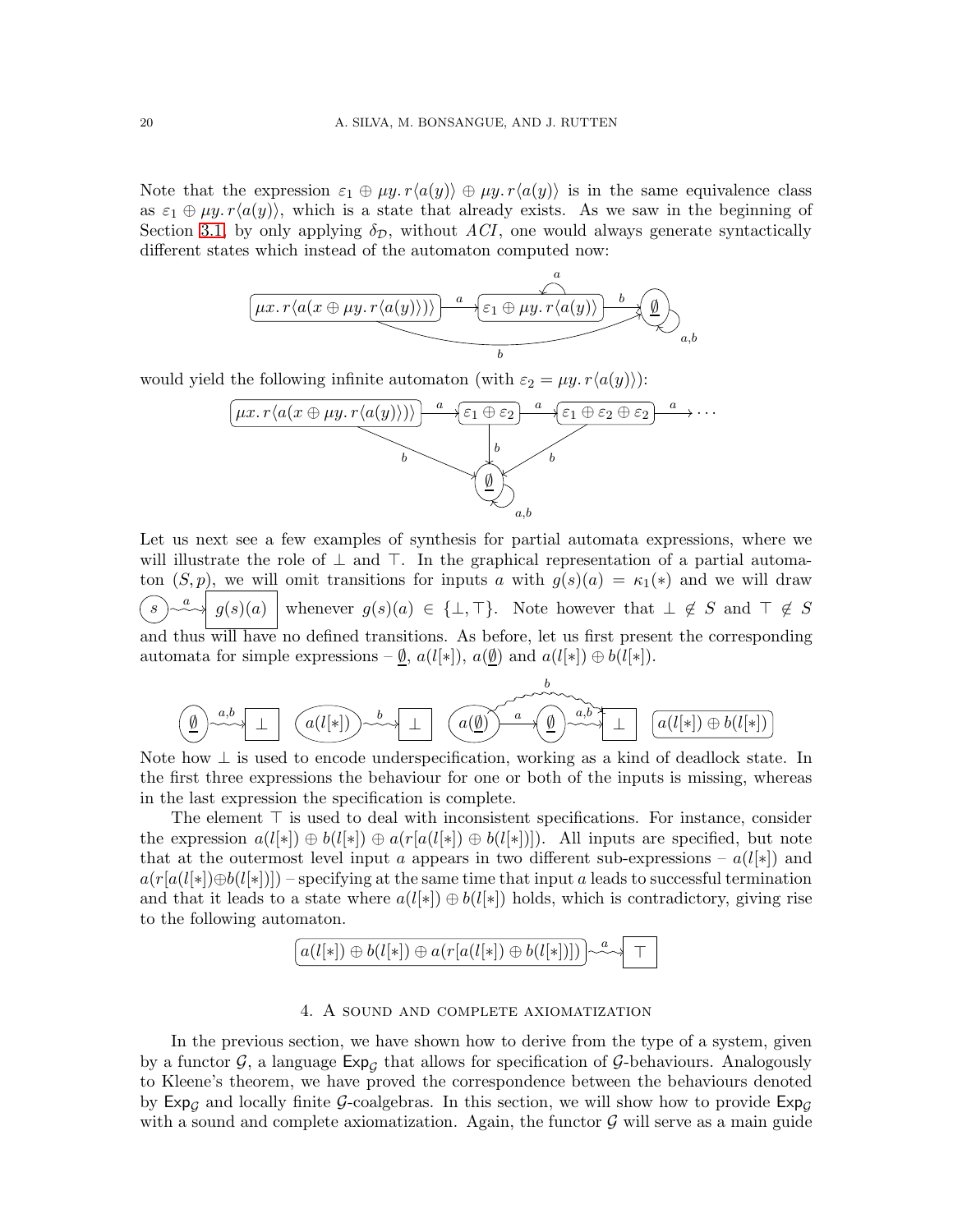for the definition. The defined axiomatization is closely related to Kleene algebra (the set of expressions has a join semilattice structure) and to the axiomatization provided by Milner for CCS (uniqueness of fixed points will be required). When instantiating the definition below to concrete functors one will recover known axiomatizations, such as the one for CCS mentioned above or the one for labelled transition systems (with explicit termination) presented in [\[1\]](#page-37-4). The latter will be discussed in detail in Section [5.](#page-29-0)

Next, we introduce an equational system for expressions of type  $\mathcal{F} \lhd \mathcal{G}$ . We define the relation  $\equiv \subseteq \text{Exp}_{\mathcal{F}\triangleleft\mathcal{G}} \times \text{Exp}_{\mathcal{F}\triangleleft\mathcal{G}}$ , written infix, as the least equivalence relation containing the following identities:

(1)  $(\text{Exp}_{\mathcal{F}\triangleleft\mathcal{G}}, \oplus, \underline{\emptyset})$  is a join-semilattice.

$$
\varepsilon \oplus \varepsilon \equiv \varepsilon \qquad (Idempotency)
$$
  
\n
$$
\varepsilon_1 \oplus \varepsilon_2 \equiv \varepsilon_2 \oplus \varepsilon_1 \qquad (Commutativity)
$$
  
\n
$$
\varepsilon_1 \oplus (\varepsilon_2 \oplus \varepsilon_3) \equiv (\varepsilon_1 \oplus \varepsilon_2) \oplus \varepsilon_3 \qquad (Associativity)
$$
  
\n
$$
\underline{\emptyset} \oplus \varepsilon \equiv \varepsilon \qquad (Empty)
$$

(2)  $\mu$  is the unique fixed point.

$$
\gamma[\mu x.\gamma/x] \equiv \mu x.\gamma \qquad (FP)
$$
  

$$
\gamma[\varepsilon/x] \equiv \varepsilon \Rightarrow \mu x.\gamma \equiv \varepsilon \qquad (Unique)
$$

(3) The join-semilattice structure propagates through the expressions.

$$
\frac{\emptyset}{l \langle \underline{\emptyset} \rangle} \equiv \frac{\bot_{\mathsf{B}} ( \mathsf{B} - \underline{\emptyset} )}{l \langle \underline{\emptyset} \rangle} \equiv \frac{\emptyset}{l \langle \underline{\emptyset} \rangle} \quad (\times - \underline{\emptyset} - L) \quad l \langle \varepsilon_1 \oplus \varepsilon_2 \rangle \equiv l \langle \varepsilon_1 \rangle \oplus l \langle \varepsilon_2 \rangle \quad (\times - \oplus - L) \nr \langle \underline{\emptyset} \rangle \equiv \frac{\emptyset}{l \langle \underline{\emptyset} \rangle} \quad (\times - \underline{\emptyset} - R) \quad r \langle \varepsilon_1 \oplus \varepsilon_2 \rangle \equiv r \langle \varepsilon_1 \rangle \oplus r \langle \varepsilon_2 \rangle \quad (\times - \oplus - R) \na(\underline{\emptyset}) \equiv \frac{\emptyset}{l \langle -A - \underline{\emptyset} \rangle} \quad a(\varepsilon_1 \oplus \varepsilon_2) \equiv a(\varepsilon_1) \oplus a(\varepsilon_2) \quad (-A - \oplus) \nl \langle \varepsilon_1 \oplus \varepsilon_2 \rangle \equiv l \langle \varepsilon_1 \rangle \oplus l \langle \varepsilon_2 \rangle \quad (+ - \oplus - L) \nr \langle \varepsilon_1 \oplus \varepsilon_2 \rangle \equiv r \langle \varepsilon_1 \rangle \oplus r \langle \varepsilon_2 \rangle \quad (+ - \oplus - R) \nl \langle \varepsilon_1 \oplus \varepsilon_2 \rangle \equiv l \langle \underline{\emptyset} \rangle \oplus r \langle \underline{\emptyset} \rangle \quad (+ - \oplus - T)
$$

 $(4) \equiv$  is a congruence.

$$
\varepsilon_1 \equiv \varepsilon_2 \Rightarrow \varepsilon[\varepsilon_1/x] \equiv \varepsilon[\varepsilon_2/x] \quad \text{for } x \text{ free in } \varepsilon \tag{Cong}
$$

(5)  $\alpha$ -equivalence

$$
\mu x. \gamma \equiv \mu y. \gamma[y/x] \quad \text{ for } y \text{ not free in } \gamma \tag{ \alpha - equiv }
$$

It is important to remark that in the third group of rules there does not exist any rule applicable to expressions of type  $\mathbb{Z} \mathcal{F}$ .

**Example 4.1.** Consider the non-deterministic automata over the alphabet  $A = \{a\}$ :



Applying  $\langle - \rangle$  (as defined in the proof of Theorem [3.12\)](#page-10-0) one can easily compute the expressions corresponding to  $s_1$  and  $s_2$ :

$$
\varepsilon_1 = \langle \langle s_1 \rangle \rangle = \mu x_1.l \langle 0 \rangle \oplus r \langle a(\{x_1\}) \rangle \n\varepsilon_2 = \langle \langle s_2 \rangle \rangle = \mu y_1.l \langle 0 \rangle \oplus r \langle a(\{\mu y_2.l \langle 0 \rangle \oplus r \langle a(\{\mu y_1.l \langle 0 \rangle \oplus r \langle a(\{y_2\}) \rangle\}) \rangle \rangle)
$$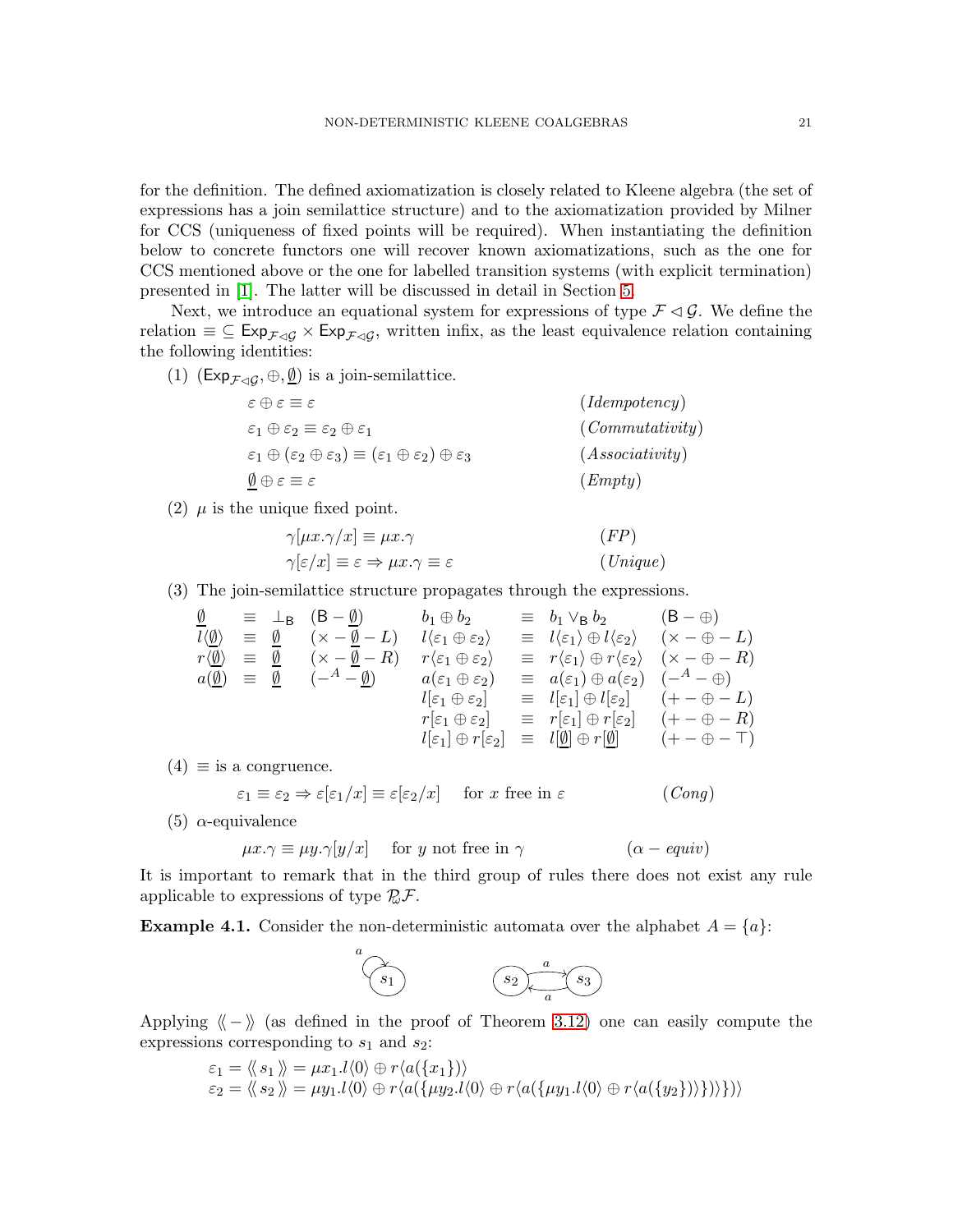We prove that  $\varepsilon_2 \equiv \varepsilon_1$ . In the following calculations let  $\varepsilon = \mu x_1 \cdot r \langle a(\{x_1\}) \rangle$ .

| $\varepsilon_2 \equiv \varepsilon_1$                                                                                   |                                                                                                                                                                                                            |
|------------------------------------------------------------------------------------------------------------------------|------------------------------------------------------------------------------------------------------------------------------------------------------------------------------------------------------------|
|                                                                                                                        | $\Leftrightarrow r\langle a(\lbrace \mu y_2.r\langle a(\lbrace \nu(a(\lbrace y_2 \rbrace) \rangle) \rbrace)) \rbrace) \equiv \varepsilon$ ((B - <u>Ø</u> ), (x - <u>Ø</u> - L), (FP) and ( <i>Empty</i> )) |
| $\Leftrightarrow \mu y_2.r\langle a(\lbrace r\langle a(\lbrace y_2 \rbrace \rangle)\rbrace)\rangle \equiv \varepsilon$ | $((FP)$ on $\varepsilon$ and $(Conq)$ twice)                                                                                                                                                               |
| $\Leftarrow r\langle a(\lbrace r\langle a(\lbrace \varepsilon \rbrace)\rangle)\rbrace)\rangle \equiv \varepsilon$      | (uniqueness of fixed points)                                                                                                                                                                               |
| $\Leftrightarrow r\langle a(\{\varepsilon\})\rangle \equiv \varepsilon$                                                | (fixed point axiom)                                                                                                                                                                                        |
| $\Leftrightarrow$ $\varepsilon \equiv \varepsilon$                                                                     | (fixed point axiom)                                                                                                                                                                                        |

Note that the (*Cong*) rule was used in almost every step.

For another example, consider the non-deterministic automaton over the alphabet  $A =$  ${a,b}$ :

$$
(s_1) \xrightarrow{a,b} (s_2) \xrightarrow{a,b} (s_3) \xrightarrow{b} (s_4)
$$

Using the definition of  $\langle - \rangle$  one can compute the following expressions for  $s_1$ ,  $s_2$ ,  $s_3$  and s4:

$$
\varepsilon_1 = \langle \langle s_1 \rangle \rangle = \mu x_1.l \langle 0 \rangle \oplus r \langle a(\{\varepsilon_2\}) \oplus b(\{\varepsilon_2\}) \rangle \n\varepsilon_2 = \langle \langle s_2 \rangle \rangle = \mu x_2.l \langle 0 \rangle \oplus \underline{\emptyset} \n\varepsilon_3 = \langle \langle s_3 \rangle \rangle = \mu x_3.l \langle 0 \rangle \oplus r \langle a(\{\varepsilon_2\}) \oplus b(\{\varepsilon_2\} \oplus \{\varepsilon_4\}) \rangle \n\varepsilon_4 = \langle \langle s_4 \rangle \rangle = \mu x_4.l \langle 0 \rangle \oplus \underline{\emptyset}
$$

For  $\varepsilon_2$  we calculate:

$$
\varepsilon_2 \equiv l \langle 0 \rangle \oplus \underline{\emptyset} \quad (FP)
$$
  
\n
$$
\equiv l \langle \underline{\emptyset} \rangle \qquad (Empty) \text{ and } (\mathsf{B} - \underline{\emptyset})
$$
  
\n
$$
\equiv \underline{\emptyset} \qquad (\times - \underline{\emptyset} - L)
$$

Similarly, one has that  $\varepsilon_4 \equiv \underline{\emptyset}$ . Next, we prove  $\varepsilon_1 \equiv \varepsilon_3$ :

$$
\varepsilon_1 \equiv \varepsilon_3
$$
  
\n
$$
\Leftrightarrow l\langle 0 \rangle \oplus r\langle a(\{\varepsilon_2\}) \oplus b(\{\varepsilon_2\}) \rangle \equiv l\langle 0 \rangle \oplus r\langle a(\{\varepsilon_2\}) \oplus b(\{\varepsilon_2\} \oplus \{\varepsilon_4\}) \rangle \quad (FP)
$$
  
\n
$$
\Leftrightarrow l\langle 0 \rangle \oplus r\langle a(\{\underline{\emptyset}\}) \oplus b(\{\underline{\emptyset}\}) \rangle \equiv l\langle 0 \rangle \oplus r\langle a(\{\underline{\emptyset}\}) \oplus b(\{\underline{\emptyset}\}) \oplus \{\underline{\emptyset}\}) \rangle \qquad (\varepsilon_2 \equiv \underline{\emptyset} \equiv \varepsilon_4)
$$
  
\n
$$
\Leftrightarrow l\langle 0 \rangle \oplus r\langle a(\{\underline{\emptyset}\}) \oplus b(\{\underline{\emptyset}\}) \rangle \equiv l\langle 0 \rangle \oplus r\langle a(\{\underline{\emptyset}\}) \oplus b(\{\underline{\emptyset}\}) \rangle \qquad (Idempotency)
$$

♠

The relation  $\equiv$  gives rise to the (surjective) equivalence map [-]:  $Exp_{\mathcal{F}\triangleleft\mathcal{G}} \rightarrow Exp_{\mathcal{F}\triangleleft\mathcal{G}}$ / $\equiv$ defined by  $[\varepsilon] = {\varepsilon' | \varepsilon \equiv \varepsilon' }$ . The following diagram summarizes the maps we have defined so far:  $\| \cdot \|$ 

$$
\begin{aligned}\n\text{Exp}_{\mathcal{F}\triangleleft\mathcal{G}} & \xrightarrow{\left|\begin{array}{c} -\right|} \text{Exp}_{\mathcal{F}\triangleleft\mathcal{G}}/\equiv \\
\delta_{\mathcal{F}\triangleleft\mathcal{G}}\end{array}\right| \\
\mathcal{F}(\text{Exp}_{\mathcal{F}\triangleleft\mathcal{G}}) & \xrightarrow{\mathcal{F}(\left|\begin{array}{c} -\right| \end{array}\right)} \mathcal{F}(\text{Exp}_{\mathcal{G}}/\equiv)\n\end{aligned}
$$

In order to complete the diagram, we next prove that ≡ is contained in the kernel of  $\mathcal{F}([-]) \circ \delta_{\mathcal{F} \lhd \mathcal{G}}$ . This will guarantee the existence of a well-defined function

$$
\partial_{\mathcal{F}\triangleleft\mathcal{G}}\colon \mathsf{Exp}_{\mathcal{F}\triangleleft\mathcal{G}}/\equiv \rightarrow \mathcal{F}(\mathsf{Exp}_{\mathcal{G}}/\equiv)
$$

which, when  $\mathcal{F} = \mathcal{G}$ , provides  $Exp_G/\equiv$  with a coalgebraic structure  $\partial_{\mathcal{G}}$ :  $Exp_G/\equiv \rightarrow \mathcal{G}(Exp_G/\equiv)$ (as before, we write  $\partial_{\mathcal{G}}$  to abbreviate  $\partial_{\mathcal{G}\lhd\mathcal{G}}$ ) and which makes  $[-]$  a homomorphism of coalgebras.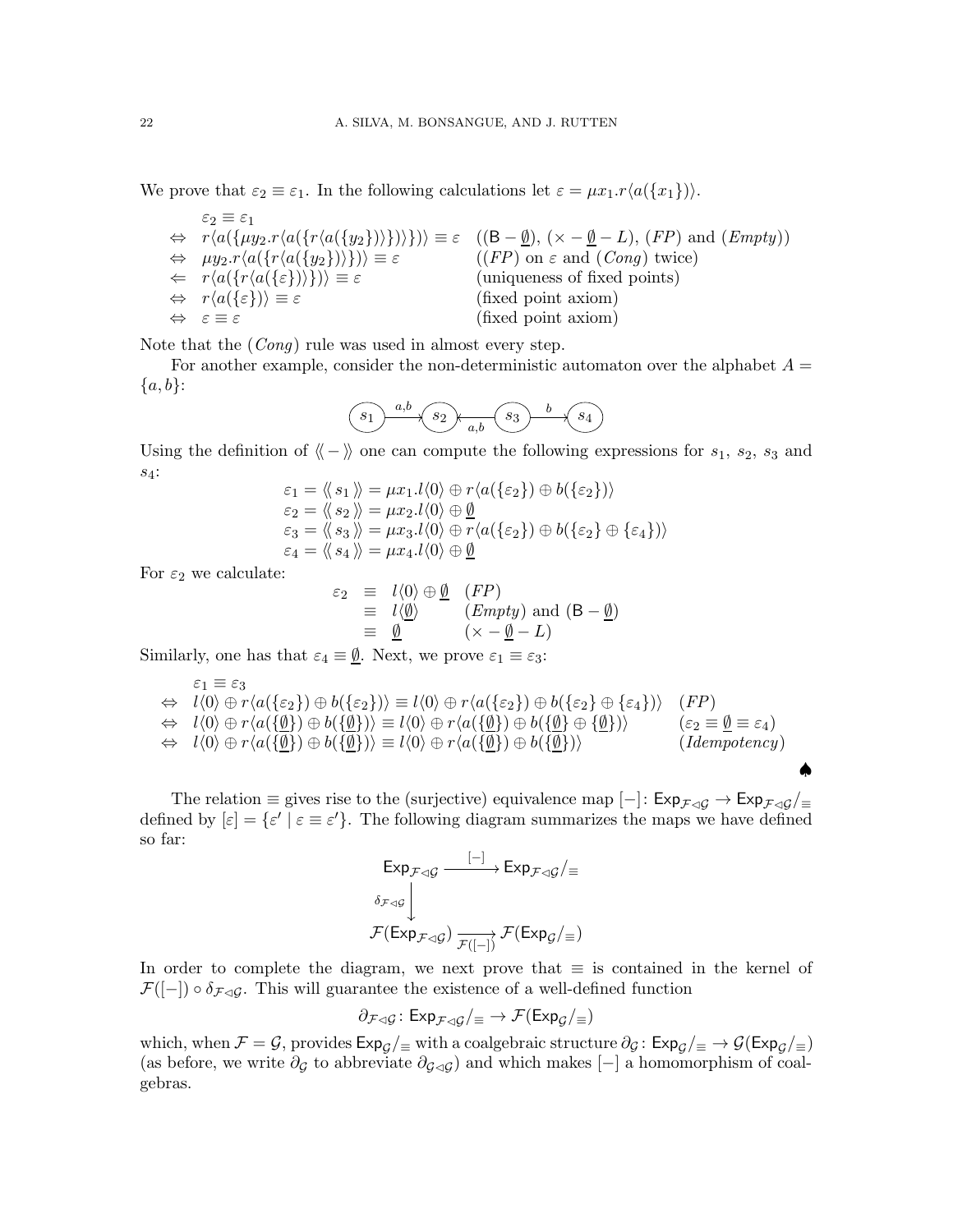**Lemma 4.2.** Let G and F be non-deterministic functors, with  $\mathcal{F} \triangleleft \mathcal{G}$ . For all  $\varepsilon_1, \varepsilon_2 \in$  $Exp_{\mathcal{F}\triangleleft\mathcal{G}}$  *with*  $\varepsilon_1 \equiv \varepsilon_2$ ,

$$
\mathcal{F}([-]) \circ \delta_{\mathcal{F} \lhd \mathcal{G}}(\varepsilon_1) = \mathcal{F}([-]) \circ \delta_{\mathcal{F} \lhd \mathcal{G}}(\varepsilon_2)
$$

*Proof.* By induction on the length of derivations of  $\equiv$ .

First, let us consider derivations of length 1. We need to prove the result for all the axioms in items 1. and 3. plus the axioms  $FP$  and  $(\alpha - equiv)$ .

For the axioms in 1. the result follows by Lemma [3.13.](#page-15-0) The axiom *FP* follows trivially because of the definition of  $\delta_{\mathcal{G}}$ , since  $\delta_{\mathcal{G}}(\mu x.\gamma) = \delta_{\mathcal{G}}(\gamma[\mu x.\gamma/x])$  and thus  $\mathcal{G}([-]) \circ \delta_{\mathcal{G}}(\mu x.\gamma) =$  $\mathcal{G}([-]) \circ \delta_G(\gamma[\mu x.\gamma/x]).$ 

For the axiom  $(\alpha - \text{equiv})$  we use the  $(\text{Conq})$  rule, which is proved below:

 $\mathcal{G}([-]) \circ \delta_{\mathcal{G}}(\mu x. \gamma)$ =  $\mathcal{G}([-]) \circ \delta_{\mathcal{G}}(\gamma[\mu x.\gamma/x])$  (def. of  $\delta_{\mathcal{G}}$ )<br>=  $\mathcal{G}([-]) \circ \delta_{\mathcal{G}}(\gamma[\mu y.\gamma[y/x]/x])$  (by  $(Conq))$  $\mathcal{G}(\widetilde{[-]})\circ\widetilde{\delta_{\mathcal{G}}}(\gamma[\mu y.\gamma[y/x]/x])\ \widetilde{\phantom{I}}$  $= \mathcal{G}([-]) \circ \delta_{\mathcal{G}}(\gamma[y/x][\mu y.\gamma[y/x]/y])$  (A[B[y/x]/x] = A[y/x][B[y/x]/y], y not free in  $\gamma$ )<br>  $= \mathcal{G}([-]) \circ \delta_{\mathcal{G}}(\mu y.\gamma[y/x]))$  (def. of  $\mathcal{G}([-]) \circ \delta_{\mathcal{G}}$ )  $=\mathcal{G}([-]) \circ \delta_G(\mu y. \gamma[y/x]))$ 

Let us next show the proof for some of the axioms in 3.. The omitted cases are similar. We show for each axiom  $\varepsilon_1 \equiv \varepsilon_2$  that  $\delta_{\mathcal{F}\lhd\mathcal{G}}(\varepsilon_1) = \delta_{\mathcal{F}\lhd\mathcal{G}}(\varepsilon_2)$ .

$$
\boxed{\begin{array}{l} \bot_{\mathsf{B}} \equiv \underline{\emptyset} \\ \delta_{\mathsf{B}\lhd\mathcal{G}}(\bot_{\mathsf{B}}) = \bot_{\mathsf{B}} = \delta_{\mathsf{B}\lhd\mathcal{G}}(\underline{\emptyset}) \end{array}} \qquad \qquad \boxed{b_1 \oplus b_2 \equiv b_1 \vee_{\mathsf{B}} b_2}
$$
\n
$$
\delta_{\mathsf{B}\lhd\mathcal{G}}(b_1 \vee_{\mathsf{B}} b_2) = b_1 \vee_{\mathsf{B}} b_2 = \delta_{\mathsf{B}\lhd\mathcal{G}}(b_1 \oplus b_2)
$$

 $l(\emptyset) \equiv \emptyset$ 

 $\delta_{{\cal F}_1\times{\cal F}_2\lhd {\cal G}}(l(\underline{\emptyset}))=\langle \mathsf{Empty}_{{\cal F}_1\lhd {\cal G}}, \mathsf{Empty}_{{\cal F}_2\lhd {\cal G}}\rangle=\delta_{{\cal F}_1\times{\cal F}_2\lhd {\cal G}}(\underline{\emptyset})$ 

 $l(\varepsilon_1 \oplus \varepsilon_2) \equiv l(\varepsilon_1) \oplus l(\varepsilon_2)$  $\delta_{\mathcal{F}_1 \times \mathcal{F}_2 \lhd \mathcal{G}}(l(\varepsilon_1 \oplus \varepsilon_2))$  $= \langle \delta_{\mathcal{F}_1 \lhd \mathcal{G}} (\varepsilon_1 \oplus \varepsilon_2), \mathsf{Empty}_{\mathcal{F}_2 \lhd \mathcal{G}} \rangle)$  $=\langle \mathsf{Plus}_{\mathcal{F}_1\lhd\mathcal{G}}(\delta_{\mathcal{F}_1\lhd\mathcal{G}}(\varepsilon_1),\delta_{\mathcal{F}_1\lhd\mathcal{G}}(\varepsilon_2)), \mathsf{Plus}_{\mathcal{F}_2\lhd\mathcal{G}}(\mathsf{Empty}_{\mathcal{F}_2\lhd\mathcal{G}}, \mathsf{Empty}_{\mathcal{F}_2\lhd\mathcal{G}})\rangle)$  $= \mathsf{Plus}_{\mathcal{F}_1 \times \mathcal{F}_2}(\langle \delta_{\mathcal{F}_1 \lhd \mathcal{G}}(\varepsilon_1), \mathsf{Empty}_{\mathcal{F}_2 \lhd \mathcal{G}}\rangle, \langle \delta_{\mathcal{F}_1 \lhd \mathcal{G}}(\varepsilon_2), \mathsf{Empty}_{\mathcal{F}_2 \lhd \mathcal{G}}\rangle$  $= \delta_{\mathcal{F}_1 \times \mathcal{F}_2 \lhd \mathcal{G}}(l(\varepsilon_1) \oplus l(\varepsilon_2)))$ 

$$
l[\varepsilon_{1} \oplus \varepsilon_{2}] \equiv l[\varepsilon_{1}] \oplus l[\varepsilon_{2}]
$$
\n
$$
\delta_{\mathcal{F}_{1} \oplus \mathcal{F}_{2} \trianglelefteq \mathcal{G}}(l[\varepsilon_{1} \oplus \varepsilon_{2}])
$$
\n
$$
= \kappa_{1}(\delta_{\mathcal{F}_{1} \trianglelefteq \mathcal{G}}(\varepsilon_{1} \oplus \varepsilon_{2}))
$$
\n
$$
= \rho_{\text{Ius}} \delta_{\mathcal{F}_{1} \oplus \mathcal{F}_{2} \trianglelefteq \mathcal{G}}(l[\varepsilon_{1}] \oplus \varepsilon_{2}))
$$
\n
$$
= \rho_{\text{Ius}} \delta_{\mathcal{F}_{1} \oplus \mathcal{F}_{2}}(\kappa_{1}(\delta_{\mathcal{F}_{1} \trianglelefteq \mathcal{G}}(\varepsilon_{1})), \kappa_{2}(\delta_{\mathcal{F}_{2} \trianglelefteq \mathcal{G}}(\varepsilon_{2})))
$$
\n
$$
= \rho_{\text{Ius}} \delta_{\mathcal{F}_{1} \oplus \mathcal{F}_{2}}(\kappa_{1}(\delta_{\mathcal{F}_{1} \trianglelefteq \mathcal{G}}(\varepsilon_{1})), \kappa_{2}(\delta_{\mathcal{F}_{2} \trianglelefteq \mathcal{G}}(\varepsilon_{2})))
$$
\n
$$
= \delta_{\mathcal{F}_{1} \oplus \mathcal{F}_{2} \trianglelefteq \mathcal{G}}(l[\varepsilon_{1}] \oplus l[\varepsilon_{2}])
$$
\n
$$
= \delta_{\mathcal{F}_{1} \oplus \mathcal{F}_{2} \trianglelefteq \mathcal{G}}(l[\emptyset] \oplus \varepsilon_{1}[\emptyset])
$$
\n
$$
= \delta_{\mathcal{F}_{1} \oplus \mathcal{F}_{2} \trianglelefteq \mathcal{G}}(l[\emptyset] \oplus \varepsilon_{1}[\emptyset])
$$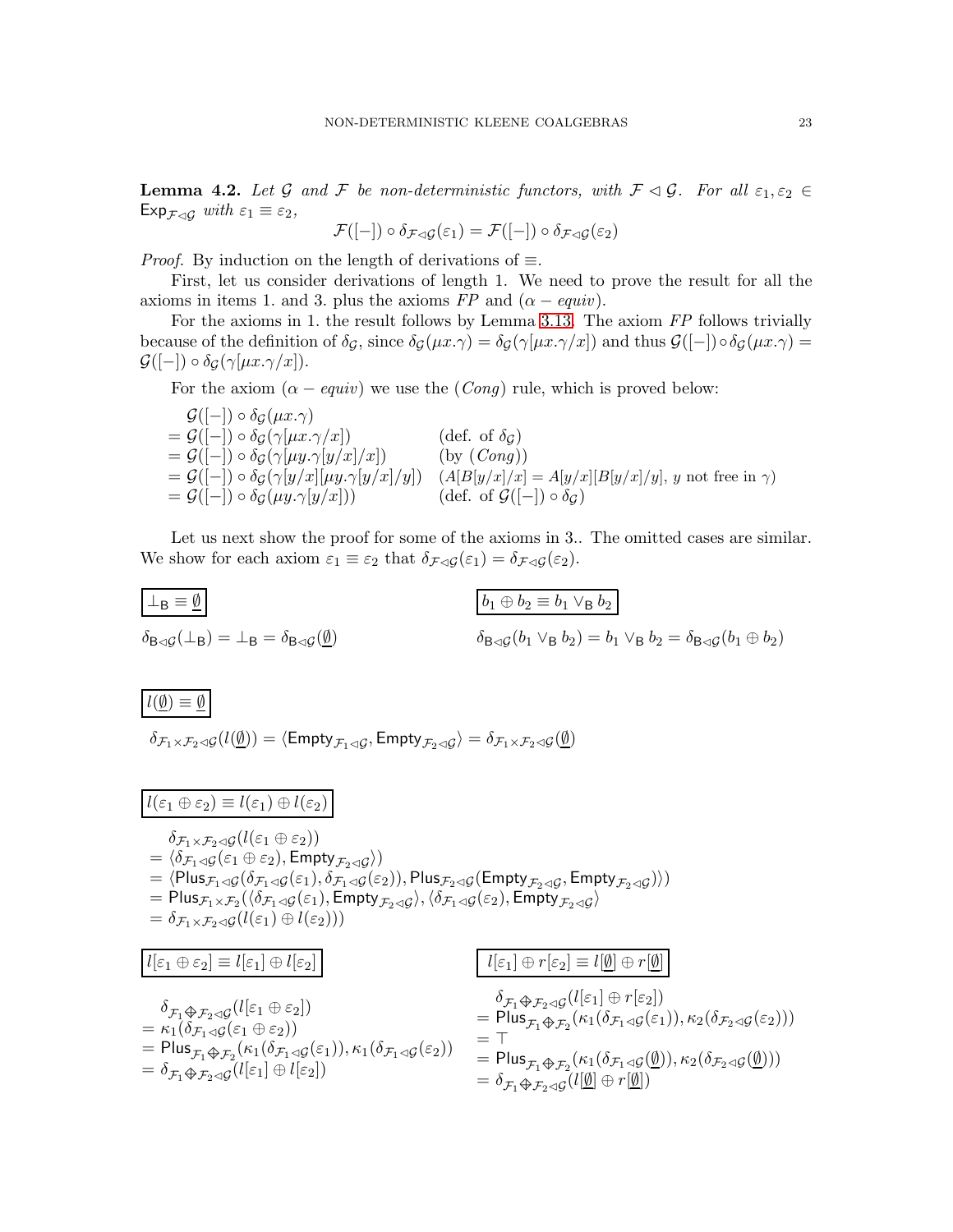Note that if we would have the axioms  $l[\emptyset] \equiv \emptyset$  and  $r[\emptyset] \equiv \emptyset$  in the axiomatization presented above, this theorem would not hold.

$$
\delta_{\mathcal{F}_1 \oplus \mathcal{F}_2 \lhd \mathcal{G}}(l[\underline{\emptyset}]) = \kappa_1([\bot]) \neq \bot = \delta_{\mathcal{F}_1 \oplus \mathcal{F}_2 \lhd \mathcal{G}}(\underline{\emptyset})
$$
  

$$
\delta_{\mathcal{F}_1 \oplus \mathcal{F}_2 \lhd \mathcal{G}}(r[\underline{\emptyset}]) = \kappa_2([\bot]) \neq \bot = \delta_{\mathcal{F}_1 \oplus \mathcal{F}_2 \lhd \mathcal{G}}(\underline{\emptyset})
$$

Derivations with length k > 1 can be obtained by two rules: (*Unique*) or (*Cong*). For the first (which uses the second), suppose that we have derived  $\mu x.\gamma \equiv \varepsilon$  and that we have already proved  $\gamma[\varepsilon/x] \equiv \varepsilon$ . Then, we have:

$$
\begin{array}{rcl}\n\mathcal{G}([-]) \circ \delta_{\mathcal{G}}(\mu x. \gamma) & = & \mathcal{G}([-]) \circ \delta_{\mathcal{G}}(\gamma[\mu x. \gamma/x]) \quad (\text{def. } \delta_{\mathcal{G}}) \\
& = & \mathcal{G}([-]) \circ \delta_{\mathcal{G}}(\gamma[\varepsilon/x]) \quad (\text{by } (Cong)) \\
& = & \mathcal{G}([-]) \circ \delta_{\mathcal{G}}(\varepsilon) \quad (\text{induction hypothesis})\n\end{array}
$$

For (*Cong*), suppose that we have derived  $\varepsilon[\varepsilon_1/x] \equiv \varepsilon[\varepsilon_2/x_2]$  and that we have already derived  $\varepsilon_1 \equiv \varepsilon_2$ , which gives us, as induction hypothesis, the equality

<span id="page-23-0"></span>
$$
(\mathcal{F}[-])(\delta_{\mathcal{F}\lhd\mathcal{G}}(\varepsilon_1)) = (\mathcal{F}[-])(\delta_{\mathcal{F}\lhd\mathcal{G}}(\varepsilon_2))
$$
\n(4.1)

This equation is precisely what we need to prove the case  $\varepsilon = x$  (and thus  $\varepsilon_1, \varepsilon_2 \cdot \mathcal{G} \lhd \mathcal{G}$ ):

$$
\begin{array}{rcl} (\mathcal{G}[-])(\delta_{\mathcal{G}}(x[\varepsilon_{1}/x]) & = & (\mathcal{G}[-])(\delta_{\mathcal{G}}(\varepsilon_{1})) \\ & = & (\mathcal{G}[-])(\delta_{\mathcal{G}}(\varepsilon_{2})) \\ & = & (\mathcal{G}[-])(\delta_{\mathcal{G}}(x[\varepsilon_{2}/x])) \end{array} \tag{4.1}
$$

For the cases  $\varepsilon \neq x$ , we prove that  $\delta_{\mathcal{F}\triangleleft\mathcal{G}}(\varepsilon[\varepsilon_1/x]) = \delta_{\mathcal{F}\triangleleft\mathcal{G}}(\varepsilon[\varepsilon_2/x])$ , by induction on the product of types of expressions and expressions (using the order defined in equation [\(3.1\)](#page-9-0)). We show a few cases, the omitted ones are similar.

$$
\delta_{\mathcal{G}\lhd\mathcal{G}}((\mu y.\varepsilon)[\varepsilon_1/x]) = \delta_{\mathcal{G}\lhd\mathcal{G}}(\varepsilon[\varepsilon_1/x][\mu y.\varepsilon/y]))
$$
\n
$$
\stackrel{(IH)}{=} \delta_{\mathcal{G}\lhd\mathcal{G}}(\varepsilon[\varepsilon_2/x][\mu y.\varepsilon/y])) = \delta_{\mathcal{G}\lhd\mathcal{G}}((\mu y.\varepsilon)[\varepsilon_2/x])
$$
\n
$$
\delta_{\mathcal{F}_1\times\mathcal{F}_2\lhd\mathcal{G}}(l\langle\varepsilon\rangle[\varepsilon_1/x]) = \langle\delta_{\mathcal{F}_1\lhd\mathcal{G}}(\varepsilon[\varepsilon_1/x]), \text{Empty}_{\mathcal{F}_2\lhd\mathcal{G}}\rangle
$$
\n
$$
\stackrel{(IH)}{=} \langle\delta_{\mathcal{F}_1\lhd\mathcal{G}}(\varepsilon[\varepsilon_2/x]), \text{Empty}_{\mathcal{F}_2\lhd\mathcal{G}}\rangle = \delta_{\mathcal{F}_1\times\mathcal{F}_2\lhd\mathcal{G}}(l\langle\varepsilon\rangle[\varepsilon_2/x])
$$
\n
$$
\delta_{\mathcal{F}_1\bigoplus\mathcal{F}_2\lhd\mathcal{G}}(l[\varepsilon][\varepsilon_1/x]) = \kappa_1(\delta_{\mathcal{F}_1\lhd\mathcal{G}}(\varepsilon[\varepsilon_1/x]))
$$
\n
$$
\stackrel{(IH)}{=} \kappa_1(\delta_{\mathcal{F}_1\lhd\mathcal{G}}(\varepsilon[\varepsilon_2/x])) = \delta_{\mathcal{F}_1\bigoplus\mathcal{F}_2\lhd\mathcal{G}}(l[\varepsilon][\varepsilon_2/x])
$$

Thus, we have a well-defined function  $\partial_{\mathcal{F}\lhd\mathcal{G}}\colon \mathsf{Exp}_{\mathcal{F}\lhd\mathcal{G}}/\mathcal{F} \to \mathcal{F}(\mathsf{Exp}_{\mathcal{G}}/\mathcal{F})$ , which makes the diagram above commute, that is  $\partial_{\mathcal{F}\triangleleft\mathcal{G}}([\varepsilon]) = (\mathcal{F}[-]) \circ \delta_{\mathcal{F}\triangleleft\mathcal{G}}(\varepsilon)$ . This provides the set  $Exp_{\mathcal{G}}/_{\equiv}$ with a coalgebraic structure  $\partial_{\mathcal{G}}: \mathsf{Exp}_{\mathcal{G}}/\equiv \rightarrow \mathcal{G}(\mathsf{Exp}_{\mathcal{G}}/\equiv)$  which makes  $[-]$  a homomorphism between the coalgebras  $(\text{Exp}_{\mathcal{G}}, \delta_{\mathcal{G}})$  and  $(\text{Exp}_{\mathcal{G}}/_{\equiv}, \partial_{\mathcal{G}})$ .

4.1. Soundness and Completeness. Next we show that the axiomatization introduced in the previous section is sound and complete.

Soundness is a direct consequence of the fact that the equivalence map [−] is a coalgebra homomorphism.

**Theorem 4.3** (Soundness). Let G be a non-deterministic functor. For all  $\varepsilon_1, \varepsilon_2 \in \text{Exp}_g$ ,

$$
\varepsilon_1 \equiv \varepsilon_2 \Rightarrow \varepsilon_1 \sim \varepsilon_2
$$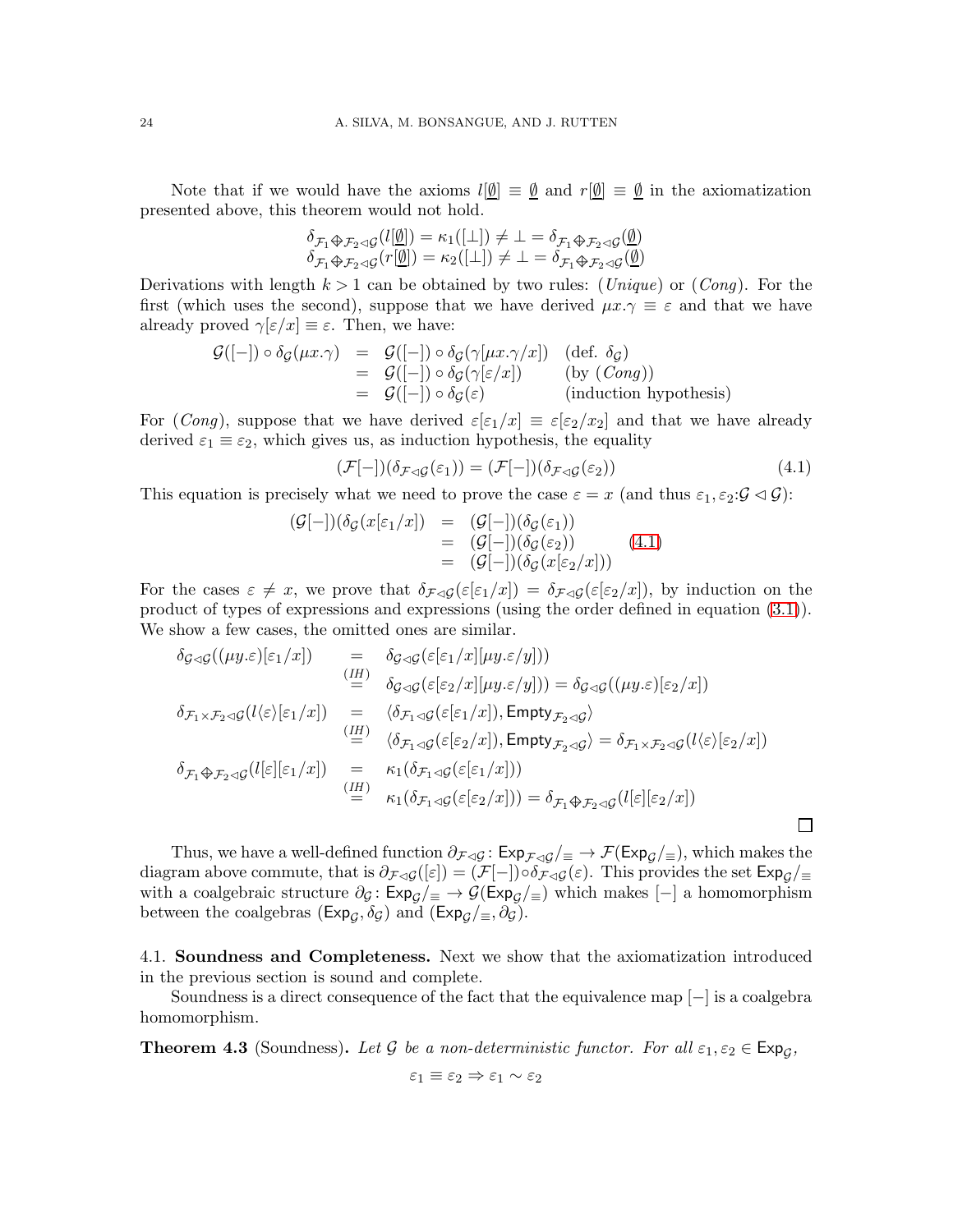*Proof.* Let G be a non-deterministic functor, let  $\varepsilon_1$ ,  $\varepsilon_2 \in \text{Exp}_G$  and suppose that  $\varepsilon_1 \equiv \varepsilon_2$ . Then,  $[\varepsilon_1] = [\varepsilon_2]$  and, thus

$$
\mathbf{beh}_{\mathsf{Exp}_{\mathcal{G}}/\equiv}([\varepsilon_1]) = \mathbf{beh}_{\mathsf{Exp}_{\mathcal{G}}/\equiv}([\varepsilon_2])
$$

where beh<sub>S</sub> denotes, for any G-coalgebra  $(S, q)$ , the unique map into the final coalgebra. The uniqueness of the map into the final coalgebra and the fact that  $[-]$  is a coalgebra homomorphism implies that  $\mathbf{beh}_{\mathsf{Exp}_{\mathcal{G}}/\equiv} \circ [-] = \mathbf{beh}_{\mathsf{Exp}_{\mathcal{G}}}$  which then yields

$$
\mathbf{beh}_{\mathsf{Exp}_{\mathcal{G}}}(\varepsilon_1) = \mathbf{beh}_{\mathsf{Exp}_{\mathcal{G}}}(\varepsilon_2)
$$

Since in the final coalgebra only the bisimilar elements are identified,  $\varepsilon_1 \sim \varepsilon_2$  follows.  $\Box$ 

For completeness a bit more of work is required. Let us explain upfront the key steps of the proof. The goal is to prove that  $\varepsilon_1 \sim \varepsilon_2 \Rightarrow \varepsilon_1 \equiv \varepsilon_2$ . First, note that we have

<span id="page-24-0"></span>
$$
\varepsilon_1 \sim \varepsilon_2 \Leftrightarrow \mathbf{beh}_{\mathsf{Exp}_{\mathcal{G}}}(\varepsilon_1) = \mathbf{beh}_{\mathsf{Exp}_{\mathcal{G}}}(\varepsilon_2) \Leftrightarrow \mathbf{beh}_{\mathsf{Exp}_{\mathcal{G}}/\equiv}([\varepsilon_1]) = \mathbf{beh}_{\mathsf{Exp}_{\mathcal{G}}/\equiv}([\varepsilon_2])
$$
(4.2)

We then prove that  $\mathbf{beh}_{\mathsf{Exp}_{\mathcal{G}}/\equiv}$  is injective, which is a sufficient condition to guarantee that  $\varepsilon_1 \equiv \varepsilon_2$  (since it implies, together with [\(4.2\)](#page-24-0), that  $[\varepsilon_1] = [\varepsilon_2]$ ).

We proceed as follows. First, we factorize the map  $\mathbf{beh}_{\mathsf{Exp}_{\mathcal{G}}/\equiv}$  into an epimorphism followed by a monomorphism [\[31,](#page-38-3) Theorem 7.1] as shown in the following diagram (where  $I = \mathbf{beh}_{\mathsf{Exp}_{\mathcal{G}}/\equiv}(\mathsf{Exp}_{\mathcal{G}}/\equiv))$ :



Then, we prove that (1)  $(\text{Exp}_\mathcal{G}/\equiv, \partial_\mathcal{G})$  is a locally finite coalgebra (Lemma [4.4\)](#page-24-1) and (2) both coalgebras ( $Exp_{\mathcal{G}}/\equiv, \partial_{\mathcal{G}}$ ) and  $(I, \overline{\omega}_{\mathcal{G}})$  are final in the category of locally finite  $\mathcal{G}$ -coalgebras (Lemmas [4.7](#page-27-0) and [4.8,](#page-28-0) respectively). Since final coalgebras are unique up to isomorphism, it follows that  $e: \text{Exp}_\mathcal{G}/\equiv \rightarrow I$  is in fact an isomorphism and therefore  $\text{beh}_{\text{Exp}_\mathcal{G}/\equiv}$  is injective, which will give us completeness.

In the case of the deterministic automata functor  $\mathcal{D} = 2 \times \mathsf{Id}^A$ , the set I will be precisely the set of regular languages, the class of languages that can be denoted by regular expressions. This means that final locally finite coalgebras generalize regular languages (in the same way that final coalgebras generalize the set of all languages).

We proceed with presenting and proving the extra lemmas needed in order to prove completeness. We start by showing that the coalgebra ( $Exp<sub>G</sub>/≡$ ,  $\partial<sub>G</sub>$ ) is locally finite (note that this implies that  $(I, \overline{\omega}_\mathcal{G})$  is also locally finite) and that  $\partial_\mathcal{G}$  is an isomorphism.

<span id="page-24-1"></span>**Lemma 4.4.** *The coalgebra* ( $Exp<sub>G</sub>/\equiv$ ,  $\partial$ <sub>*G*</sub>) *is a locally finite coalgebra. Moreover*,  $\partial$ <sub>*G</sub> is an*</sub> *isomorphism.*

*Proof.* Local finiteness is a direct consequence of the generalized Kleene's theorem (Theo-rem [3.14\)](#page-16-0). In the proof of Theorem [3.14](#page-16-0) we showed that, given  $\varepsilon \in \text{Exp}_{\mathcal{G}}$ , the subcoalgebra  $\langle [\varepsilon]_{ACIE} \rangle$  is finite. Thus, the subcoalgebra  $\langle [\varepsilon] \rangle$  is also finite (since  $Exp_{\mathcal{G}}/_{\equiv}$  is a quotient of  $Exp<sub>G</sub>/_{\equiv_{ACIE}}$ ).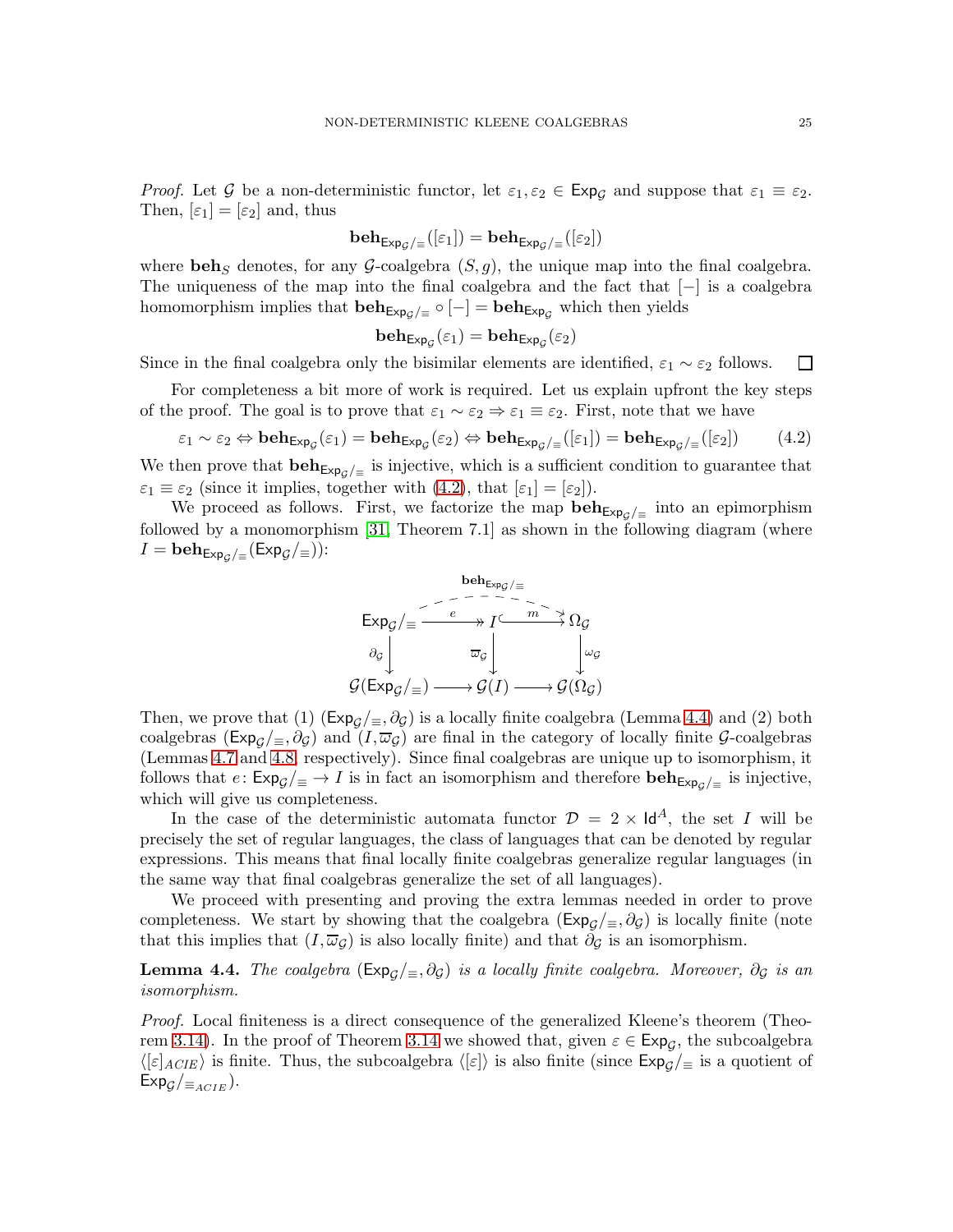To see that  $\partial_{\mathcal{G}}$  is an isomorphism, first define, for every  $\mathcal{F} \lhd \mathcal{G}$ ,

<span id="page-25-0"></span>
$$
\partial_{\mathcal{F}\triangleleft\mathcal{G}}^{-1}(c) = [\overline{\gamma}_c^{\mathcal{F}}] \tag{4.3}
$$

where  $\overline{\gamma}_c^{\mathcal{F}}$  is defined, for  $\mathcal{F} \neq \text{Id}$ , as  $\gamma_c^{\mathcal{F}}$  in the proof of Theorem [3.12,](#page-10-0) and for  $\mathcal{F} = \text{Id}$  as  $\overline{\gamma}_{\left[\varepsilon\right]}^{\mathsf{Id}} = \varepsilon$ . Then, we prove that  $\partial_{\mathcal{F}\triangleleft\mathcal{G}}^{-1}$  has indeed the properties  $\textcircled{1}$   $\partial_{\mathcal{F}\triangleleft\mathcal{G}}^{-1} \circ \partial_{\mathcal{F}\triangleleft\mathcal{G}} = id_{\mathsf{Exp}_{\mathcal{F}\triangleleft\mathcal{G}}/\equiv}$ and  $(2)$   $\partial_{\mathcal{F}\triangleleft\mathcal{G}}\circ\partial_{\mathcal{F}\triangleleft\mathcal{G}}^{-1} = id_{\mathcal{F}(\mathsf{Exp}_{\mathcal{F}\triangleleft\mathcal{G}}/\equiv)}$ . Instantiating  $\mathcal{F} = \mathcal{G}$  one derives that  $\delta_{\mathcal{G}}$  is an isomorphism. It is enough to prove for  $\overline{(\cdot)}$  that  $\overline{\gamma}^{\mathcal{F}}_{\partial_{\mathcal{F}}\triangleleft\mathcal{G}}([\varepsilon])} \equiv \varepsilon$  and for  $\overline{(\cdot)}$  that  $\partial_{\mathcal{F}\triangleleft\mathcal{G}}([\overline{\gamma}^{\mathcal{F}}_c]) = c$ . We illustrate a few cases. The omitted ones are similar.

1 By induction on the product of types of expressions and expressions (using the order defined in equation [\(3.1\)](#page-9-0)).

$$
\overline{\gamma}_{\partial_{\mathbf{d}\triangleleft\mathcal{G}}}^{\mathbf{d}}([\varepsilon]) = \varepsilon
$$
\n
$$
\overline{\gamma}_{\partial_{\mathcal{F}_{1}\times\mathcal{F}_{2}\triangleleft\mathcal{G}}([r\langle\varepsilon\rangle])}^{\mathcal{F}_{1}} = l\langle \overline{\gamma}_{\partial_{\mathcal{F}_{1}\triangleleft\mathcal{G}}}^{\mathcal{F}_{1}}(\underline{\emptyset})\rangle \oplus r\langle \overline{\gamma}_{\partial_{\mathcal{F}_{2}\triangleleft\mathcal{G}}(\varepsilon)}^{\mathcal{F}_{2}}\rangle \stackrel{(IH)}{=} l\langle\underline{\emptyset}\rangle \oplus r\langle\varepsilon\rangle \equiv r\langle\varepsilon\rangle
$$
\n
$$
\overline{\gamma}_{\partial_{\mathcal{G}}([\mu x.\varepsilon])}^{\mathcal{G}} = \overline{\gamma}_{\partial_{\mathcal{G}}([\varepsilon[\mu x.\varepsilon/x]])}^{\mathcal{G}} \stackrel{(IH)}{=} \varepsilon[\mu x.\varepsilon/x] \equiv \mu x.\varepsilon
$$

Note that the cases  $\varepsilon = \underline{\emptyset}$  and  $\varepsilon = \varepsilon_1 \oplus \varepsilon_2$  require an extra proof (by induction on  $\mathcal{F}$ ). More precisely, one needs to prove that

$$
\textcircled{a} \quad \overline{\gamma}^{\mathcal{F}}_{\mathcal{F}[-](\mathsf{Empty}_{\mathcal{F}\triangleleft\mathcal{G}})} \equiv \underline{\emptyset} \text{ and } \textcircled{b} \quad \overline{\gamma}^{\mathcal{F}}_{\mathcal{F}[-](\mathsf{Plus}_{\mathcal{F}\triangleleft\mathcal{G}}(x_1, x_2))} \equiv \overline{\gamma}^{\mathcal{F}}_{\mathcal{F}[-](x_1)} \oplus \overline{\gamma}^{\mathcal{F}}_{\mathcal{F}[-](x_2)}
$$

It is an easy proof by induction. We illustrate here only the cases  $\mathcal{F} = Id$ ,  $\mathcal{F} = B$  and  $\mathcal{F} = \mathcal{F}_1 \times \mathcal{F}_2.$ 

$$
\begin{array}{ll}\n\textcircled{a} & \overline{\gamma}_{[\underline{\emptyset}]}^{\mathsf{Id}} = \underline{\emptyset} \\
& \overline{\gamma}_{[\bot_\mathsf{B}]}^{\mathsf{B}} = \bot_\mathsf{B} \equiv \underline{\emptyset} \\
& \overline{\gamma}_{\langle \mathcal{F}_1[-](\mathsf{Empty}_{\mathcal{F}_1 \lhd \mathcal{G}}), \mathcal{F}_2[-](\mathsf{Empty}_{\mathcal{F}_2 \lhd \mathcal{G}}) \rangle} & = l \langle \overline{\gamma}_{\mathcal{F}_1[-](\mathsf{Empty}_{\mathcal{F}_1 \lhd \mathcal{G}})}^{\mathsf{F}_1} \rangle \oplus r \langle \overline{\gamma}_{\mathcal{F}_2[-](\mathsf{Empty}_{\mathcal{F}_2 \lhd \mathcal{G}})}^{\mathsf{F}_2} \rangle \\
& \stackrel{\textcircled{\scriptsize{1H}}} = l \langle \underline{\emptyset} \rangle \oplus r \langle \underline{\emptyset} \rangle \equiv \underline{\emptyset}\n\end{array}
$$

$$
\begin{aligned}\n\textcircled{b} \quad & \overline{\gamma}_{[x_1 \oplus x_2]}^{\text{Id}} = x_1 \oplus x_2 = \overline{\gamma}_{[x_1]}^{\text{Id}} \oplus \overline{\gamma}_{[x_2]}^{\text{Id}} \\
& \overline{\gamma}_{[x_1 \vee_{\text{B}} x_2]}^{\text{B}} = x_1 \vee_{\text{B}} x_2 \equiv x_1 \oplus x_2 \qquad = \overline{\gamma}_{[x_1]}^{\text{B}} \oplus \overline{\gamma}_{[x_2]}^{\text{B}} \\
& \overline{\gamma}_{\mathcal{F}_1 \times \mathcal{F}_2}^{\mathcal{F}_1 \times \mathcal{F}_2} \\
& \overline{\gamma}_{\mathcal{F}_1 \times \mathcal{F}_2}^{\mathcal{F}_1 \times \mathcal{F}_2} = \overline{\gamma}_{\langle \text{Plus}_{\mathcal{F}_1}(u_1, v_1), \text{Plus}_{\mathcal{F}_2}(u_2, v_2) \rangle}^{\text{B}} \\
& = \ l \langle \overline{\gamma}_{\text{Plus}_{\mathcal{F}_1}(u_1, v_1)}^{\mathcal{F}_1} \rangle \oplus r \langle \overline{\gamma}_{\text{Plus}_{\mathcal{F}_2}(u_2, v_2)}^{\mathcal{F}_2} \rangle \\
& \stackrel{\text{(III)}}{=} l \langle \gamma_{u_1}^{\mathcal{F}_1} \oplus \gamma_{v_1}^{\mathcal{F}_1} \rangle \oplus r \langle \gamma_{u_2}^{\mathcal{F}_2} \oplus \gamma_{v_2}^{\mathcal{F}_2} \rangle \\
& = \ (l \langle \gamma_{u_1}^{\mathcal{F}_1} \rangle \oplus r \langle \gamma_{u_2}^{\mathcal{F}_2} \rangle) \oplus (l \langle \gamma_{v_1}^{\mathcal{F}_1} \rangle \oplus r \langle \gamma_{v_2}^{\mathcal{F}_2} \rangle) \\
& = \overline{\gamma}_{\langle u_1, u_2 \rangle}^{\mathcal{F}_1 \times \mathcal{F}_2} \oplus \overline{\gamma}_{\langle v_1, v_2 \rangle}^{\mathcal{F}_1 \times \mathcal{F}_2}\n\end{aligned}
$$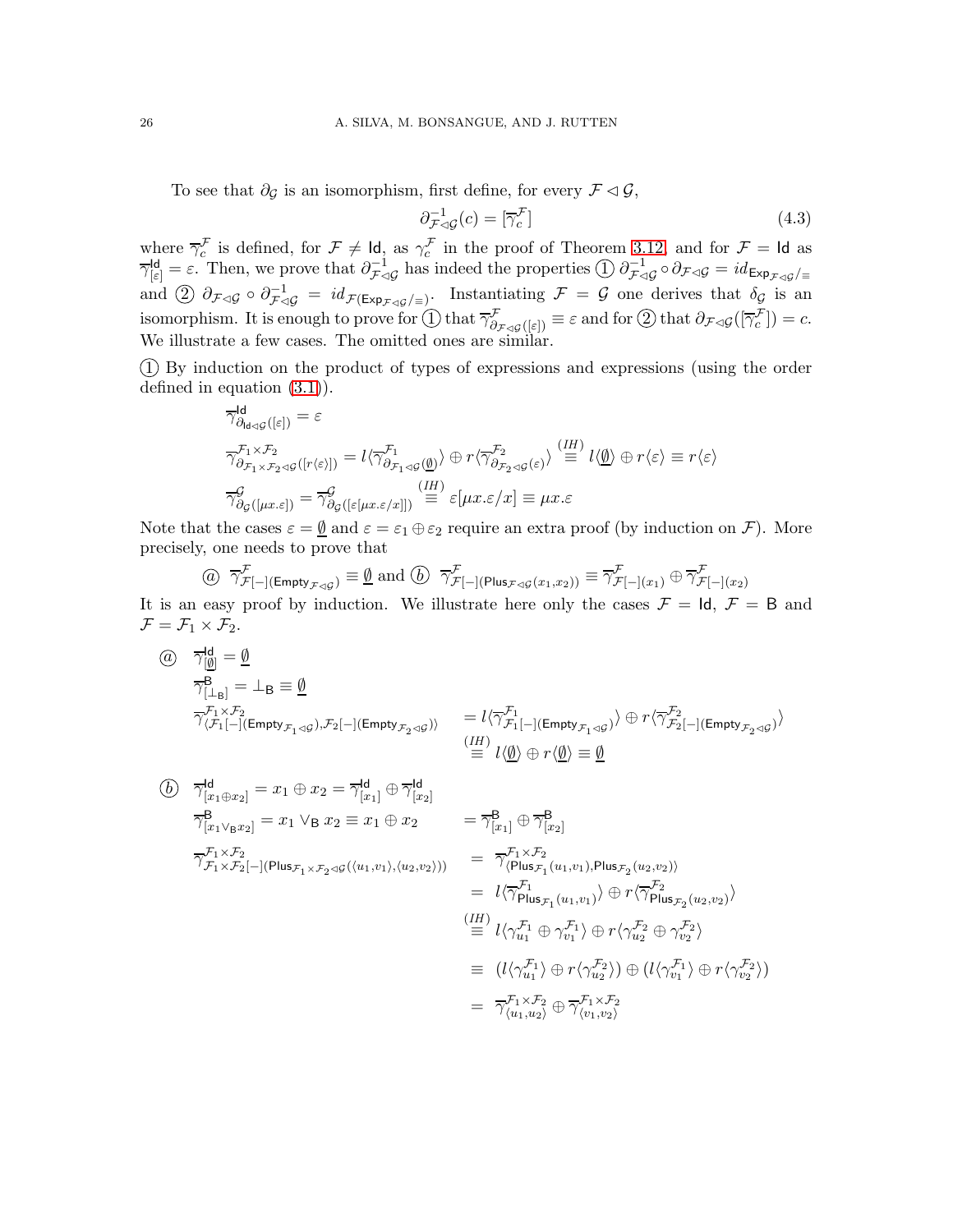$(2)$  By induction on the structure of  $\mathcal{F}$ .

$$
\partial_{\mathcal{F}_1 \oplus \mathcal{F}_2 \lhd \mathcal{G}}([\overline{\gamma}_c^{\mathcal{F}_1 \oplus \mathcal{F}_2}]) = \begin{cases}\n\partial_{\mathcal{F}_1 \oplus \mathcal{F}_2 \lhd \mathcal{G}}([l[\overline{\gamma}_c^{\mathcal{F}_1}]]) = \kappa_1(\partial_{\mathcal{F}_1 \lhd \mathcal{G}}([\overline{\gamma}_c^{\mathcal{F}_1}])) & c = \kappa_1(c') \\
\partial_{\mathcal{F}_1 \oplus \mathcal{F}_2 \lhd \mathcal{G}}([r[\overline{\gamma}_c^{\mathcal{F}_2}]]) = \kappa_2(\partial_{\mathcal{F}_2 \lhd \mathcal{G}}([\overline{\gamma}_c^{\mathcal{F}_2}])) & c = \kappa_2(c') \\
\partial_{\mathcal{F}_1 \oplus \mathcal{F}_2 \lhd \mathcal{G}}([l\omega]) = \bot & c = \bot \\
\partial_{\mathcal{F}_1 \oplus \mathcal{F}_2 \lhd \mathcal{G}}([l\omega]) = \bot & c = \top \\
\partial_{\mathcal{E}} \mathcal{F} \lhd \mathcal{G}([\overline{\gamma}_c^{\mathcal{E}}]) = c & c = \top \\
\partial_{\mathcal{E}} \mathcal{F} \lhd \mathcal{G}([\overline{\gamma}_c^{\mathcal{E}_1}]) = \emptyset & c = \emptyset \\
\partial_{\mathcal{E}} \mathcal{F} \lhd \mathcal{G}([\overline{\gamma}_c^{\mathcal{E}_1}]) = \{\partial_{\mathcal{F} \lhd \mathcal{G}}([\overline{\gamma}_c^{\mathcal{F}_1}]) \mid c \in C\} & \text{otherwise} \\
\vdots & c & \vdots \\
\partial_{\mathcal{E}} \mathcal{F} \lhd \mathcal{G}([\overline{\gamma}_c^{\mathcal{E}_1}]) = \{\partial_{\mathcal{F} \lhd \mathcal{G}}([\overline{\gamma}_c^{\mathcal{F}_1}]) \mid c \in C\} & \text{otherwise}\n\end{cases}
$$

Next, we prove the analogue of the following useful and intuitive equality on regular expressions. Given a deterministic automaton  $\langle o, t \rangle : S \to 2 \times S^A$  and a state  $s \in S$ , the associated regular expression  $r_s$  can be written as

<span id="page-26-2"></span>
$$
r_s = o(s) + \sum_{a \in A} a \cdot r_{t(s)(a)} \tag{4.4}
$$

using the axioms of Kleene algebra [\[13,](#page-37-3) Theorem 4.4].

<span id="page-26-3"></span>**Lemma 4.5.** Let  $(S, g)$  be a locally finite G-coalgebra, with  $G \neq \text{Id}$ , and let  $s \in S$ , with  $\langle s \rangle = \{s_1, \ldots, s_n\}$  *(where*  $s_1 = s$ *). Then:* 

<span id="page-26-1"></span>
$$
\langle\!\langle s_i \rangle\!\rangle \equiv \gamma^{\mathcal{G}}_{g(s_i)} \{ \langle\!\langle s_1 \rangle\!\rangle / x_1 \} \dots \{ \langle\!\langle s_n \rangle\!\rangle / x_n \} \tag{4.5}
$$

*Proof.* Let  $A_i^k$ , where i and k range from 1 to n, be the terms defined as in the proof of Theorem [3.12.](#page-10-0) Recall that  $\langle s_i \rangle = A_i^n$ . We calculate:

$$
\langle s_{i} \rangle
$$
\n=  $A_{i}^{n}$ \n  
\n=  $(\mu x_{i} \cdot \gamma_{g(s_{i})}^{G}) \{ A_{1}^{0}/x_{1} \} \dots \{ A_{n}^{n-1}/x_{n} \}$ \n  
\n=  $\mu x_{i} \cdot (\gamma_{g(s_{i})}^{G} \{ A_{1}^{0}/x_{1} \} \dots \{ A_{i-1}^{i-2}/x_{i-2} \} \{ A_{i+1}^{i}/x_{i+1} \} \dots \{ A_{n}^{n-1}/x_{n} \})$ \n  
\n=  $\gamma_{g(s_{i})}^{G} \{ A_{1}^{0}/x_{1} \} \dots \{ A_{i-1}^{i-2}/x_{i-2} \} \{ A_{i+1}^{i}/x_{i+1} \} \dots \{ A_{n}^{n-1}/x_{n} \} \{ A_{i}^{n}/x_{i} \}$  (fixed point axiom<sup>3</sup>)\n  
\n=  $\gamma_{g(s_{i})}^{G} \{ A_{1}^{0}/x_{1} \} \dots \{ A_{n}^{n-1}/x_{n} \}$  (by 3.2)\n  
\n=  $\gamma_{g(s_{i})}^{G} \{ A_{1}^{0} \{ A_{2}^{1}/x_{2} \} \dots \{ A_{n}^{n-1}/x_{n} \} \times \{ A_{n}^{n-1}/x_{n} \}$  (by 3.3)\n  
\n=  $\gamma_{g(s_{i})}^{G} \{ A_{1}^{n}/x_{1} \} \{ A_{2}^{1}/x_{2} \} \dots \{ A_{n}^{n-1}/x_{n} \}$  (def.  $A_{1}^{n}$ )

: (repeat last 2 steps for  $A_2^1, \ldots, A_{n-1}^{n-2}$ )

$$
= \gamma_{g(s_i)}^{\mathcal{G}} \{A_1^n/x_1\} \{A_2^n/x_2\} \dots \{A_n^n/x_n\} \qquad (A_{n-1}^n = A_n^n)
$$

 $\Box$ 

<span id="page-26-0"></span><sup>3</sup>Note that the fixed point axiom can be formulated using syntactic replacement rather than substitution  $-\gamma \{\mu x.\gamma/x\} \equiv \mu x.\gamma$  – since  $\mu x.\gamma$  is a closed term.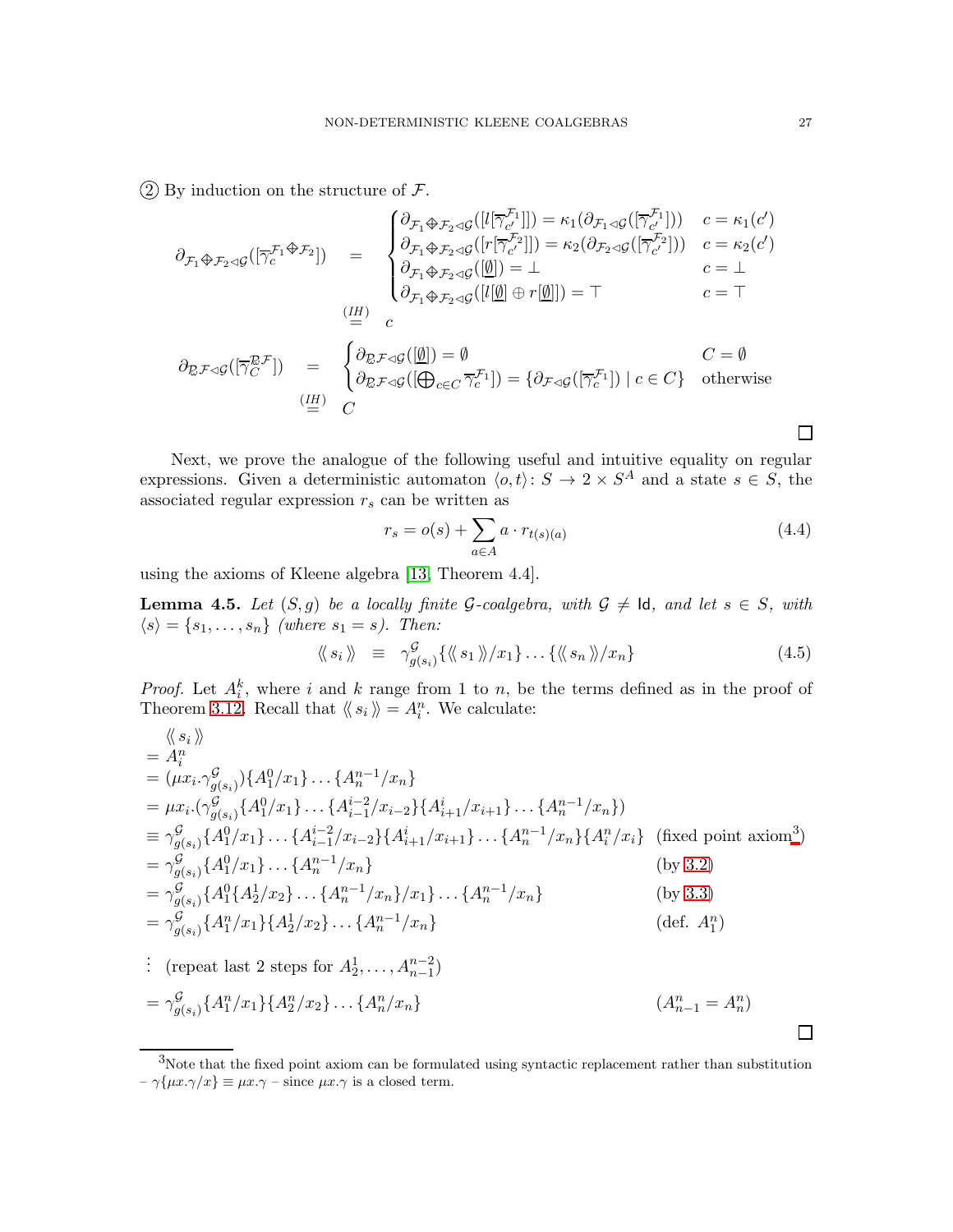Instantiating [\(4.5\)](#page-26-1) for  $\langle o, t \rangle : S \to 2 \times S^A$ , one can easily spot the similarity with equation [\(4.4\)](#page-26-2) above:

$$
\langle\!\langle s \rangle\!\rangle \equiv l \langle o(s) \rangle \oplus r \Big\langle \bigoplus_{a \in A} a \big( \langle\!\langle t(s)(a) \rangle\!\rangle \big) \Big\rangle
$$

Next, we prove that there exists a coalgebra homomorphism between any locally finite  $G$ - coalgebra  $(S, g)$  and  $(\text{Exp}_{\mathcal{G}}/_{\equiv}, \partial_{\mathcal{G}})$ .

<span id="page-27-2"></span>Lemma 4.6. *Let* (S, g) *be a locally finite* G*-coalgebra. There exists a coalgebra homomorphism*  $\lceil - \rceil$ :  $S \rightarrow \text{Exp}_G / \equiv$ .

*Proof.* We define  $\lceil - \rceil = \lceil - \rceil \circ \langle \rceil - \rangle$ , where  $\langle \rceil - \rangle$  is as in the proof of Theorem [3.12,](#page-10-0) associating to a state s of a locally finite coalgebra an expression  $\langle \langle s \rangle \rangle$  with s ~  $\langle \langle s \rangle \rangle$ . To prove that  $\lceil - \rceil$  is a homomorphism we need to verify that  $(\mathcal{G} \lceil - \rceil) \circ g = \partial_{\mathcal{G}} \circ \lceil - \rceil$ .

If  $\mathcal{G} = \mathsf{Id}$ , then  $(\mathcal{G} \mathsf{I} - \mathsf{I}) \circ g(s_i) = [\underline{\emptyset}] = \partial_{\mathcal{G}}(\mathsf{I} \mid s_i)$ . For  $\mathcal{G} \neq \mathsf{Id}$  we calculate, using Lemma [4.5:](#page-26-3)

$$
\partial_{\mathcal{G}}(\lceil s_i \rceil) = \partial_{\mathcal{G}}(\lceil \gamma^{\mathcal{G}}_{g(s_i)}[\langle \langle s_1 \rangle \rangle / x_1] \dots [\langle \langle s_n \rangle \rangle / x_n \rceil])
$$

and we then prove the more general equality, for  $\mathcal{F} \lhd \mathcal{G}$  and  $c \in \mathcal{F}\langle s \rangle$ :

<span id="page-27-1"></span>
$$
\partial_{\mathcal{F}\triangleleft\mathcal{G}}([\gamma_c^{\mathcal{F}}[\langle\!\langle s_1 \rangle\!\rangle/x_1] \dots [\langle\!\langle s_n \rangle\!\rangle/x_n]]) = \mathcal{F}[\,-\,](c) \tag{4.6}
$$

The intended equality then follows by taking  $\mathcal{F} = \mathcal{G}$  and  $c = g(s_i)$ . Let us prove the equation [\(4.6\)](#page-27-1) by induction on  $\mathcal{F}$ .

$$
\mathcal{F} = \text{Id} \ c = s_j \in \langle s \rangle
$$
\n
$$
\partial_{\text{Id} \triangleleft \mathcal{G}}([\gamma_{s_j}^{\text{Id}}(\langle s_1 \rangle \rangle / x_1] \dots [\langle \langle s_n \rangle \rangle / x_n]]) = [\langle \langle s_j \rangle \rangle] = [s_j]
$$
\n
$$
\mathcal{F} = \mathbf{B} \ c = b \in \mathbf{B}
$$
\n
$$
\partial_{\text{B} \triangleleft \mathcal{G}}([\gamma_b^{\text{B}}(\langle \langle s_1 \rangle \rangle / x_1] \dots [\langle \langle s_n \rangle \rangle / x_n]]) = [b] = \mathbf{B} \lceil - |(b)
$$
\n
$$
\mathcal{F} = \mathcal{F}_1 \times \mathcal{F}_2 \ c = \langle c_1, c_2 \rangle \in (\mathcal{F}_1 \times \mathcal{F}_2) \langle s \rangle
$$
\n
$$
\partial_{\mathcal{F}_1 \times \mathcal{F}_2 \triangleleft \mathcal{G}}([\gamma_{(c_1, c_2)}^{\mathcal{F}_1 \times \mathcal{F}_2}[\langle \langle s_1 \rangle \rangle / x_1] \dots [\langle \langle s_n \rangle \rangle / x_n]])
$$
\n
$$
= \partial_{\mathcal{F}_1 \times \mathcal{F}_2 \triangleleft \mathcal{G}}([\langle \gamma_{c_1}^{\mathcal{F}_1} \rangle \oplus r(\gamma_{c_2}^{\mathcal{F}_2})[\langle \langle s_1 \rangle \rangle / x_1] \dots [\langle \langle s_n \rangle \rangle / x_n]])
$$
\n
$$
= \langle \partial_{\mathcal{F}_1 \triangleleft \mathcal{G}}([\gamma_{c_1}^{\mathcal{F}_1}[\langle \langle s_1 \rangle \rangle / x_1] \dots [\langle \langle s_n \rangle \rangle / x_n]]), \partial_{\mathcal{F}_2 \triangleleft \mathcal{G}}([\gamma_{c_2}^{\mathcal{F}_2}[\langle \langle s_1 \rangle \rangle / x_1] \dots [\langle \langle s_n \rangle \rangle / x_n]])
$$
\n
$$
\stackrel{(IH)}{=} \langle \mathcal{F}_1 \lceil - |(c_1), \mathcal{F}_2 \lceil - |(c_2) \rangle
$$
\n
$$
= (\mathcal{F}_1 \times \mathcal{F}_2 \lceil - |)(c)
$$
\n
$$
\mathcal{F} = \
$$

We can now prove that the coalgebras ( $Exp_G/\equiv, \partial_G$ ) and  $(I, \overline{\omega}_G)$  are both final in the category of locally finite  $G$ -coalgebras.

<span id="page-27-0"></span>**Lemma 4.7.** *The coalgebra*  $(I, \overline{\omega}_G)$  *is final in the category Coalg* $(\mathcal{G})_{\text{LF}}$ *.*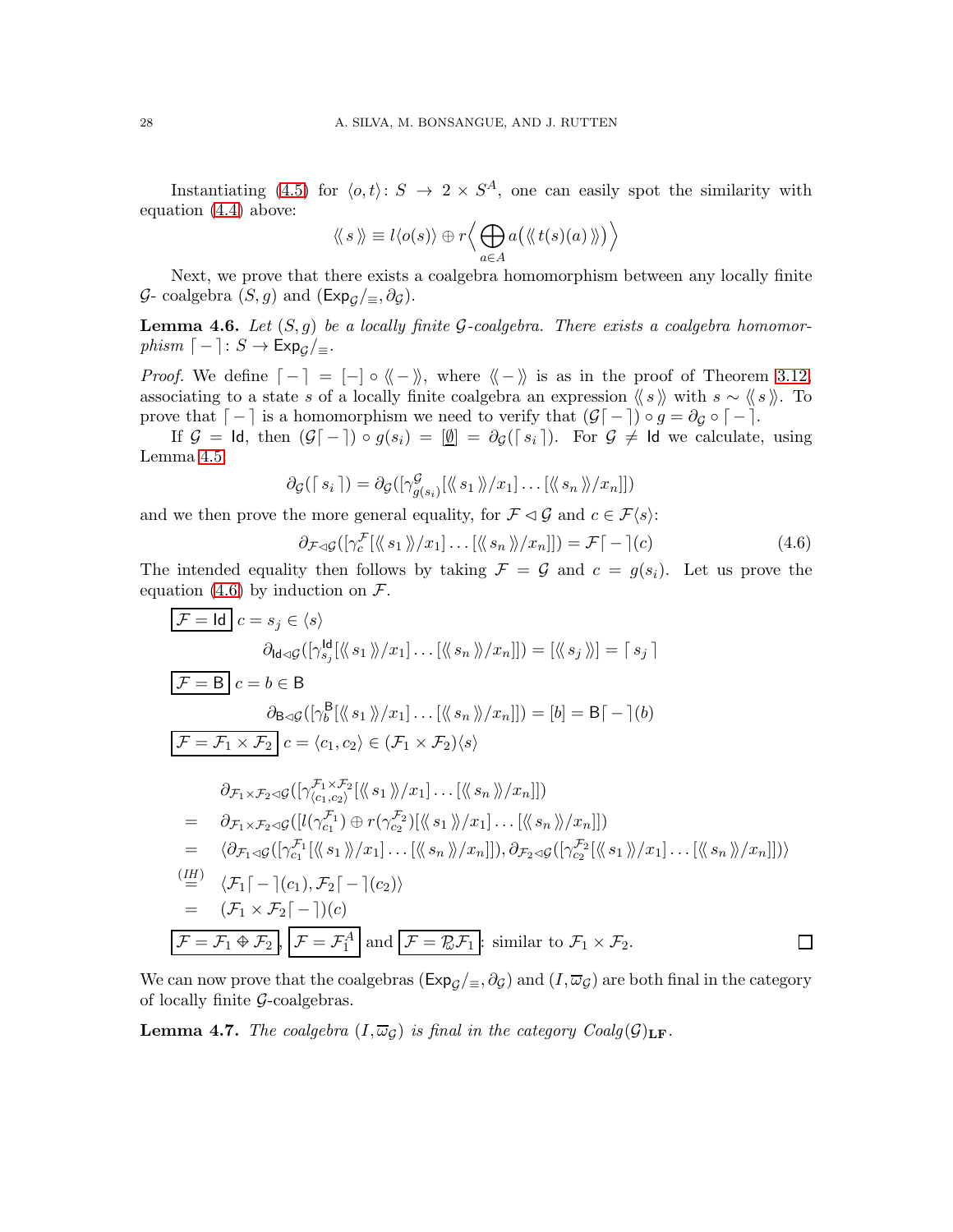*Proof.* We want to show that for any locally finite G-coalgebra (S, g), there exists a *unique* homomorphism  $(S, g) \to (I, \overline{\omega}_G)$ . The existence is guaranteed by Lemma [4.6,](#page-27-2) where the homomorphism  $\lceil - \rceil: S \to \mathsf{Exp}_G / \equiv$  is defined. Post-composing this homomorphism with e (defined above) we get a coalgebra homomorphism  $e \circ [-]: S \to I$ . If there is another homomorphism  $f: S \to I$ , then by post-composition with the inclusion  $m: I \hookrightarrow \Omega$  we get two homomorphisms  $(m \circ f \text{ and } m \circ e \circ [ - ])$  into the final  $G$ -coalgebra. Thus, f and  $e \circ [ - ]$  must be equal. must be equal.

# <span id="page-28-0"></span>**Lemma 4.8.** *The coalgebra* ( $Exp_{\mathcal{G}}/\equiv$ ,  $\partial_{\mathcal{G}}$ ) *is final in the category Coalg*( $\mathcal{G})_{LF}$ .

*Proof.* We want to show that for any locally finite G-coalgebra (S, g), there exists a *unique* homomorphism  $(S, g) \to (\text{Exp}_{\mathcal{G}}/_{\equiv}, \partial_{\mathcal{G}})$ . We only need to prove uniqueness, since the exis-tence is guaranteed by Lemma [4.6,](#page-27-2) where  $\lceil - \rceil: S \to \text{Exp}_c \rceil$  is defined.

Suppose we have another homomorphism  $f: S \to \text{Exp}_q/\text{E}$ . Then, we shall prove that  $f = \lceil - \rceil$ . Let, for any  $s \in S$ ,  $f_s$  denote any representative of  $f(s)$  (that is,  $f(s) = [f_s]$ ). First, observe that because f is a homomorphism the following holds for every  $s \in S$ :

<span id="page-28-1"></span>
$$
f(s) = (\partial_{\mathcal{G}}^{-1} \circ \mathcal{G}(f) \circ g)(s) \Leftrightarrow f_s \equiv \gamma^{\mathcal{G}}_{g(s)}[f_{s_1}/x_1] \dots [f_{s_n}/x_n]
$$
(4.7)

where  $\langle s \rangle = \{s_1, \ldots, s_n\}$ , with  $s_1 = s$  (recall that  $\partial_{\mathcal{G}}^{-1}$  was defined in [\(4.3\)](#page-25-0) and note that  $\overline{\gamma}^{\mathcal{G}}_{(\mathcal{G}(f)\circ g)(s)}=\gamma^{\mathcal{G}}_{g(s)}$  $g_{(s)}^{g}[f_{s_i}/x_i]).$ 

Next, we prove that  $f_{s_i} \equiv \langle \langle s_i \rangle \rangle$  (which is equivalent to  $f(s_i) = [s_i]$ ), for all  $i =$  $1, \ldots n$ . For simplicity we will here prove the case  $n = 3$ . The general case is identical but notationally heavier. First, we prove that  $f_{s_1} \equiv A_1[f_{s_2}/x_2][f_{s_3}/x_3]$ .

$$
f_{s_1} \equiv \gamma^{\mathcal{G}}_{g(s_1)}[f_{s_1}/x_1][f_{s_2}/x_2][f_{s_3}/x_3] \text{ (by (4.7))}
$$
  
\n
$$
\Leftrightarrow f_{s_1} \equiv \gamma^{\mathcal{G}}_{g(s_1)}[f_{s_2}/x_2][f_{s_3}/x_3][f_{s_1}/x_1] \text{ (all } f(s_i) \text{ are closed})
$$
  
\n
$$
\Rightarrow f_{s_1} \equiv \mu x_1 \cdot \gamma^{\mathcal{G}}_{g(s_1)}[f_{s_2}/x_2][f_{s_3}/x_3] \text{ (by uniqueness of fixed points)}
$$
  
\n
$$
\Leftrightarrow f_{s_1} \equiv A_1[f_{s_2}/x_2][f_{s_3}/x_3] \text{ (def. of } A_1)
$$

Now, using what we have computed for  $f_{s_1}$  we prove that  $f_{s_2} \equiv A_2^1[f_{s_3}/x_3]$ .

$$
f_{s_2} \equiv \gamma^{\mathcal{G}}_{g(s_2)}[f_{s_1}/x_1][f_{s_2}/x_2][f_{s_3}/x_3] \text{ (by (4.7))}
$$
  
\n
$$
\Leftrightarrow f_{s_2} \equiv \gamma^{\mathcal{G}}_{g(s_2)}[A_1/x_1][f_{s_2}/x_2][f_{s_3}/x_3] \text{ (expressions for } f_{s_1} \text{ and (3.3))}
$$
  
\n
$$
\Leftrightarrow f_{s_2} \equiv \gamma^{\mathcal{G}}_{g(s_2)}[A_1/x_1][f_{s_3}/x_3][f_{s_2}/x_2] \text{ (all } f(s_i) \text{ are closed)}
$$
  
\n
$$
\Rightarrow f_{s_2} \equiv \mu x_2 \cdot \gamma^{\mathcal{G}}_{g(s_2)}[A_1/x_1][f_{s_3}/x_3] \text{ (by uniqueness of fixed points)}
$$
  
\n
$$
\Leftrightarrow f_{s_2} \equiv A_2^1[f_{s_3}/x_3] \text{ (def. of } A_2^1)
$$

At this point we substitute  $f_{s_2}$  in the expression for  $f_{s_1}$  by  $A_2^1[f_{s_3}/x_3]$  which yields:

$$
f_{s_1} \equiv A_1[A_2^1[f_{s_3}/x_3]/x_2][f_{s_3}/x_3] \equiv A_1[A_2^1/x_2][f_{s_3}/x_3]
$$

Finally, we prove that  $f_{s_3} \equiv A_3^2$ :

$$
f_{s_3} \equiv \gamma^{\mathcal{G}}_{g(s_3)}[f_{s_1}/x_1][f_{s_2}/x_2][f_{s_3}/x_3] \text{ (by (4.7))}
$$
  
\n
$$
\Leftrightarrow f_{s_3} \equiv \gamma^{\mathcal{G}}_{g(s_3)}[A_1/x_1][A_2^1/x_2][f_{s_3}/x_3] \text{ (expr. for } f(s_i) \text{ and (3.3))}
$$
  
\n
$$
\Rightarrow f_{s_3} \equiv \mu x_3 \cdot \gamma^{\mathcal{G}}_{g(s_3)}[A_1/x_1][A_2^1/x_2] \text{ (by uniqueness of fixed points)}
$$
  
\n
$$
\Leftrightarrow f_{s_3} \equiv A_3^2 \text{ (def. of } A_3^2)
$$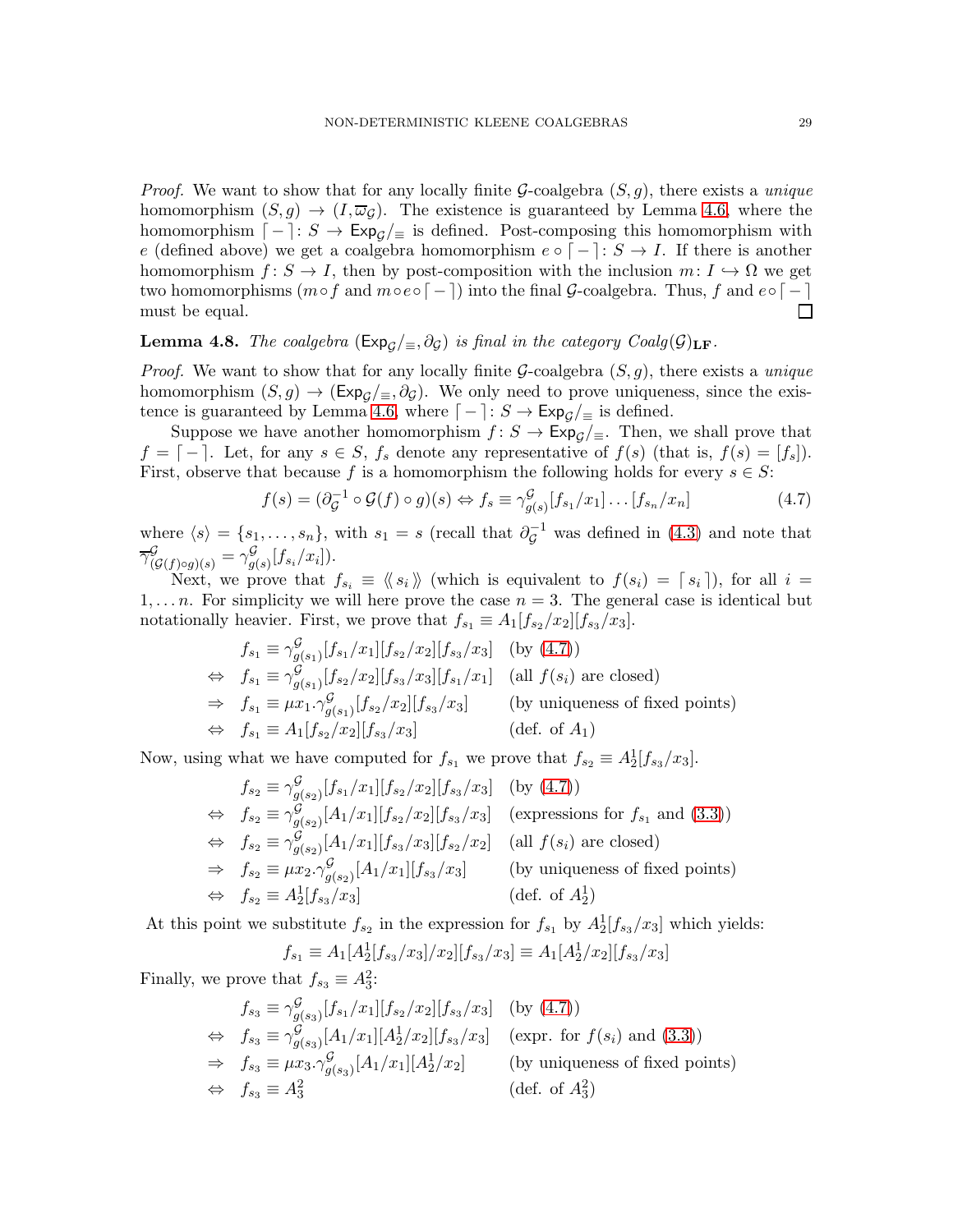Thus, we have  $f_{s_1} \equiv A_1[A_2^1/x_2][A_3^2/x_3]$ ,  $f_{s_2} \equiv A_2^1[A_3^2/x_3]$  and  $f_{s_3} \equiv A_3^2$ . Note that  $A_2^1[A_3^2/x_3] \equiv A_2^1\{A_3^2/x_3\}$  since  $x_2$  is not free in  $A_3^2$ . Similarly, since  $x_1$  is not free in  $A_2^1$  and  $A_3^2$ , we have that  $A_1[A_2^1/x_2][A_3^2/x_3] \equiv A_1\{A_2^1/x_2\}\{A_3^2/x_3\}$ . Thus  $f(s_i) = \lceil s_i \rceil$ , fo  $i = 1, 2, 3.$ 

As a consequence of Lemma [4.8,](#page-28-0) we have that if  $G_1$  and  $G_2$  are isomorphic functors then  $\exp_{\mathcal{G}_1}/\equiv$  and  $\exp_{\mathcal{G}_2}/\equiv$  are also isomorphic (for instance, this would be true for  $\mathcal{G}_1(X)$ )  $B \times (X \times A)$  and  $\mathcal{G}_2(X) = A \times (B \times X)$ .

We remark that Lemma [4.7](#page-27-0) could have been proved as a consequence of Lemma [4.8,](#page-28-0) by observing that  $(I, \overline{\omega}_G)$  is, by construction, a quotient of  $(\text{Exp}_G/\equiv, \partial_G)$ .

At this point, because final objects are unique up-to isomorphism, we know that e:  $Exp_G/\equiv \rightarrow I$  is an isomorphism and hence we can conclude that the map  $beh_{Exp_G/\equiv}$ is injective, since it factorizes into an isomorphism followed by a mono. This fact is the last thing we need to prove completeness.

**Theorem 4.9** (Completeness). Let G be a non-deterministic functor. For all  $\varepsilon_1, \varepsilon_2 \in \text{Exp}_\mathcal{G}$ ,

$$
\varepsilon_1 \sim \varepsilon_2 \Rightarrow \varepsilon_1 \equiv \varepsilon_2
$$

*Proof.* Let G be a non-deterministic functor, let  $\varepsilon_1$ ,  $\varepsilon_2 \in \text{Exp}_G$  and suppose that  $\varepsilon_1 \sim \varepsilon_2$ . Because only bisimilar elements are identified in the final coalgebra we know that it must be the case that  $\mathbf{beh}_{\mathsf{Exp}_{\mathcal{G}}}( \varepsilon_1) = \mathbf{beh}_{\mathsf{Exp}_{\mathcal{G}}}( \varepsilon_2)$  and thus, since the equivalence class map  $[-]$ is a homomorphism,  $\mathbf{beh}_{\mathsf{Exp}_{\mathcal{G}}/\equiv}([\varepsilon_1]) = \mathbf{beh}_{\mathsf{Exp}_{\mathcal{G}}/\equiv}([\varepsilon_2])$ . Because  $\mathbf{beh}_{\mathsf{Exp}_{\mathcal{G}}/\equiv}$  is injective we have that  $[\varepsilon_1] = [\varepsilon_2]$ . Hence,  $\varepsilon_1 \equiv \varepsilon_2$ .  $\Box$ 

## 5. Two more examples

<span id="page-29-0"></span>In this section we apply our framework to two other examples: labelled transition systems (with explicit termination) and automata on guarded strings. These two automata models are directly connected to, respectively, basic process algebra and Kleene algebra with tests. To improve readability we will present the corresponding languages using a more user-friendly syntax than the canonically derived one.

Labelled transition systems. Labelled transition systems (with explicit termination) are coalgebras for the functor  $1 + (\mathbb{Z} \mathsf{Id})^A$ . As we will show below, instantiating our framework for this functor produces a language that is equivalent to the closed and guarded expressions generated by the following grammar, where  $a \in A$  and  $x \in X$  (X is a set of fixed point variables):

$$
P ::= \mathbf{0} | P + P | a.P | \delta | \sqrt{ | \mu x.P | x}
$$

together with the equations (omitting the congruence and  $\alpha$ -equivalence rules)

$$
P_1 + P_2 \equiv P_2 + P_1 \qquad P_1 + (P_2 + P_3) \equiv (P_1 + P_2) + P_3
$$
  
\n
$$
P + P \equiv P \qquad P + \mathbf{0} \equiv P
$$
  
\n
$$
P + \delta \equiv P (\star) \qquad \sqrt{+ \delta} \equiv \sqrt{+ P (\star)}
$$
  
\n
$$
P[\mu x. P/x] \equiv \mu x. P \qquad P[Q/x] \equiv Q \Rightarrow (\mu x. P) \equiv Q
$$
  
\n
$$
(*) \text{ if } P \not\equiv \mathbf{0} \text{ and } P \not\equiv \sqrt{+ P (\star)}
$$

Note that, as expected, there is no law that allows us to prove  $a.(P+Q) \equiv a.P + a.Q$ . Moreover, observe that this syntax and axiomatization is very similar to the one presented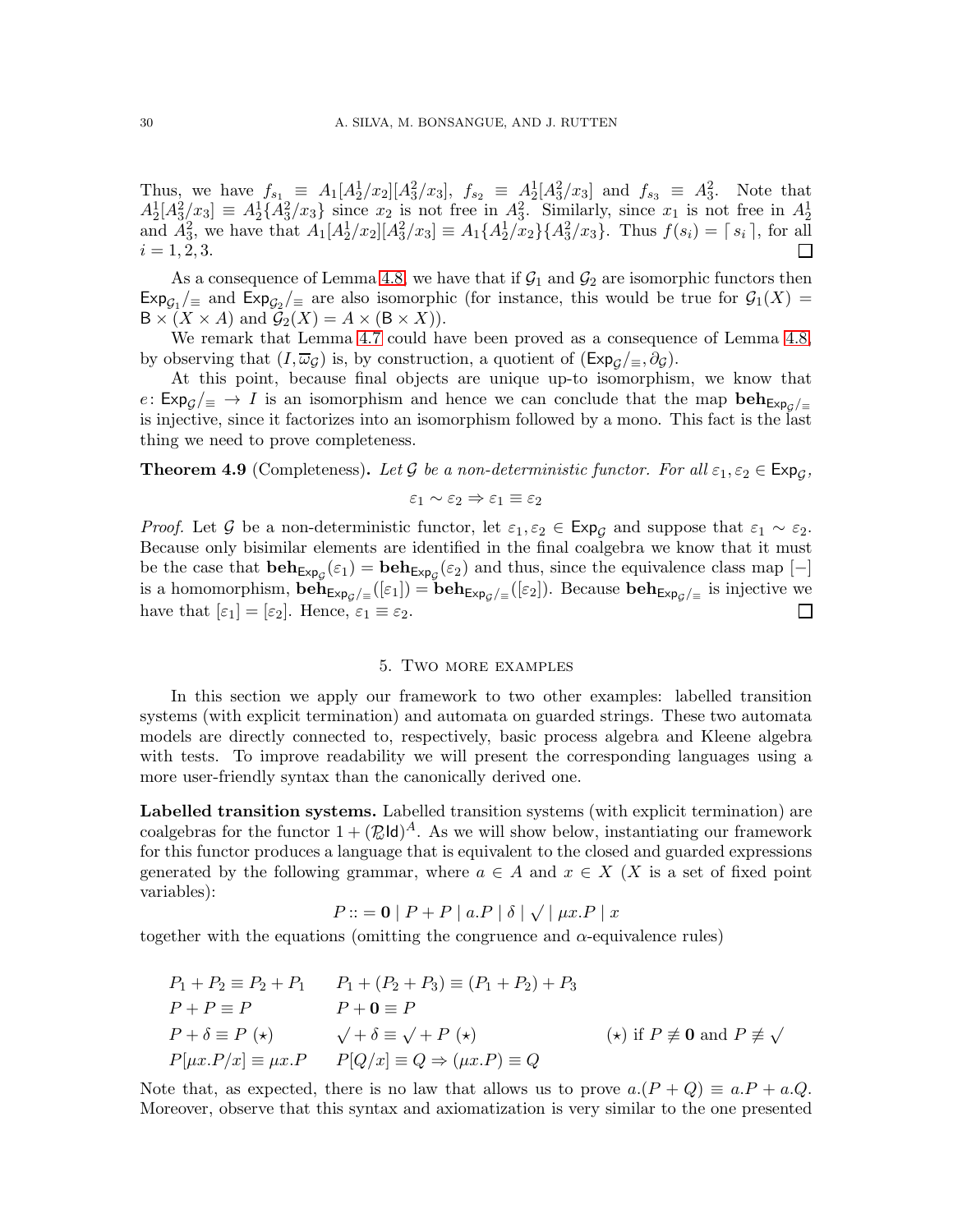in [\[1\]](#page-37-4). In the syntax above,  $\delta$  represents deadlock,  $\sqrt{\ }$  successful termination and **0** the totally undefined process.

We will next show how the beautified syntax above was derived from the canonically derived syntax for the expressions  $\varepsilon \in \text{Exp}_{1+(E\text{Id})^A}$ , which is given by the set of closed and guarded expressions defined by the following BNF:

$$
\varepsilon ::= \underline{\emptyset} \mid \varepsilon \oplus \varepsilon \mid x \mid \mu x. \varepsilon \mid l[\varepsilon_1] \mid r[\varepsilon_2]
$$
  

$$
\varepsilon_1 ::= \underline{\emptyset} \mid \varepsilon_1 \oplus \varepsilon_1 \mid *
$$
  

$$
\varepsilon_1 ::= \underline{\emptyset} \mid \varepsilon_2 \oplus \varepsilon_2 \mid a(\varepsilon')
$$
  

$$
\varepsilon' ::= \underline{\emptyset} \mid \varepsilon' \oplus \varepsilon' \mid \{\varepsilon\}
$$

We define two maps between this grammar and the grammar presented above. Let us start to show how to translate P's into  $\varepsilon$ 's, by defining a map  $(-)^\dagger$  by induction on the structure of  $P$ :  $(2)$ 

$$
(0)† = 0
$$
  
\n
$$
(P1 + P2)† = (P1)† \oplus (P2)† (a.P)† = r[a({P†})]
$$
  
\n
$$
( \mu x.P)† = \mu x.P†
$$
  
\n
$$
(x)† = x
$$
  
\n
$$
(a)† = r[a]{P†}]
$$

And now the converse translation:

$$
\begin{array}{lllllll} (\underline{\emptyset})^{\ddagger} & = & \mathbf{0} & (l[*])^{\ddagger} & = & \sqrt{ } \\ (\varepsilon_{1} \oplus \varepsilon_{2})^{\ddagger} & = & (\varepsilon_{1})^{\ddagger} + (\varepsilon_{2})^{\ddagger} & (r[\underline{\emptyset}])^{\ddagger} & = & \delta \\ (\mu x. \varepsilon)^{\ddagger} & = & \mu x. \varepsilon^{\ddagger} & (r[\varepsilon_{2} \oplus \varepsilon_{2}'])^{\ddagger} & = & (r[\varepsilon_{2}])^{\ddagger} + (r[\varepsilon_{2}'])^{\ddagger} \\ x^{\ddagger} & = & x & (r[a(\underline{\emptyset})])^{\ddagger} & = & \delta \\ (l[\underline{\emptyset}])^{\ddagger} & = & \sqrt{ } & (r[a(\varepsilon_{1}' \oplus \varepsilon_{2}')] )^{\ddagger} & = & (r[a(\varepsilon_{1}')] )^{\ddagger} + (r[a(\varepsilon_{2})])^{\ddagger} \\ (l[\varepsilon_{1} \oplus \varepsilon_{1}'])^{\ddagger} & = & (l[\varepsilon_{1}])^{\ddagger} + (l[\varepsilon_{1}'])^{\ddagger} & (r[a(\{\varepsilon\}')] )^{\ddagger} & = & a. \varepsilon^{\ddagger} \end{array}
$$

One can prove that if  $P_1 \equiv P_2$  (using the equations above) then  $(P_1)^{\dagger} \equiv (P_2)^{\dagger}$  (using the automatically derived equations for the functor) and also that  $\varepsilon_1 \equiv \varepsilon_2$  implies  $(\varepsilon_1)^\dagger \equiv (\varepsilon_2)^\dagger$ .

Automata on guarded strings. It has recently been shown [\[23\]](#page-38-7) that automata on guarded strings (acceptors of the join irreducible elements of the free Kleene algebra with tests on generators  $\Sigma$ , T) are coalgebras for the functor  $B \times \mathsf{Id}^{At \times \Sigma}$ , where At is the set of atoms, *i.e.* minimal nonzero elements of the free Boolean algebra B generated by T and  $\Sigma$  is a set of actions. Applying our framework to this functor yields a language that is equivalent to the closed and guarded expressions generated by the following grammar, where  $b \in B$  and  $a \in \Sigma$ :

$$
P ::= \mathbf{0} | \langle b \rangle | P + P | b \rightarrow a.P | \mu x.P | x
$$

accompanied by the equations (omitting the congruence and  $\alpha$ -equivalence rules)

$$
P_1 + P_2 \equiv P_2 + P_1
$$
  
\n
$$
P_1 + (P_2 + P_3) \equiv (P_1 + P_2) + P_3
$$
  
\n
$$
P_1 + (P_2 + P_3) \equiv (P_1 + P_2) + P_3
$$
  
\n
$$
P_1 + (P_2 + P_3) \equiv (P_1 + P_2) + P_3
$$
  
\n
$$
P_1 + (P_2 + P_3) \equiv (P_1 + P_2) + P_3
$$
  
\n
$$
P_1 + (P_2 + P_3) \equiv (P_1 + P_2) + P_3
$$
  
\n
$$
P_1 + (P_2 + P_3) \equiv (P_1 + P_2) + P_3
$$
  
\n
$$
P_2 + P_3 \equiv P_1
$$
  
\n
$$
P_3 = P_2
$$
  
\n
$$
P_4 = P_3
$$
  
\n
$$
P_5 = P_4
$$
  
\n
$$
P_6 = P_5
$$
  
\n
$$
P_7 = P_5
$$
  
\n
$$
P_8 = P_5
$$
  
\n
$$
P_9 = P_6
$$
  
\n
$$
P_1 + (P_2 + P_3) \equiv (P_1 + P_2) + P_3
$$
  
\n
$$
P_2 = P_3
$$
  
\n
$$
P_3 = P_4
$$
  
\n
$$
P_4 = P_5
$$
  
\n
$$
P_5 = P_6
$$
  
\n
$$
P_6 = P_7
$$
  
\n
$$
P_7 = P_7
$$
  
\n
$$
P_8 = P_5
$$
  
\n
$$
P_9 = P_6
$$
  
\n
$$
P_1 = P_2
$$
  
\n
$$
P_2 = P_3
$$
  
\n
$$
P_3 = P_4
$$
  
\n
$$
P_5 = P_5
$$
  
\n
$$
P_6 = P_6
$$
  
\n
$$
P_7 = P_7
$$
  
\n
$$
P_8 = P_7
$$
  
\n
$$
P_9 = P_8
$$

We will not present a full comparison of this syntax to the one of Kleene algebra with tests [\[23\]](#page-38-7) (and propositional Hoare triples). The differences between our syntax and that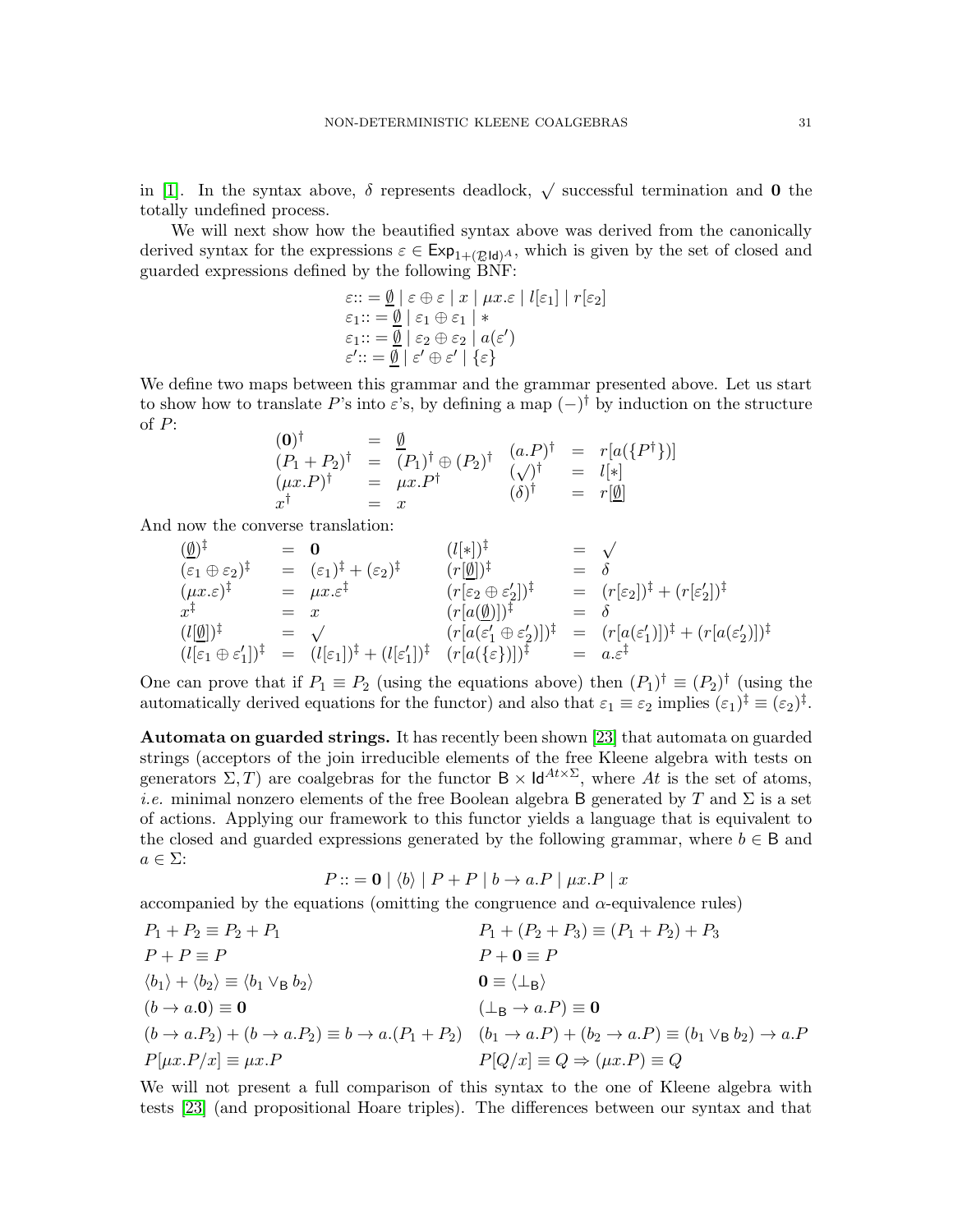of KAT are similar to the ones between regular expressions and the language  $Exp_{\mathcal{D}}$  for the functor representing deterministic automata (see Definition [3.5\)](#page-6-0). Similarly to the LTS example one can define maps between the beautified syntax and the automatically generated one and prove its correctness.

#### 6. Polynomial and finitary coalgebras

<span id="page-31-0"></span>The functors we considered above allowed us to modularly derive languages and axiomatizations for a large class of coalgebras. If we consider the subset of *NDF* without the  $\mathcal{D}_{\alpha}$  functor, the class of coalgebras for these functors almost coincides with polynomial coalgebras (that is, coalgebras for a polynomial functor). The only difference comes from the use of join-semilattices for constant functors and  $\oplus$  instead of the ordinary coproduct, which played an important role in order for us to be able to have underspecification and overspecification. We will next show how to derive expressions and axiomatizations directly for polynomial coalgebras, where no underspecification or overspecification is allowed.

Before we show the formal definition, let us provide some intuition. The main changes<sup>[4](#page-31-1)</sup>, compared to the previous sections, would be not to have  $\emptyset$  and  $\oplus$  and consider an expression  $\langle -,-\rangle$  for the product instead of the two expressions  $l\langle -\rangle$  and  $r\langle -\rangle$  which we considered and an expression  $\langle a_1(-), a_2(-), \ldots, a_n(-) \rangle$  for the exponential (with  $A = \{a_1, \ldots a_n\}$ ). As an example, take the functor  $\mathcal{D}(X) = 2 \times X^A$  of deterministic automata. The expressions corresponding to this functor would then be the set of closed and guarded expressions given by the following BNF:

$$
\varepsilon ::= x \mid \mu x. \varepsilon \mid \langle 0, \langle a_1(\varepsilon), a_2(\varepsilon), \dots, a_n(\varepsilon) \rangle \rangle \mid \langle 1, \langle a_1(\varepsilon), a_2(\varepsilon), \dots, a_n(\varepsilon) \rangle \rangle
$$

This syntax can be perceived as an explicit and complete description of the automaton. This means that underspecification is nonexistent and the compactness of regular expressions is lost. As an example of the verbosity present in this new language, take  $A = \{a, b, c\}$  and consider the language that accepts words with only a's and has at last one a (described by  $aa^*$  in Kleene's regular expressions). In the language  $Exp_{\mathcal{D}}$  it would be written as  $\mu x.a(l_1)\oplus x$ . Using the approach described above it would be encoded as the expression

$$
\mu x. \langle 0, \langle a(\langle 1, \langle a(x), b(empty), c(empty) \rangle \rangle), b(empty), c(empty) \rangle \rangle
$$

where  $empty = \mu y. \langle 0, \langle a(y), b(y), c(y) \rangle$  is the expression denoting the empty language. The approach we presented before, by allowing underspecification, provides a more user-friendly syntax and stays close to the know syntaxes for deterministic automata and LTSs.

In what follows we will formally present a language for polynomial coalgebras. We start by introducing the definition of polynomial functor, which we take from [\[2\]](#page-37-5).

Definition 6.1 (Polynomial Functor). Sums of the Cartesian power functors are called polynomial functors:

$$
\mathbf{P}_{\Sigma}(X) = \coprod_{\sigma \in \Sigma} X^{ar(\sigma)}
$$

Here,  $\coprod$  stands for ordinary coproduct and the indexing set  $\Sigma$  is a signature, that is a possibly infinite collection of symbols  $\sigma$ , each of which is equipped with a finite cardinal  $ar(\sigma)$ , called the arity of  $\sigma$ .

<span id="page-31-1"></span><sup>&</sup>lt;sup>4</sup>This syntax was suggested to us by B. Klin, during CONCUR'09.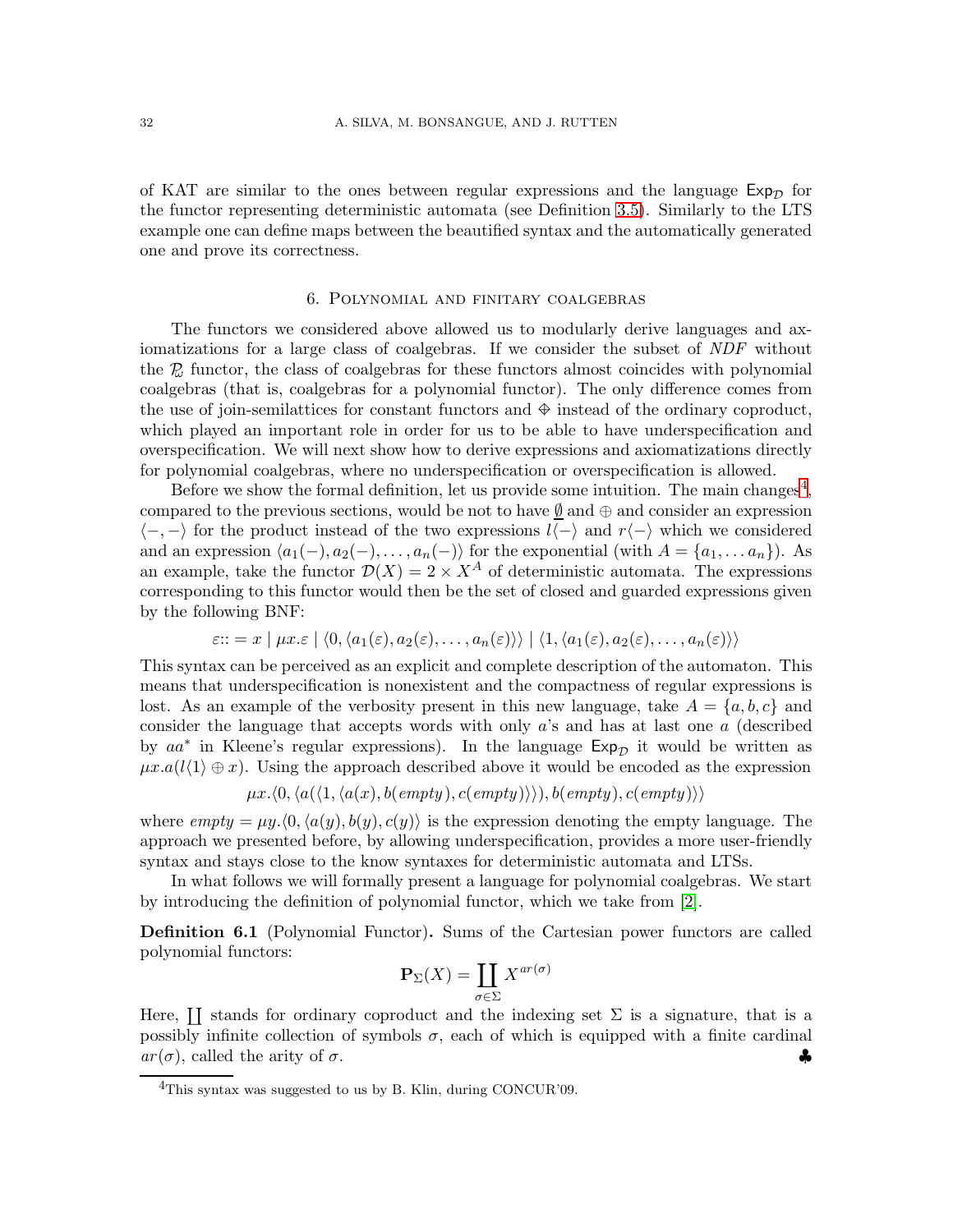**Definition 6.2** (Expressions and axioms for polynomial functors). Let  $P_{\Sigma}$  be a polynomial functor. The set  $\mathsf{Exp}_{\mathbf{P}_{\Sigma}}$  of expressions for  $\mathbf{P}_{\Sigma}$  is given by the closed and guarded expressions generated by the following BNF, where  $\sigma \in \Sigma$  and  $x \in V$ , for V a set of fixed point variables:

$$
\varepsilon_i :: = x \mid \mu x. \varepsilon \mid \sigma(\varepsilon_1, \ldots, \varepsilon_{ar(\sigma)})
$$

accompanied by the equations:

| $\gamma[\mu x.\gamma/x] \equiv \mu x.\gamma$                                                                                                      | (FP)                      |
|---------------------------------------------------------------------------------------------------------------------------------------------------|---------------------------|
| $\gamma[\varepsilon/x] \equiv \varepsilon \Rightarrow \mu x. \gamma \equiv \varepsilon$                                                           | (Unique)                  |
| $\varepsilon_1 \equiv \varepsilon_2 \Rightarrow \varepsilon[\varepsilon_1/x] \equiv \varepsilon[\varepsilon_2/x]$ , if x is free in $\varepsilon$ | (Conq)                    |
| $\mu x.\gamma \equiv \mu y.\gamma[y/x], \quad \text{if } y \text{ is not free in } \gamma$                                                        | $(\alpha - \text{equiv})$ |

Providing the set  $\mathsf{Exp}_{\mathbf{P}_{\Sigma}}$  with a coalgebraic structure is achieved using induction on the number of unguarded occurrences of nested fixed points:

$$
\delta: \mathsf{Exp}_{\mathbf{P}_{\Sigma}} \to \coprod_{\sigma \in \Sigma} (\mathsf{Exp}_{\mathbf{P}_{\Sigma}})^{ar(\sigma)}
$$

$$
\delta(\mu x.\varepsilon) = \delta(\varepsilon[\mu x.\varepsilon/x])
$$

$$
\delta(\sigma(\varepsilon_1, \dots, \varepsilon_{ar(\sigma)})) = \kappa_{\sigma}(\langle \varepsilon_1, \dots, \varepsilon_{ar(\sigma)} \rangle)
$$

We are now ready to state and prove Kleene's theorem.

**Theorem 6.3** (Kleene's theorem for polynomial functors). Let  $\mathbf{P}_{\Sigma}$  be a polynomial functor.

- (1) *For every locally finite coalgebra*  $(S, g: S \to \mathbf{P}_{\Sigma}(S))$  *and for every*  $s \in S$  *there exists an*  $\mathsf{expression} \varepsilon \in \mathsf{Exp}_{\mathbf{P}_{\Sigma}} \text{ such that } \varepsilon \sim s.$
- (2) *For every expression*  $\varepsilon \in \text{Exp}_{\mathbf{P}_{\Sigma}}$  *there is a finite coalgebra*  $(S, g: S \to \mathbf{P}_{\Sigma}(S))$  *with*  $s \in S$ *such that*  $s \sim \varepsilon$ *.*

*Proof.* Point 1. amounts to solve a system of equations. Let  $\langle s \rangle = \{s_1, \ldots, s_n\}$ . We associate with each  $s_i \in \langle s \rangle$  an expression  $\langle \langle s_i \rangle \rangle = A_i^n$ , where  $A_i^n$  is defined inductively as in the proof of [3.12,](#page-10-0) with  $A_i^{k+1} = A_i^k \{ A_{k+1}^k / x_{k+1} \}$  and  $A_i^0 = A_i$  given by

$$
A_i = \mu x_{s_i}.\sigma(x_{s'_1}, \dots, x_{s'_{a\tau(\sigma)}}), \quad g(s_i) = \kappa_\sigma(s'_1, \dots, s'_{a\tau(\sigma)})
$$

It remains to prove that  $s_i \sim \langle \langle s_i \rangle \rangle$ , for all  $s_i \in \langle s \rangle$ . We observe that

$$
R = \{ \langle s_i, \langle \! \langle s_i \rangle \! \rangle \mid s_i \in \langle s \rangle \}
$$

is a bisimulation, since, for  $g(s_i) = \kappa_{\sigma}(s'_1, \ldots, s'_{ar(\sigma)})$ , we have

$$
\delta(\langle s_i \rangle)
$$
\n
$$
= \delta((\mu x_i. \sigma(x_{s'_1}, \ldots, x_{s'_{ar(\sigma)}})) \{A_1^0/x_1\} \ldots \{A_n^{n-1}/x_n\})
$$
\n
$$
= \delta(\mu x_i. \sigma(x_{s'_1}, \ldots, x_{s'_{ar(\sigma)}}) \{A_1^0/x_1\} \ldots \{A_{i-1}^{i-2}/x_{i-1}\} \{A_{i+1}^i/x_{i+1}\} \ldots \{A_n^{n-1}/x_n\})
$$
\n
$$
= \delta(\sigma(x_{s'_1}, \ldots, x_{s'_{ar(\sigma)}}) \{A_1^0/x_1\} \ldots \{A_{i-1}^{i-2}/x_{i-1}\} \{A_{i+1}^i/x_{i+1}\} \ldots \{A_n^{n-1}/x_n\} [A_i^n/x_i])
$$
\n
$$
= \delta(\sigma(x_{s'_1}, \ldots, x_{s'_{ar(\sigma)}}) \{A_1^0/x_1\} \ldots \{A_{i-1}^{i-2}/x_{i-1}\} \{A_{i+1}^i/x_{i+1}\} \ldots \{A_n^{n-1}/x_n\} \{A_i^n/x_i\})
$$
\n
$$
= \delta(\sigma(x_{s'_1}, \ldots, x_{s'_{ar(\sigma)}}) \{A_1^0/x_1\} \ldots \{A_{i-1}^{i-2}/x_{i-1}\} \{A_i^n/x_i\} \{A_{i+1}^i/x_{i+1}\} \ldots \{A_n^{n-1}/x_n\})
$$
\n
$$
= \kappa_{\sigma}(\langle \langle s'_1 \rangle \rangle, \ldots, \langle \langle s'_{ar(\sigma)} \rangle \rangle)
$$

♣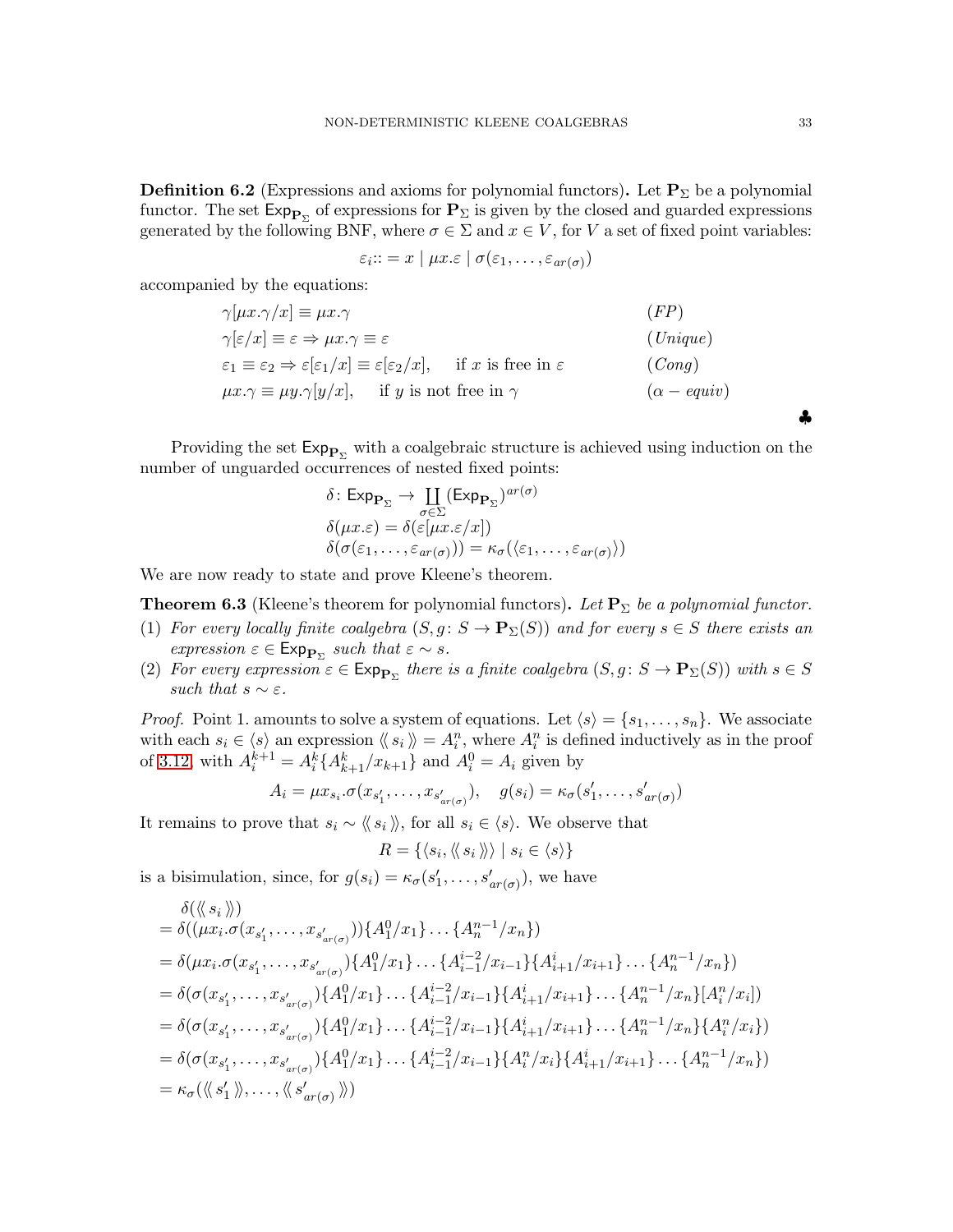For point 2, we observe that the subcoalgebra  $\langle \varepsilon \rangle$ , for any  $\varepsilon \in \text{Exp}_{\mathbf{P}_{\Sigma}}$  is finite, since the set  $cl(\varepsilon)$  containing all sub-formulas and unfoldings of fixed points of  $\varepsilon$ , which is finite, is a subcoalgebra of  $(\text{Exp}_{\mathbf{P}_{\Sigma}}, \delta)$ . The fact that in this point, contrary to what happened in Theorem [3.14,](#page-16-0) we do not need to quotient the set of expressions is a direct consequence of the absence of underspecification or, more concretely, of the expressions  $\emptyset$  and  $\oplus$ .  $\Box$ 

The proof of soundness and completeness would follow a similar strategy as in the previous section and we will omit it here.

In order to be able to compare the language introduced in this section with the language obtained in our previous approach, we have to define an infinitary version of the operator  $\oplus$ and extend the framework accordingly. We start by defining the aforementioned operator on sets:  $\bigoplus_{i\in I} X_i = (\coprod_{i\in I} X_i) \cup \{\perp, \top\}$  and the corresponding functor, for which we shall use the same symbol, is defined pointwise in the same way as for  $\oplus$ . Note that  $\oplus$  is a special case of this operator (resp. functor) for  $I$  a two element set. In fact, for simplicity, we shall only consider this operator for index sets I with two or more elements.

There is a natural transformation between polynomial functors and the class of nondeterministic functors extended with  $\bigoplus$ : every polynomial functor  $\mathbf{P}_{\Sigma}$  is mapped to

$$
\overline{\mathbf{P}}_{\Sigma}(X) = \bigoplus_{\sigma \in \Sigma} X^{ar(\sigma)}
$$

Next, we slightly alter the definition of expressions. Instead of the expressions  $l[-]$  and  $r[-]$ we had before for  $\oplus$  we add an expression i[-] for each  $i \in I$  and the expected typing rule:

$$
\frac{\vdash \varepsilon \colon \mathcal{F}_j \lhd \mathcal{G} \qquad j \in I}{\vdash j[\varepsilon] \colon \bigoplus_{i \in I} \mathcal{F}_i \lhd \mathcal{G}}
$$

All the other elements in our story are adjusted in the expected way. We show what happens in the axiomatization. For  $\Phi$  we had the rules

$$
l[\varepsilon_1 \oplus \varepsilon_2] \equiv l[\varepsilon_1] \oplus l[\varepsilon_2] \qquad r[\varepsilon_1 \oplus \varepsilon_2] \equiv r[\varepsilon_1] \oplus r[\varepsilon_2] \qquad l[\varepsilon_1] \oplus r[\varepsilon_2] \equiv l[\underline{\emptyset}] \oplus r[\underline{\emptyset}]
$$
  
which are now replaced by

which are now replaced by

$$
i[\varepsilon_1] \oplus i[\varepsilon_2] \equiv i[\varepsilon_1 \oplus \varepsilon_2] \qquad i[\varepsilon_1] \oplus j[\varepsilon_2] \equiv k[\underline{\emptyset}] \oplus l[\underline{\emptyset}], \qquad i \neq j, k \neq l
$$

It is natural to ask what is the relation between the sets of expressions  $Exp_{P_{\Sigma}}$  and  $Exp_{\overline{P}_{\Sigma}}$ . The set  $Exp_{P_{\Sigma}}$  is bijective to the subset of  $Exp_{\overline{P}_{\Sigma}}$  containing only fully specified expressions, that is expressions  $\varepsilon$  for which the subcoalgebra  $\langle \varepsilon \rangle$  does not contain any state for which  $\delta_{\overline{P}_{\Sigma}}$  evaluates to  $\bot$  and  $\top$ . This condition is purely semantical and we were not able to find a purely syntactic restriction that would capture it.

We next repeat the exercise above for finitary functors. A finitary functor  $\bf{F}$  is a functor that is a quotient of a polynomial functor, *i.e.* there exists a natural transformation  $\eta: \mathbf{P}_{\Sigma} \to \mathbf{F}$ , whose components  $\eta_X: \mathbf{P}_{\Sigma}(X) \to \mathbf{F}(X)$  are epimorphisms. We define  $\mathsf{Exp}_{\mathbf{F}} =$  $\mathsf{Exp}_{\mathbf{P}_{\Sigma}}.$ 

Theorem 6.4 (Kleene's theorem for finitary functors). *Let* F *be a finitary functor.*

- (1) Let  $(S, f)$  be a locally-finite **F**-coalgebra. Then, for any  $s \in S$ , there exists an expression  $\langle \langle s \rangle \rangle \in \text{Exp}_{\mathbf{F}} \text{ such that } s \sim \langle \langle s \rangle \rangle.$
- (2) Let  $\varepsilon \in \text{Exp}_{\mathbf{F}}$ . Then, there exists a finite **F**-coalgebra  $(S, f)$  with  $s \in S$  such that  $s \sim \varepsilon$ .

*Proof.* Let **F** be a finitary functor (quotient of a polynomial functor  $P_{\Sigma}$ ).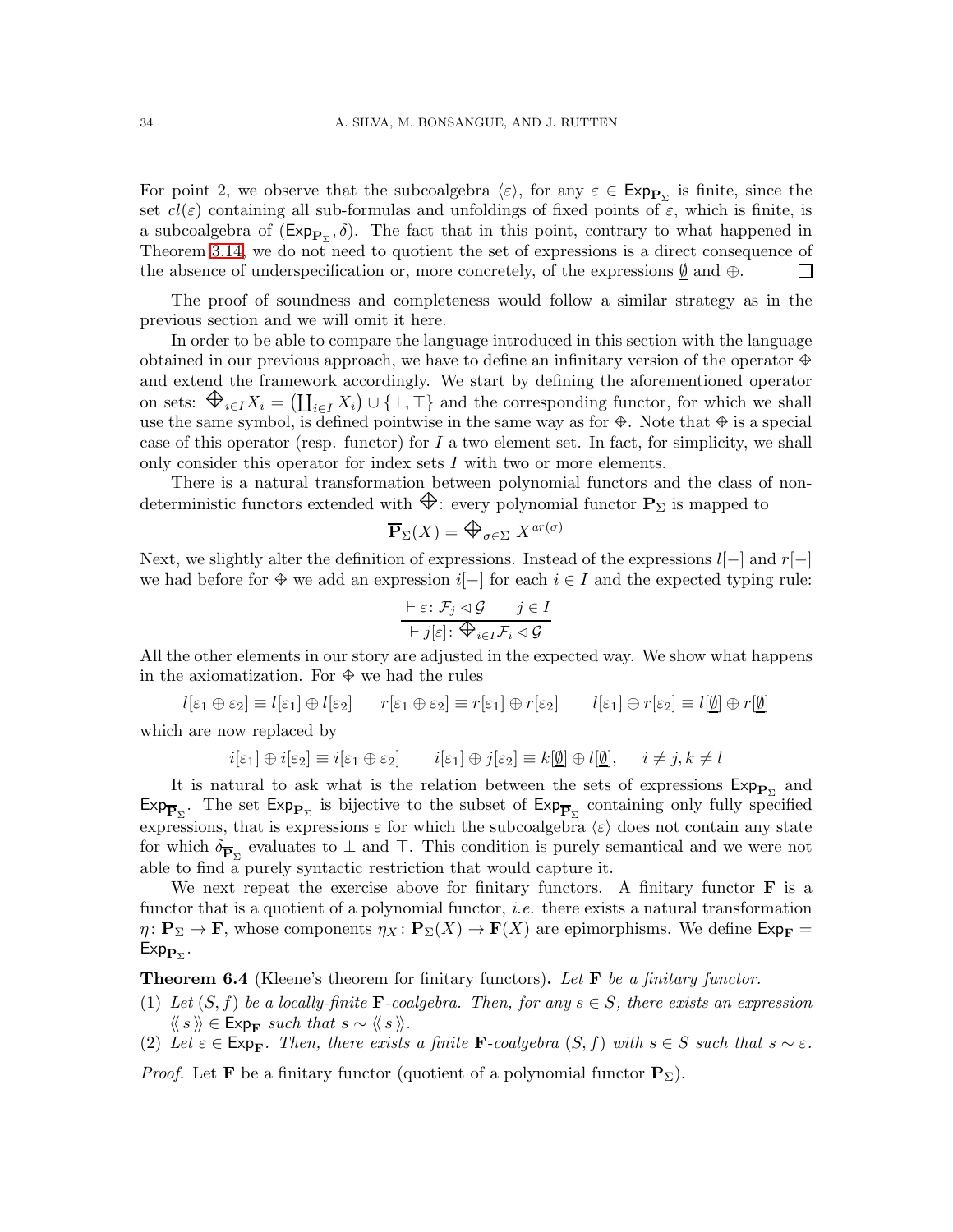1) Let  $(S, f)$  be a locally finite **F**-coalgebra and let  $s \in S$ . We denote by  $T =$  $\{s_1, \ldots, s_n\}$  the state space of the subcoalgebra  $\langle s \rangle$  (with  $s_1 = s$ ). We then have that there exists an  $f^{\sharp}$  making the following diagram commute:



We then build  $\langle s \rangle$  w.r.t  $f^{\sharp}$  just as in Theorem [3.12](#page-10-0) (note that  $(T, f^{\sharp})$  is finite) and the result follows because  $\langle s \rangle \sim_{\mathbf{F}} s \Leftarrow \langle s \rangle \sim_{\mathbf{P}_{\Sigma}} s$  (consequence of naturality).

2) Let  $\varepsilon \in \text{Exp}_{\mathbf{F}}$ . By Theorem [3.14,](#page-16-0) there exists a finite  $\mathbf{P}_{\Sigma}$ -coalgebra  $(S, f)$  with  $s \in S$ such that  $s \sim_{\mathbf{P}_{\Sigma}} \varepsilon$ . Thus, we take  $(S, \eta_S \circ f)$  and we have a finite **F**-coalgebra with  $s \in S$ such that  $\varepsilon \sim_{\mathbf{F}} s$ .

For the axiomatization a bit more ingenuity is required. One needs to derive which extra axioms are induced by the epimorphism and then prove that they are sound and complete.

For instance, the finite powerset functor (which we included in the syntax of nondeterministic functors) is the classical example of a finitary functor. It is the quotient of the polynomial functor  $\mathbf{P}_{\Sigma}(X) = 1 + X + X^2 + \dots$  (this represents lists of length n) by identifying lists that contain precisely the same elements (that is, eliminating repeated elements and abstracting from the ordering).

The syntax for  $\mathsf{Exp}_{\mathbf{P}_{\Sigma}}$  is the set of closed and guarded expressions given by the following BNF:

$$
\varepsilon ::= x \mid \mu x. \varepsilon \mid i(\varepsilon_1, \ldots, \varepsilon_i), \quad i \in \mathbb{N}
$$

together with the axioms for the fixed point,  $(\alpha - \text{equiv})$  and  $(\text{Cong})$ .

Taking into account the restriction mentioned we would have to include the extra axioms:

$$
i(\varepsilon_1,\ldots,\varepsilon_i) \equiv i(\varepsilon'_1,\ldots,\varepsilon'_i) \text{ if } \{\varepsilon_1,\ldots,\varepsilon_i\} = \{\varepsilon'_1,\ldots,\varepsilon'_i\} i(\varepsilon_1,\varepsilon_2,\ldots,\varepsilon_i) \equiv (i-1)(\varepsilon_1,\varepsilon_3,\ldots,\varepsilon_i) \text{ if } \varepsilon_1 \equiv \varepsilon_2
$$

In this case, one can see that this set of axioms is sound and complete, by simply proving, for  $P_{\Sigma}(X) = 1 + X + X^2 + \ldots$ ,  $\text{Exp}_{P_{\Sigma}}/\text{E} \cong \text{Exp}_{\mathcal{R}}/\text{E}$  (since we already had a language and sound and complete axiomatization for the  $\mathcal{D}$  functor). The restricted syntax and axioms needs to be derived for each concrete finitary functor. Finding a uniform way of defining such restricted syntax/axioms and also uniformly proving soundness and completeness is a challenging problem and it is left as future work.

## 7. Discussion

<span id="page-34-0"></span>We presented a systematic way of deriving, from the type of a system, a language of (generalized) regular expressions and a sound and complete axiomatization thereof. We showed the analogue of Kleene's theorem, proving the correspondence of the behaviours captured by the expressions and the systems under consideration. The whole approach was illustrated with five examples: deterministic finite automata, partial deterministic automata, non-deterministic automata, labelled transition systems and automata on guarded strings. Moreover, all the results presented in [\[9\]](#page-37-0) for Mealy machines can be recovered as a particular instance of the present framework.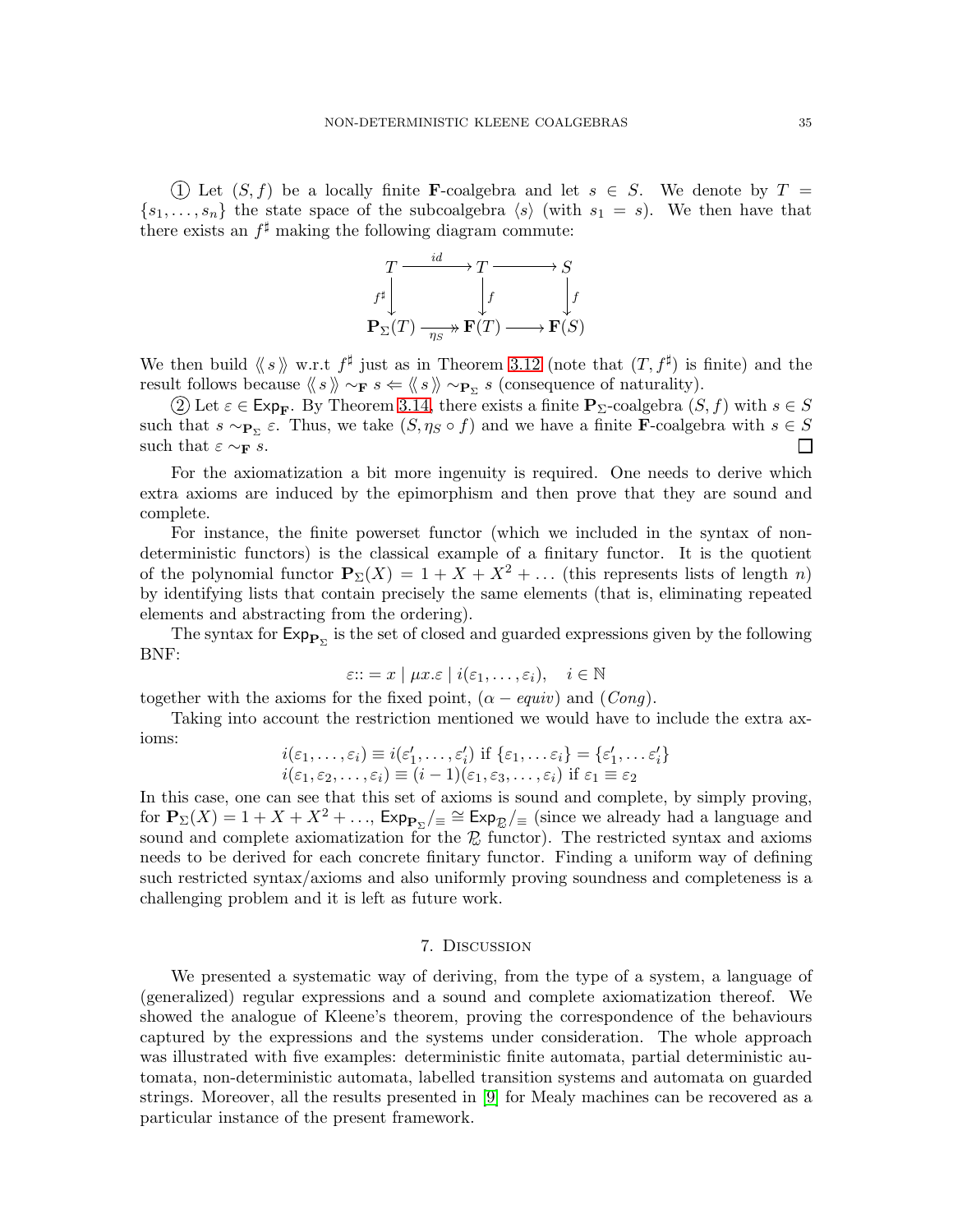Iterative theories have been introduced by Elgot [\[15\]](#page-37-6) as a model of computation and they formalize potentially infinite computations as solutions of recursive equations. The main example of an iterative theory is the theory of regular trees, that is trees which have on finitely many distinct subtrees. Ad´amek, Milius and Velebil have presented Elgot's work from a coalgebraic perspective [\[3,](#page-37-7) [4\]](#page-37-8), simplified some of his original proofs, and generalized the notion of free iterative theory to any finitary endofunctor of every locally presentable category. The language modulo the axioms we will associate with each functor is closely related to the work above: it is an initial iterative algebra. This also shows the connection of our work with the work by Bloom and Esik on iterative algebras/theories [\[5\]](#page-37-9). It would ´ be interesting to investigate the connections with iterative algebras further.

In [\[20\]](#page-38-8), a bialgebraic review of deterministic automata and regular expressions was presented. One of the main results of [\[20\]](#page-38-8) was a description of the free algebra and Brzozowski coalgebra structure on regular expressions as a bialgebra with respect to a GSOS law. We expect that this extends to our framework, but fully working this out is left as future work.

In this paper we studied coalgebras for Set functors. It is an important and challenging question to extend our results to other categories. Following our work, S. Milius [\[27\]](#page-38-9) has showed how to derive a language and sound and complete axiomatization for the functor  $\mathbb{R} \times \mathsf{Id}$  in the category of vector spaces and linear maps. It would also be interesting to study functors over metric spaces [\[36,](#page-38-10) [12\]](#page-37-10).

In his seminal paper [\[21\]](#page-38-0), S. Kleene introduced an algebraic description of regular languages: regular expressions. This was the precursor of many papers, including this one. Salomaa [\[33\]](#page-38-11) presented a sound and complete axiomatization for proving the equivalence of regular expressions. This was later refined by Kozen in [\[22\]](#page-38-1): he showed that Salomaa's axiomatization is non-algebraic, in the sense that it is unsound under substitution of alphabet symbols by arbitrary regular expressions, and presented an algebraic axiomatization. In [\[28\]](#page-38-2), Milner introduced a set of expressions for finite LTS's and proved an analogue of Kleene's theorem: each expression denotes the behaviour of a finite LTS and, conversely, the behaviour of a finite LTS can be specified by an expression. He also provided an axiomatization for his expressions, with the property that two expressions are provably equivalent if and only if they are bisimilar.

Our approach is inspired by the work of Kleene, Kozen and Milner. For that reason, we have  $\emptyset$  and  $\oplus$  in the syntax of our expressions, which allow to have underspecification and overspecification. These features had to be reflected in the type of the coalgebras we are able to deal with: the class of functors considered include join-semilattices as constant functors and  $\hat{\Phi}$  instead of the ordinary coproduct, which has allowed us to remain in the category Set. The fact that underspecification and overspecification can be captured by a semilattice structure, plus the fact that the axiomatization provides the set of expressions with a join semilattice structure, hint (as one of the reviewers pointed out) that the whole framework could have been studied directly in the category of join-semilattices. This is indeed true, but, for simplicity, we decided to remain in the category Set. It is not clear how much could be gained by directly working on join semi-lattices.

The connection between regular expressions and coalgebras was first explored in [\[32\]](#page-38-6). There deterministic automata, the set of formal languages and regular expressions are all presented as coalgebras of the functor  $2 \times \mathsf{Id}^A$  (where A is the alphabet, and 2 is the two element set). It is then shown that the standard semantics of language acceptance of automata and the assignment of languages to regular expressions both arise as the unique homomorphism into the final coalgebra of formal languages. The coalgebra structure on the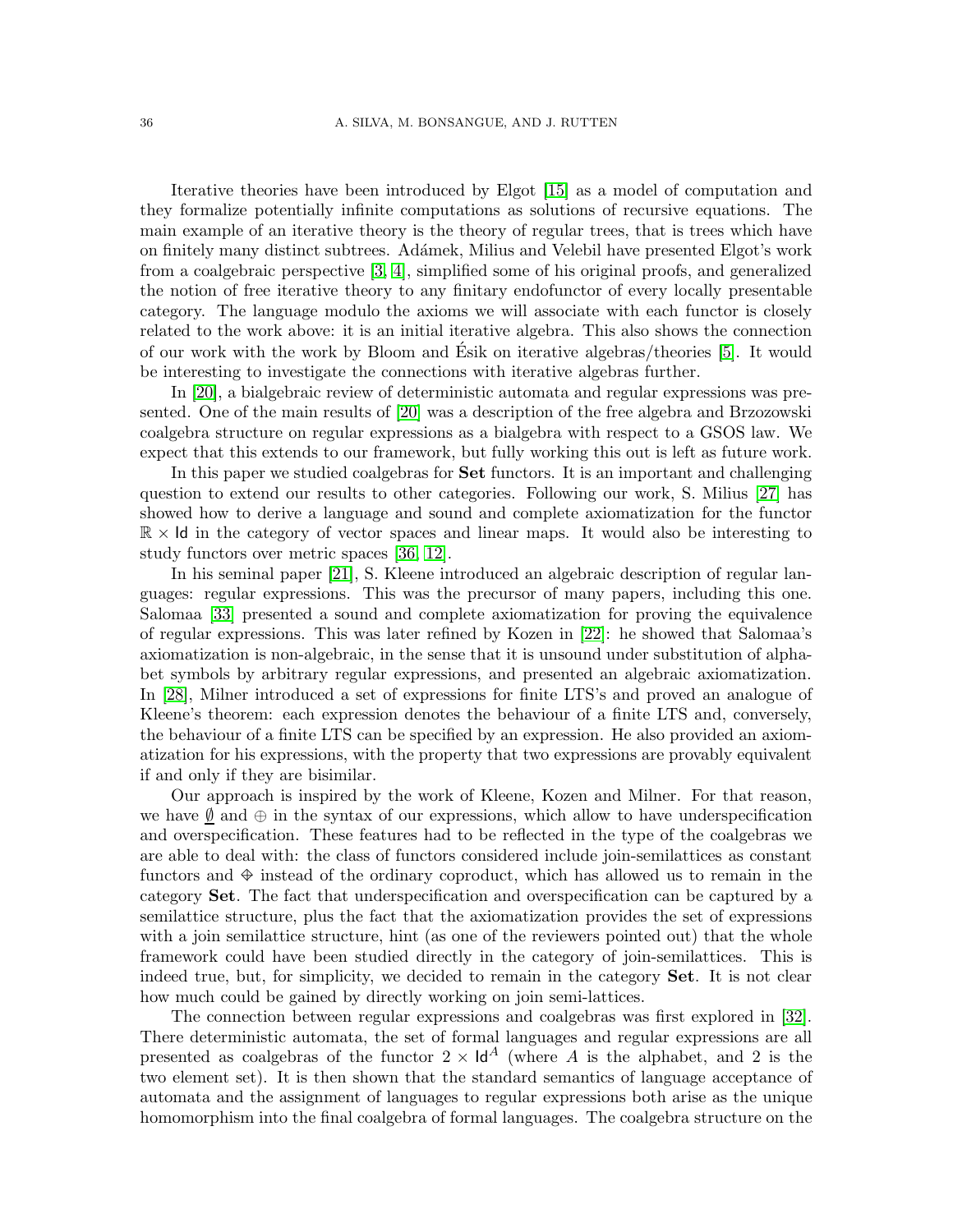set of regular expressions is determined by their so-called *Brzozowski* derivatives [\[13\]](#page-37-3). In the present paper, the set of expressions for the functor  $\mathcal{D}(S) = 2 \times S^A$  differs from the classical definition in that we do not have Kleene star and full concatenation (sequential composition) but, instead, the least fixed point operator and action prefixing. Modulo that difference, the definition of a coalgebra structure on the set of expressions in both [\[32\]](#page-38-6) and the present paper is essentially the same. All in all, one can therefore say that standard regular expressions and their treatment in [\[32\]](#page-38-6) can be viewed as a special instance of the present approach. This is also the case for the generalization of the results in [\[32\]](#page-38-6) to automata on guarded strings [\[23\]](#page-38-7). Finally, the present paper extends the results in our FoSSaCS'08 paper [\[9\]](#page-37-0), where a sound and complete specification language and a synthesis algorithm for Mealy machines is given. Mealy machines are coalgebras of the functor  $(\mathsf{B} \times \mathsf{Id})^A$ , where A is a finite input alphabet and B is a finite semilattice for the output alphabet. Part of the material of the present paper is based on two conference papers: our FoSSaCS'09 paper [\[11\]](#page-37-1) and our LICS'09 paper [\[10\]](#page-37-2).

In the last few years, several proposals of specification languages for coalgebras appeared [\[29,](#page-38-12) [30,](#page-38-13) [19,](#page-38-14) [17,](#page-38-15) [14,](#page-37-11) [7,](#page-37-12) [8,](#page-37-13) [34,](#page-38-16) [24\]](#page-38-17). Our approach is similar in spirit to that of [\[17,](#page-38-15) [30,](#page-38-13) [19,](#page-38-14) [34\]](#page-38-16) in that we use the ingredients of a functor for typing expressions, and differs from [\[30,](#page-38-13) [19\]](#page-38-14) because we do not need an explicit "next-state" operator, as we can deduce it from the type information. The modal operators associated to a functor in [\[30,](#page-38-13) [19,](#page-38-14) [34\]](#page-38-16) can easily be related with the expressions considered in our language. As an example, consider the expression  $\langle \pi_2 \rangle[\kappa_1]\langle \alpha \rangle$ , written in the syntax of [\[30\]](#page-38-13), which belongs to the language associated with the functor  $2\times$  (Id+1) (the modal operator  $\langle \alpha \rangle$  is next operator associated with the identity functor). In our language, this would be represented by  $r\langle l[\emptyset]\rangle$ .

Apart from [\[24\]](#page-38-17), the languages mentioned above do not include fixed point operators. Our language of regular expressions can be seen as an extension of the coalgebraic logic of [\[7\]](#page-37-12) with fixed point operators, as well as the multi-sorted logics of [\[34\]](#page-38-16), and it is similar to a fragment of the logic presented in [\[24\]](#page-38-17). However, our goal is rather different: we want (1) a finitary language that characterizes exactly all *locally finite* coalgebras; (2) a Kleene like theorem for the language or, in other words, a map (and not a relation) from expressions to coalgebras and vice-versa. Similar to many of the works above, we also derive a modular axiomatization, sound and complete with respect to observational equivalence. From the perspective of modal logic, the second half of Kleene's theorem, where we show how to construct a coalgebra from an expression, is the same as constructing a canonical model. In [\[34\]](#page-38-16), the models presented for the multi-sorted logics are multi-sorted coalgebras, whereas here we remain in the world of coalgebras in the category **Set**, constructing, from an expression in  $Exp_{\mathcal{G}}$ , for a given functor  $\mathcal{G}$ , a  $\mathcal{G}$ -coalgebra. Further exploring the connections with the approach presented in [\[34\]](#page-38-16) is a promising research path, opening the door to extending our framework for more general classes of functors.

In conclusion, we mention a recent generalization of the present approach: all the results presented in this paper can be extended in order to accommodate systems with *quantities*, such as probability or costs [\[6\]](#page-37-14). The main technical challenge is that quantitative systems have an inherently non-idempotent behaviour and thus the proof of Kleene's theorem and the axiomatization require extra care. This extension allows for the derivation of specification languages and axiomatizations for a wide variety of systems, which include weighted automata, simple probabilistic systems (also known as Markov chains) and systems with mixed probability and non-determinism (such as Segala systems). For instance, we have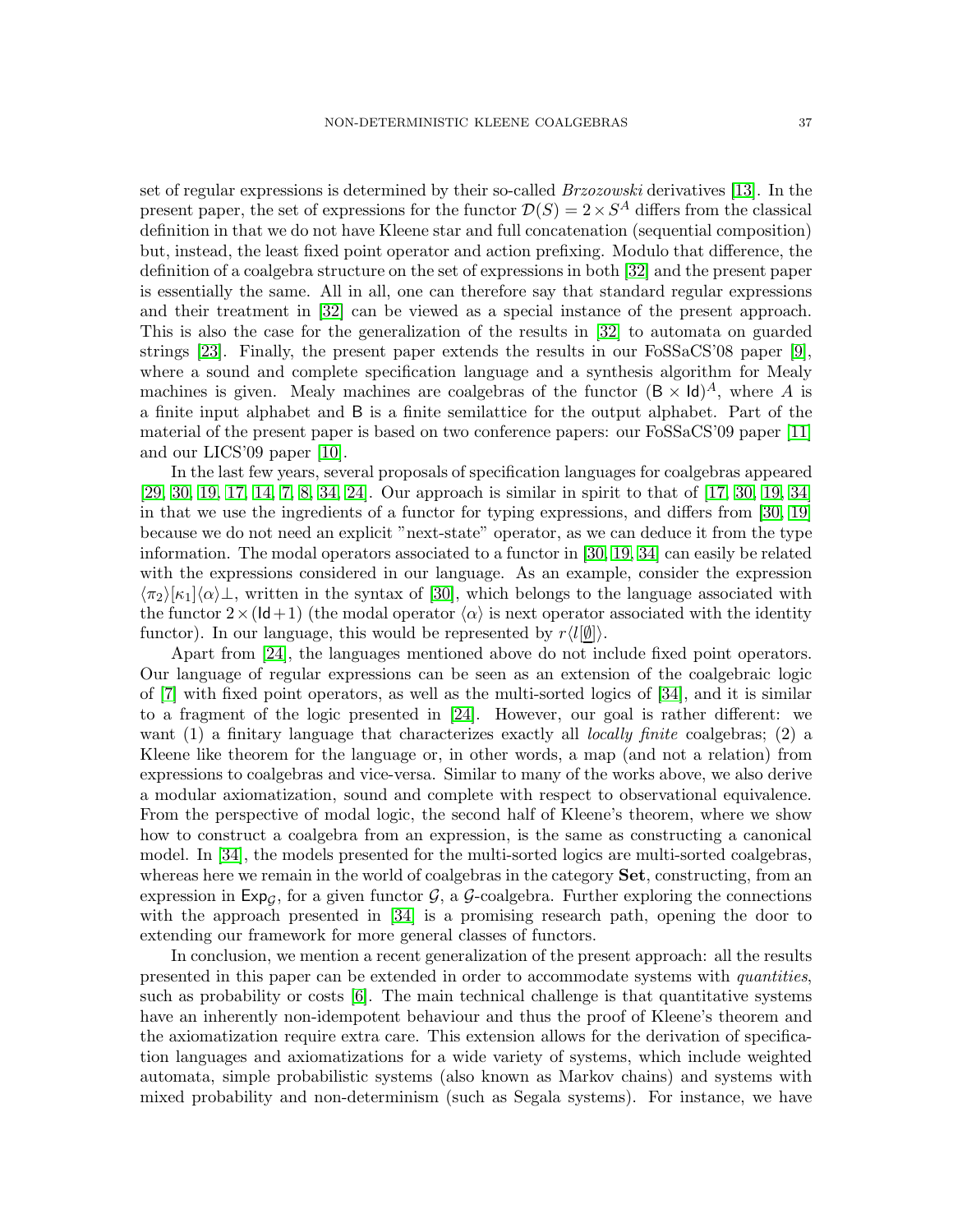derived a language and an axiomatization for the so-called stratified systems. The language is equivalent to the one presented in [\[16\]](#page-37-15), but no axiomatization was known.

The derivation of the syntax and axioms associated with each non-deterministic functor has been implemented in the coinductive prover CIRC [\[26\]](#page-38-18). This allows for automatic reasoning about the equivalence of expressions specifying systems.

Acknowledgements. The authors are grateful for useful comments from several people: Filippo Bonchi, Helle Hansen, Bartek Klin, Dexter Kozen, Clemens Kupke, Stefan Milius, Prakash Panagaden, Ana Sokolova, Yde Venema and Erik de Vink. The title of this paper was inspired by the title of a section of a paper of Dexter Kozen [\[23\]](#page-38-7). The proof of soundness and completeness was simplified (when compared with the one presented in our LICS paper [\[10\]](#page-37-2)) inspired by recent work of Stefan Milius on expressions for linear systems (personal communication). Finally, we work the section minus on expressions for mical systems for their weev detailed tep onts, wshich grantly improved that presentation of *chie* 39(1):147–187, 1992. pages 21, 31

- <span id="page-37-5"></span><span id="page-37-4"></span>[2] Jir´ı Ad´amek, Dominik L¨ucke, and Stefan Milius. Recursive coalgebras of finitary functors. *ITA*, 41(4):447–462, 2007. pages 32
- <span id="page-37-7"></span>[3] Jir´ı Ad´amek, Stefan Milius, and Jiri Velebil. Free iterative theories: A coalgebraic view. *Mathematical Structures in Computer Science*, 13(2):259–320, 2003. pages 36
- <span id="page-37-8"></span>[4] Jir´ı Ad´amek, Stefan Milius, and Jiri Velebil. Iterative algebras at work. *Mathematical Structures in Computer Science*, 16(6):1085–1131, 2006. pages 36
- <span id="page-37-9"></span>[5] S.L. Bloom and Z. Esik. *Iteration theories: the equational logic of iterative processes*. EATCS Monographs on Theoretical Computer Science. Springer, 1993. pages 36
- <span id="page-37-14"></span>[6] Filippo Bonchi, Marcello M. Bonsangue, Jan J. M. M. Rutten, and Alexandra Silva. Deriving syntax and axioms for quantitative regular behaviours. In Mario Bravetti and Gianluigi Zavattaro, editors, *CONCUR*, volume 5710 of *Lecture Notes in Computer Science*, pages 146–162. Springer, 2009. pages 37
- <span id="page-37-12"></span>[7] Marcello M. Bonsangue and Alexander Kurz. Duality for logics of transition systems. In Vladimiro Sassone, editor, *FoSSaCS*, volume 3441 of *Lecture Notes in Computer Science*, pages 455–469. Springer, 2005. pages 37
- <span id="page-37-13"></span>[8] Marcello M. Bonsangue and Alexander Kurz. Presenting functors by operations and equations. In Luca Aceto and Anna Ingólfsdóttir, editors, *FoSSaCS*, volume 3921 of *LNCS*, pages 172–186. Springer, 2006. pages 37
- <span id="page-37-0"></span>[9] Marcello M. Bonsangue, Jan J. M. M. Rutten, and Alexandra Silva. Coalgebraic logic and synthesis of Mealy machines. In Roberto M. Amadio, editor, *FoSSaCS*, volume 4962 of *Lecture Notes in Computer Science*, pages 231–245. Springer, 2008. pages 1, 4, 35, 37
- <span id="page-37-2"></span>[10] Marcello M. Bonsangue, Jan J. M. M. Rutten, and Alexandra Silva. An algebra for Kripke polynomial coalgebras. In *LICS*, pages 49–58. IEEE Computer Society, 2009. pages 2, 37, 38
- <span id="page-37-1"></span>[11] Marcello M. Bonsangue, Jan J. M. M. Rutten, and Alexandra Silva. A Kleene theorem for polynomial coalgebras. In Luca de Alfaro, editor, *FOSSACS*, volume 5504 of *Lecture Notes in Computer Science*, pages 122–136. Springer, 2009. pages 2, 37
- <span id="page-37-10"></span>[12] Franck van Breugel and James Worrell. Approximating and computing behavioural distances in probabilistic transition systems. *Theor. Comput. Sci.*, 360(1-3):373–385, 2006. pages 36
- <span id="page-37-3"></span>[13] Janusz A. Brzozowski. Derivatives of regular expressions. *Journal of the ACM*, 11(4):481–494, 1964. pages 8, 10, 15, 27, 37
- <span id="page-37-11"></span>[14] Corina Cîrstea and Dirk Pattinson. Modular construction of modal logics. In Philippa Gardner and Nobuko Yoshida, editors, *CONCUR*, volume 3170 of *Lecture Notes in Computer Science*, pages 258– 275. Springer, 2004. pages 37
- <span id="page-37-6"></span>[15] C.C. Elgot. Monadic computation and iterative algebraic theories. In H.E. Rose and J.C. Shepherdson, editors, *Logic Colloquium '73*. North-Holland Publishers, 1975. pages 36
- <span id="page-37-15"></span>[16] Rob J. van Glabbeek, Scott A. Smolka, and Bernhard Steffen. Reactive, generative and stratified models of probabilistic processes. *Inf. Comput.*, 121(1):59–80, 1995. pages 38